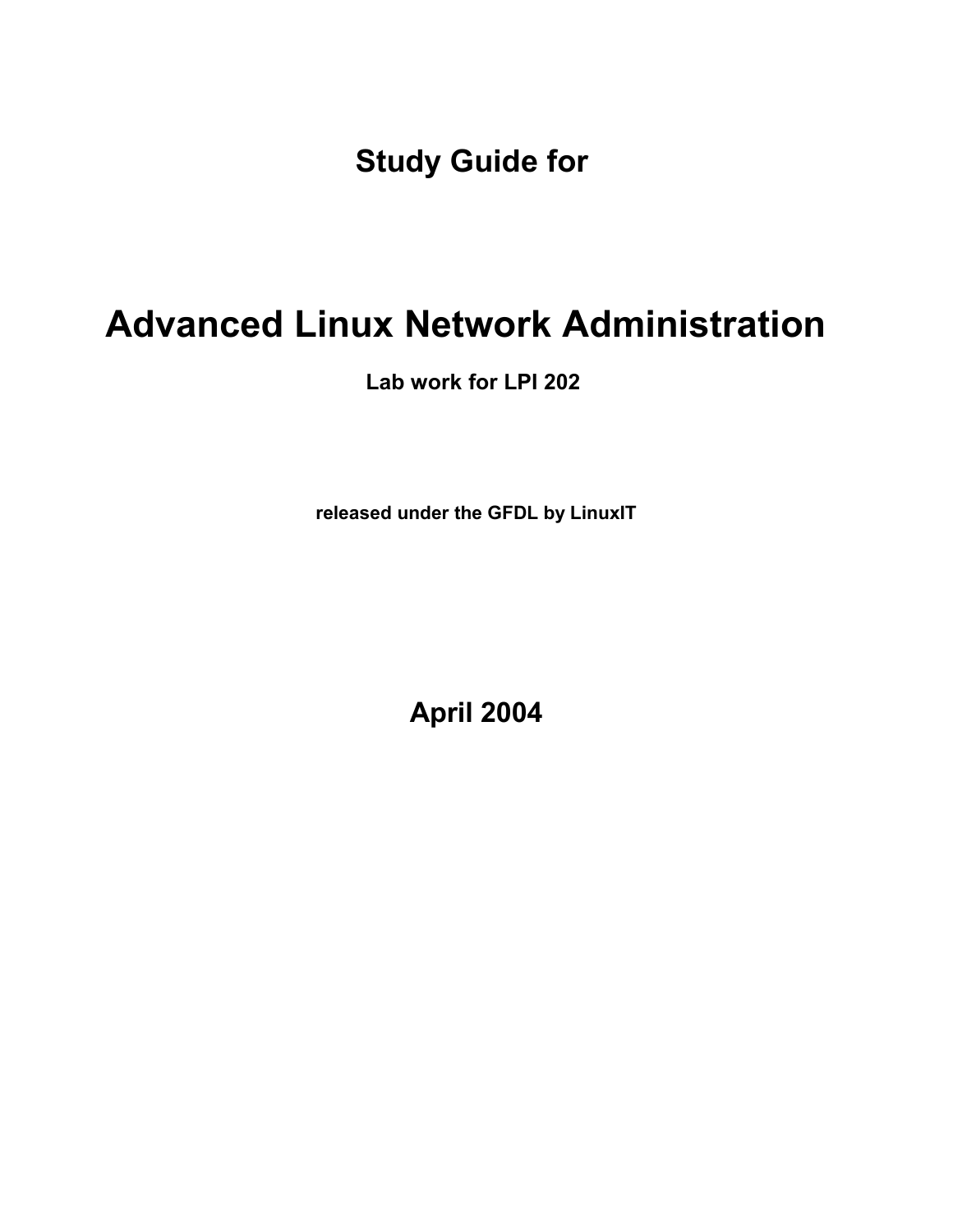```
Copyright (c) 2003 LinuxIT.
      Permission is granted to copy, distribute and/or modify this document
      under the terms of the GNU Free Documentation License, Version 1.2
      or any later version published by the Free Software Foundation;
      with the Invariant Sections being History, Acknowledgements, with the Front-
Cover Texts being "released under the GFDL by LinuxIT".
```
#### **GNU Free Documentation License** Version 1.2, November 2002

Copyright (C) 2000,2001,2002 Free Software Foundation, Inc. 59 Temple Place, Suite 330, Boston, MA 02111-1307 USA Everyone is permitted to copy and distribute verbatim copies of this license document, but changing it is not allowed.

#### **0. PREAMBLE**

The purpose of this License is to make a manual, textbook, or other functional and useful document "free" in the sense of freedom: to assure everyone the effective freedom to copy and redistribute it, with or without modifying it, either commercially or noncommercially. Secondarily, this License preserves for the author and publisher a way to get credit for their work, while not being considered responsible for modifications made by others.

This License is a kind of "copyleft", which means that derivative works of the document must themselves be free in the same sense. It complements the GNU General Public License, which is a copyleft license designed for free software.

We have designed this License in order to use it for manuals for free software, because free software needs free documentation: a free program should come with manuals providing the same freedoms that the software does. But this License is not limited to software manuals; it can be used for any textual work, regardless of subject matter or whether it is published as a printed book. We recommend this License principally for works whose purpose is instruction or reference.

#### **1. APPLICABILITY AND DEFINITIONS**

This License applies to any manual or other work, in any medium, that contains a notice placed by the copyright holder saying it can be distributed under the terms of this License. Such a notice grants a world-wide, royalty-free license, unlimited in duration, to use that work under the conditions stated herein. The "Document", below, refers to any such manual or work. Any member of the public is a licensee, and is addressed as "you". You accept the license if you copy, modify or distribute the work in a way requiring permission under copyright law.

A "Modified Version" of the Document means any work containing the Document or a portion of it, either copied verbatim, or with modifications and/or translated into another language.

A "Secondary Section" is a named appendix or a front-matter section of the Document that deals exclusively with the relationship of the publishers or authors of the Document to the Document's overall subject (or to related matters) and contains nothing that could fall directly within that overall subject. (Thus, if the Document is in part a textbook of mathematics, a Secondary Section may not explain any mathematics.) The relationship could be a matter of historical connection with the subject or with related matters, or of legal, commercial, philosophical, ethical or political position regarding them.

The "Invariant Sections" are certain Secondary Sections whose titles are designated, as being those of Invariant Sections, in the notice that says that the Document is released under this License. If a section does not fit the above definition of Secondary then it is not allowed to be designated as Invariant. The Document may contain zero Invariant Sections. If the Document does not identify any Invariant Sections then there are none.

The "Cover Texts" are certain short passages of text that are listed, as Front-Cover Texts or Back-Cover Texts, in the notice that says that the Document is released under this License. A Front-Cover Text may be at most 5 words, and a Back-Cover Text may be at most 25 words.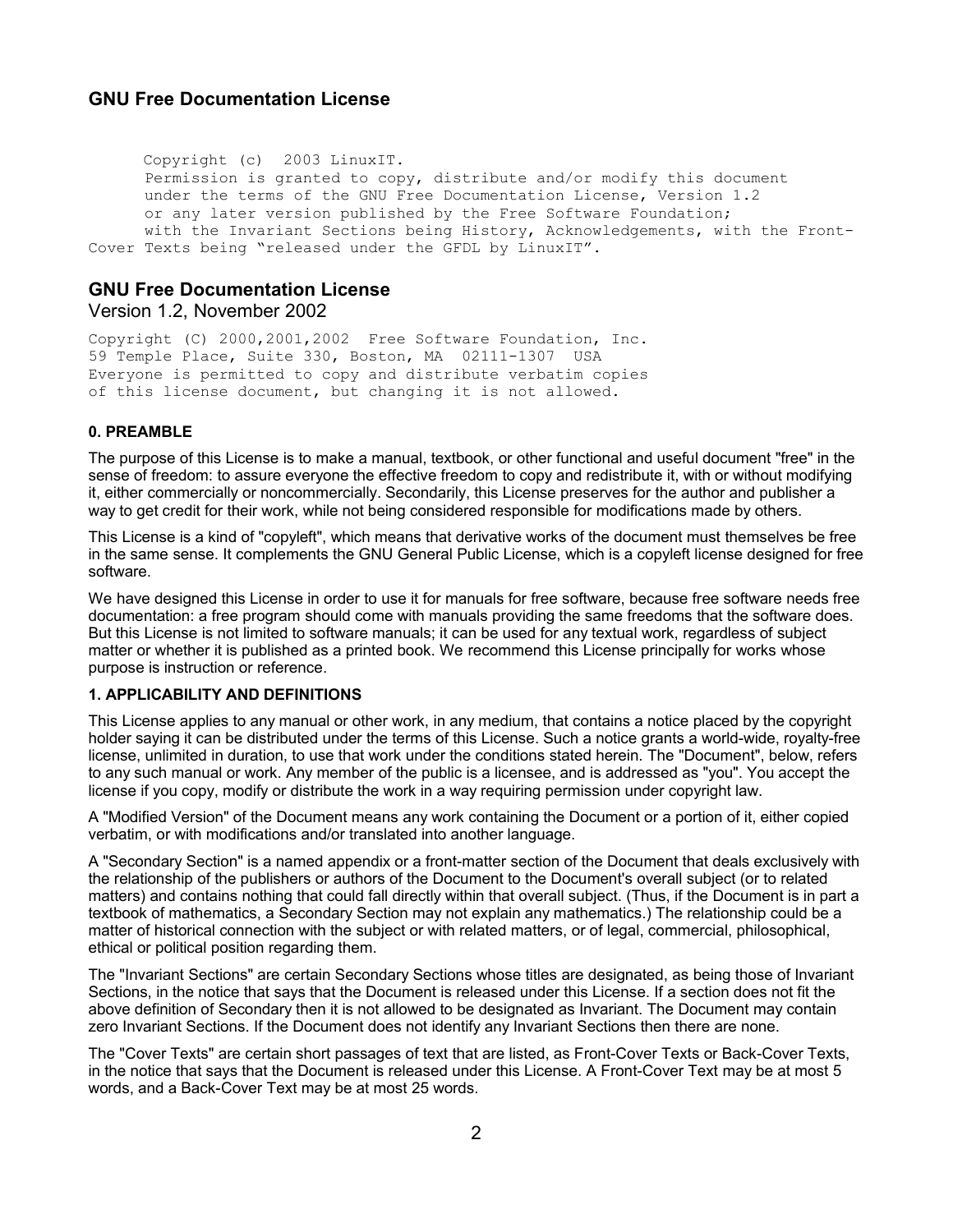A "Transparent" copy of the Document means a machine-readable copy, represented in a format whose specification is available to the general public, that is suitable for revising the document straightforwardly with generic text editors or (for images composed of pixels) generic paint programs or (for drawings) some widely available drawing editor, and that is suitable for input to text formatters or for automatic translation to a variety of formats suitable for input to text formatters. A copy made in an otherwise Transparent file format whose markup, or absence of markup, has been arranged to thwart or discourage subsequent modification by readers is not Transparent. An image format is not Transparent if used for any substantial amount of text. A copy that is not "Transparent" is called "Opaque".

Examples of suitable formats for Transparent copies include plain ASCII without markup, Texinfo input format, LaTeX input format, SGML or XML using a publicly available DTD, and standard-conforming simple HTML, PostScript or PDF designed for human modification. Examples of transparent image formats include PNG, XCF and JPG. Opaque formats include proprietary formats that can be read and edited only by proprietary word processors, SGML or XML for which the DTD and/or processing tools are not generally available, and the machine-generated HTML, PostScript or PDF produced by some word processors for output purposes only.

The "Title Page" means, for a printed book, the title page itself, plus such following pages as are needed to hold, legibly, the material this License requires to appear in the title page. For works in formats which do not have any title page as such, "Title Page" means the text near the most prominent appearance of the work's title, preceding the beginning of the body of the text.

A section "Entitled XYZ" means a named subunit of the Document whose title either is precisely XYZ or contains XYZ in parentheses following text that translates XYZ in another language. (Here XYZ stands for a specific section name mentioned below, such as "Acknowledgements", "Dedications", "Endorsements", or "History".) To "Preserve the Title" of such a section when you modify the Document means that it remains a section "Entitled XYZ" according to this definition.

The Document may include Warranty Disclaimers next to the notice which states that this License applies to the Document. These Warranty Disclaimers are considered to be included by reference in this License, but only as regards disclaiming warranties: any other implication that these Warranty Disclaimers may have is void and has no effect on the meaning of this License.

#### **2. VERBATIM COPYING**

You may copy and distribute the Document in any medium, either commercially or noncommercially, provided that this License, the copyright notices, and the license notice saying this License applies to the Document are reproduced in all copies, and that you add no other conditions whatsoever to those of this License. You may not use technical measures to obstruct or control the reading or further copying of the copies you make or distribute. However, you may accept compensation in exchange for copies. If you distribute a large enough number of copies you must also follow the conditions in section 3.

You may also lend copies, under the same conditions stated above, and you may publicly display copies.

#### **3. COPYING IN QUANTITY**

If you publish printed copies (or copies in media that commonly have printed covers) of the Document, numbering more than 100, and the Document's license notice requires Cover Texts, you must enclose the copies in covers that carry, clearly and legibly, all these Cover Texts: Front-Cover Texts on the front cover, and Back-Cover Texts on the back cover. Both covers must also clearly and legibly identify you as the publisher of these copies. The front cover must present the full title with all words of the title equally prominent and visible. You may add other material on the covers in addition. Copying with changes limited to the covers, as long as they preserve the title of the Document and satisfy these conditions, can be treated as verbatim copying in other respects.

If the required texts for either cover are too voluminous to fit legibly, you should put the first ones listed (as many as fit reasonably) on the actual cover, and continue the rest onto adjacent pages.

If you publish or distribute Opaque copies of the Document numbering more than 100, you must either include a machine-readable Transparent copy along with each Opaque copy, or state in or with each Opaque copy a computer-network location from which the general network-using public has access to download using publicstandard network protocols a complete Transparent copy of the Document, free of added material. If you use the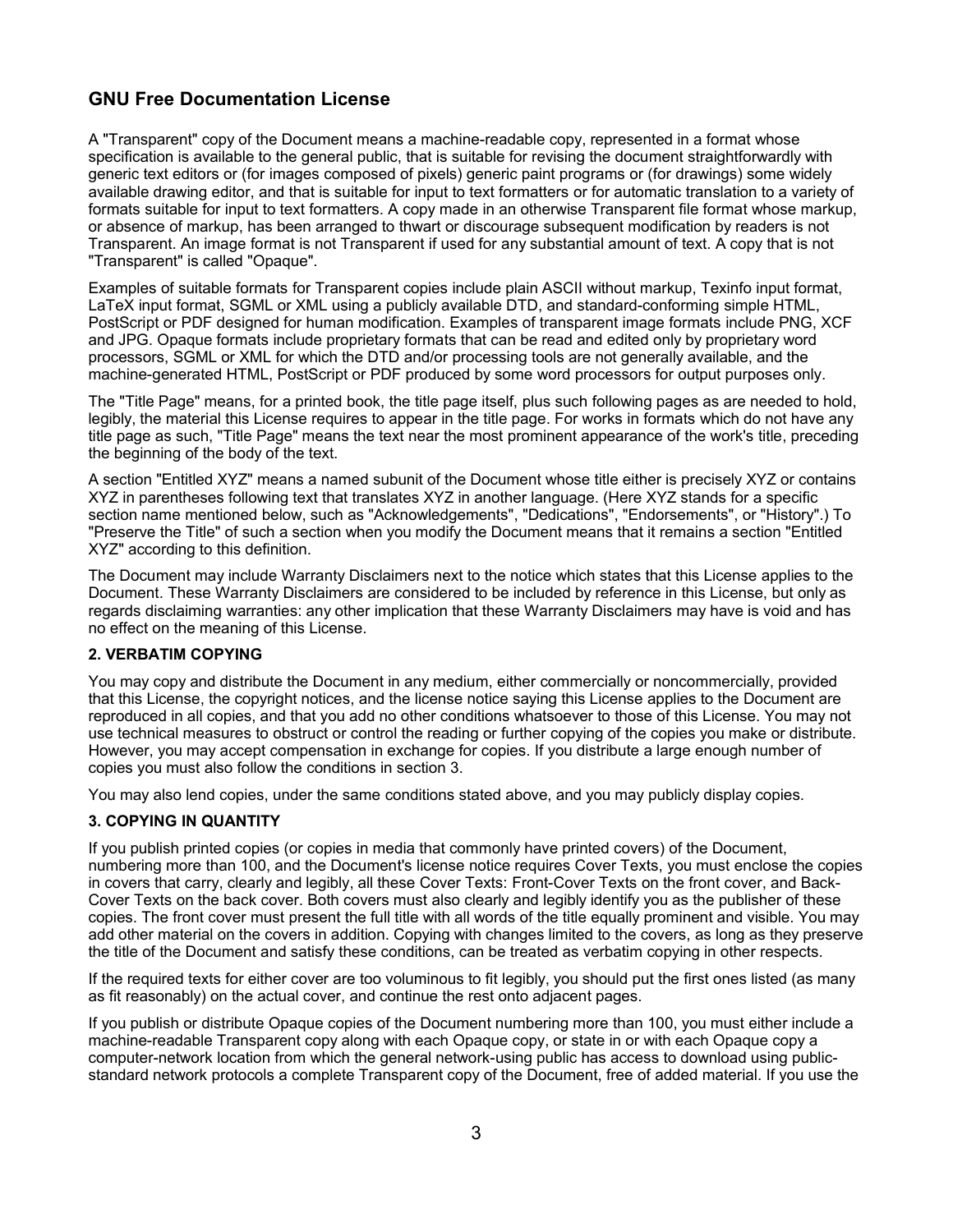latter option, you must take reasonably prudent steps, when you begin distribution of Opaque copies in quantity, to ensure that this Transparent copy will remain thus accessible at the stated location until at least one year after the last time you distribute an Opaque copy (directly or through your agents or retailers) of that edition to the public.

It is requested, but not required, that you contact the authors of the Document well before redistributing any large number of copies, to give them a chance to provide you with an updated version of the Document.

#### **4. MODIFICATIONS**

You may copy and distribute a Modified Version of the Document under the conditions of sections 2 and 3 above, provided that you release the Modified Version under precisely this License, with the Modified Version filling the role of the Document, thus licensing distribution and modification of the Modified Version to whoever possesses a copy of it. In addition, you must do these things in the Modified Version:

- **A.** Use in the Title Page (and on the covers, if any) a title distinct from that of the Document, and from those of previous versions (which should, if there were any, be listed in the History section of the Document). You may use the same title as a previous version if the original publisher of that version gives permission.
- **B.** List on the Title Page, as authors, one or more persons or entities responsible for authorship of the modifications in the Modified Version, together with at least five of the principal authors of the Document (all of its principal authors, if it has fewer than five), unless they release you from this requirement.
- **C.** State on the Title page the name of the publisher of the Modified Version, as the publisher.
- **D.** Preserve all the copyright notices of the Document.
- **E.** Add an appropriate copyright notice for your modifications adjacent to the other copyright notices.
- **F.** Include, immediately after the copyright notices, a license notice giving the public permission to use the Modified Version under the terms of this License, in the form shown in the Addendum below.
- **G.** Preserve in that license notice the full lists of Invariant Sections and required Cover Texts given in the Document's license notice.
- **H.** Include an unaltered copy of this License.
- **I.** Preserve the section Entitled "History", Preserve its Title, and add to it an item stating at least the title, year, new authors, and publisher of the Modified Version as given on the Title Page. If there is no section Entitled "History" in the Document, create one stating the title, year, authors, and publisher of the Document as given on its Title Page, then add an item describing the Modified Version as stated in the previous sentence.
- **J.** Preserve the network location, if any, given in the Document for public access to a Transparent copy of the Document, and likewise the network locations given in the Document for previous versions it was based on. These may be placed in the "History" section. You may omit a network location for a work that was published at least four years before the Document itself, or if the original publisher of the version it refers to gives permission.
- **K.** For any section Entitled "Acknowledgements" or "Dedications", Preserve the Title of the section, and preserve in the section all the substance and tone of each of the contributor acknowledgements and/or dedications given therein.
- **L.** Preserve all the Invariant Sections of the Document, unaltered in their text and in their titles. Section numbers or the equivalent are not considered part of the section titles.
- **M.** Delete any section Entitled "Endorsements". Such a section may not be included in the Modified Version.
- **N.** Do not retitle any existing section to be Entitled "Endorsements" or to conflict in title with any Invariant Section.
- **O.** Preserve any Warranty Disclaimers.

If the Modified Version includes new front-matter sections or appendices that qualify as Secondary Sections and contain no material copied from the Document, you may at your option designate some or all of these sections as invariant. To do this, add their titles to the list of Invariant Sections in the Modified Version's license notice. These titles must be distinct from any other section titles.

You may add a section Entitled "Endorsements", provided it contains nothing but endorsements of your Modified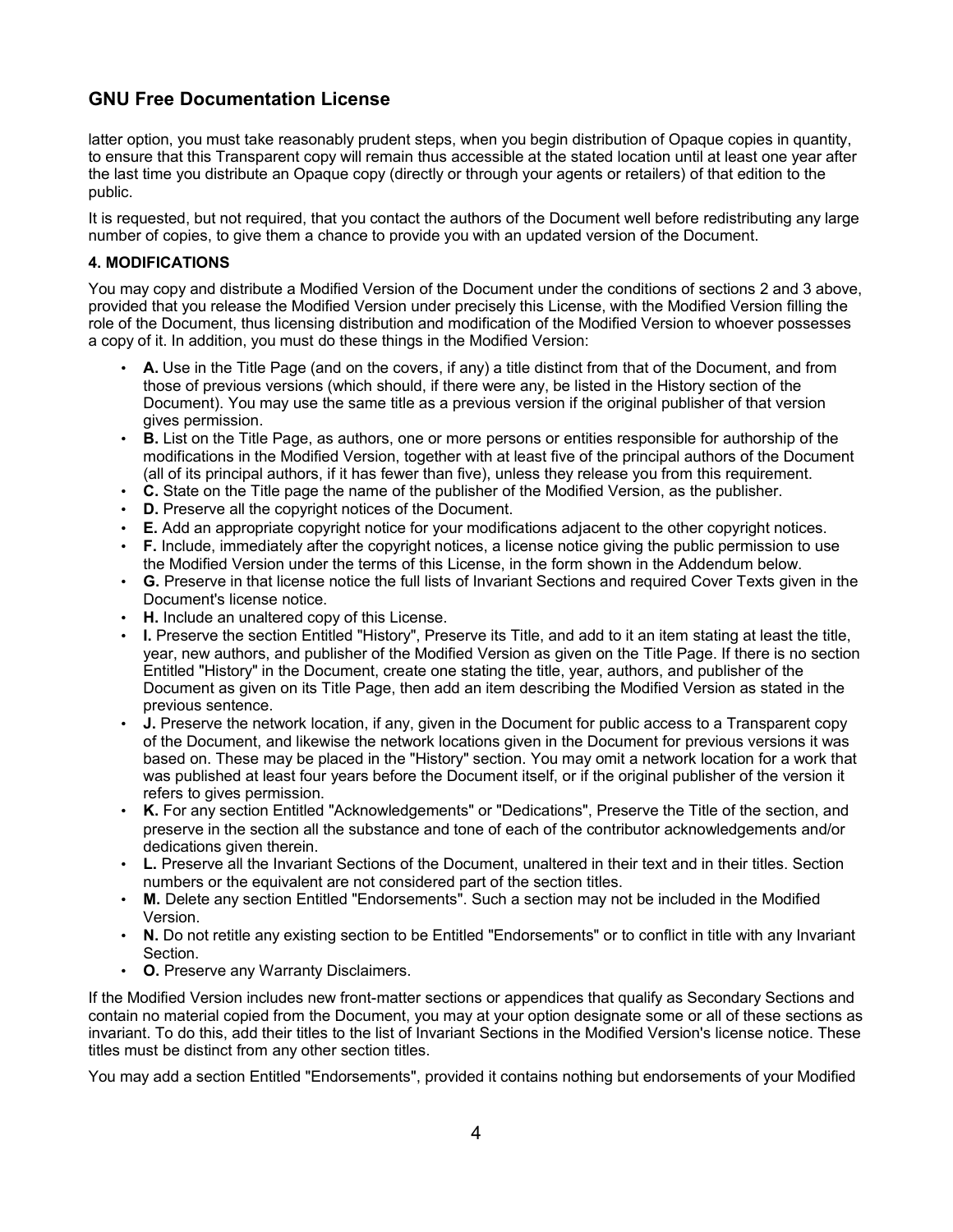Version by various parties--for example, statements of peer review or that the text has been approved by an organization as the authoritative definition of a standard.

You may add a passage of up to five words as a Front-Cover Text, and a passage of up to 25 words as a Back-Cover Text, to the end of the list of Cover Texts in the Modified Version. Only one passage of Front-Cover Text and one of Back-Cover Text may be added by (or through arrangements made by) any one entity. If the Document already includes a cover text for the same cover, previously added by you or by arrangement made by the same entity you are acting on behalf of, you may not add another; but you may replace the old one, on explicit permission from the previous publisher that added the old one.

The author(s) and publisher(s) of the Document do not by this License give permission to use their names for publicity for or to assert or imply endorsement of any Modified Version.

#### **5. COMBINING DOCUMENTS**

You may combine the Document with other documents released under this License, under the terms defined in section 4 above for modified versions, provided that you include in the combination all of the Invariant Sections of all of the original documents, unmodified, and list them all as Invariant Sections of your combined work in its license notice, and that you preserve all their Warranty Disclaimers.

The combined work need only contain one copy of this License, and multiple identical Invariant Sections may be replaced with a single copy. If there are multiple Invariant Sections with the same name but different contents, make the title of each such section unique by adding at the end of it, in parentheses, the name of the original author or publisher of that section if known, or else a unique number. Make the same adjustment to the section titles in the list of Invariant Sections in the license notice of the combined work.

In the combination, you must combine any sections Entitled "History" in the various original documents, forming one section Entitled "History"; likewise combine any sections Entitled "Acknowledgements", and any sections Entitled "Dedications". You must delete all sections Entitled "Endorsements."

#### **6. COLLECTIONS OF DOCUMENTS**

You may make a collection consisting of the Document and other documents released under this License, and replace the individual copies of this License in the various documents with a single copy that is included in the collection, provided that you follow the rules of this License for verbatim copying of each of the documents in all other respects.

You may extract a single document from such a collection, and distribute it individually under this License, provided you insert a copy of this License into the extracted document, and follow this License in all other respects regarding verbatim copying of that document.

#### **7. AGGREGATION WITH INDEPENDENT WORKS**

A compilation of the Document or its derivatives with other separate and independent documents or works, in or on a volume of a storage or distribution medium, is called an "aggregate" if the copyright resulting from the compilation is not used to limit the legal rights of the compilation's users beyond what the individual works permit. When the Document is included in an aggregate, this License does not apply to the other works in the aggregate which are not themselves derivative works of the Document.

If the Cover Text requirement of section 3 is applicable to these copies of the Document, then if the Document is less than one half of the entire aggregate, the Document's Cover Texts may be placed on covers that bracket the Document within the aggregate, or the electronic equivalent of covers if the Document is in electronic form. Otherwise they must appear on printed covers that bracket the whole aggregate.

#### **8. TRANSLATION**

Translation is considered a kind of modification, so you may distribute translations of the Document under the terms of section 4. Replacing Invariant Sections with translations requires special permission from their copyright holders, but you may include translations of some or all Invariant Sections in addition to the original versions of these Invariant Sections. You may include a translation of this License, and all the license notices in the Document, and any Warranty Disclaimers, provided that you also include the original English version of this License and the original versions of those notices and disclaimers. In case of a disagreement between the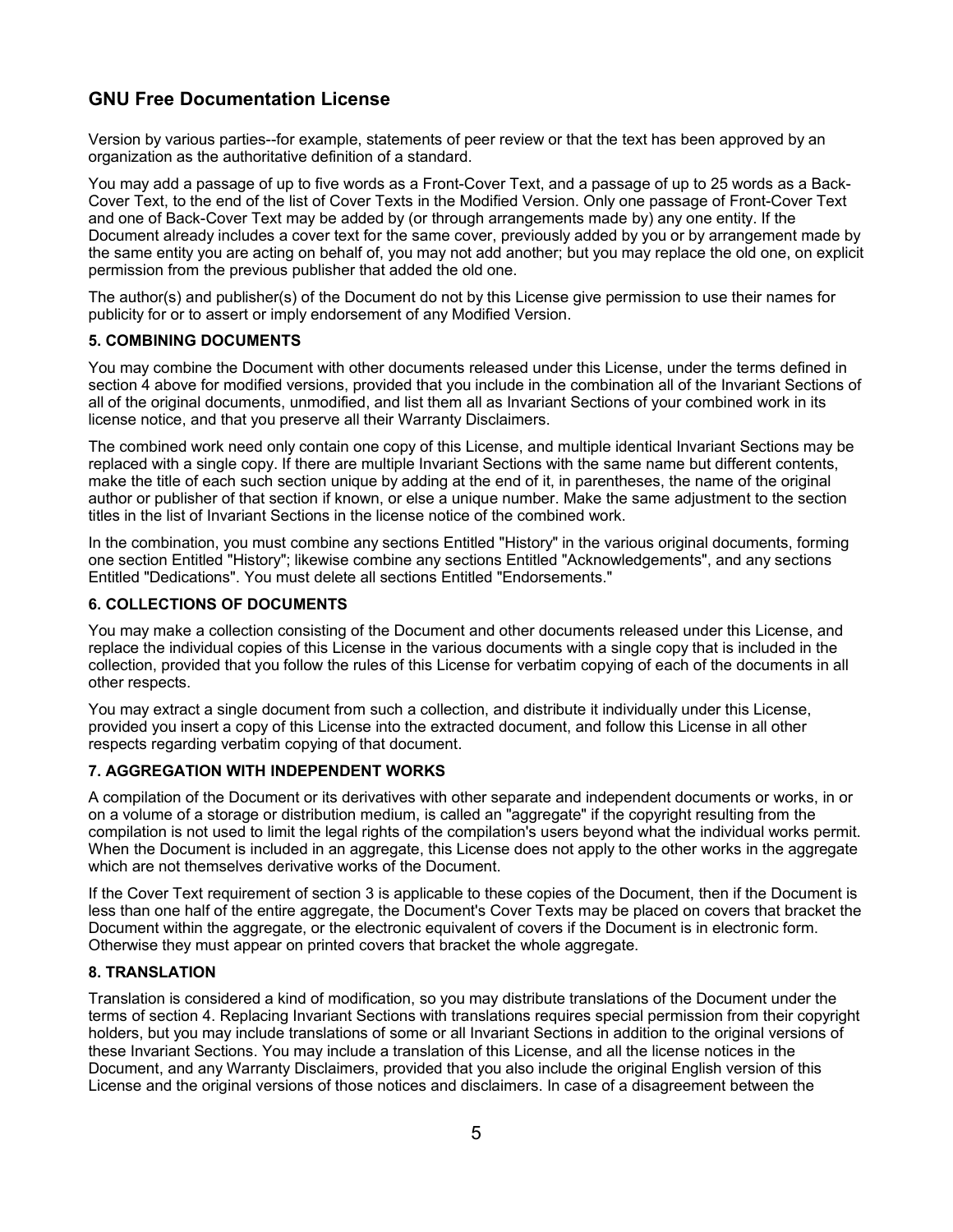translation and the original version of this License or a notice or disclaimer, the original version will prevail.

If a section in the Document is Entitled "Acknowledgements", "Dedications", or "History", the requirement (section 4) to Preserve its Title (section 1) will typically require changing the actual title.

#### **9. TERMINATION**

You may not copy, modify, sublicense, or distribute the Document except as expressly provided for under this License. Any other attempt to copy, modify, sublicense or distribute the Document is void, and will automatically terminate your rights under this License. However, parties who have received copies, or rights, from you under this License will not have their licenses terminated so long as such parties remain in full compliance.

#### **10. FUTURE REVISIONS OF THIS LICENSE**

The Free Software Foundation may publish new, revised versions of the GNU Free Documentation License from time to time. Such new versions will be similar in spirit to the present version, but may differ in detail to address new problems or concerns. See http://www.gnu.org/copyleft/.

Each version of the License is given a distinguishing version number. If the Document specifies that a particular numbered version of this License "or any later version" applies to it, you have the option of following the terms and conditions either of that specified version or of any later version that has been published (not as a draft) by the Free Software Foundation. If the Document does not specify a version number of this License, you may choose any version ever published (not as a draft) by the Free Software Foundation.

# **Introduction:**

## **Acknowledgments**

The original material was made available by LinuxIT's technical training centre www.linuxit.com.

The manual is available online at http://savannah.nongnu.org/projects/lpi-manuals/. We would like to thank the Savannah Volunteers for assessing the project and providing us with the Web space.

## **History**

CVS version 0.0 January 2004, Adrian Thomasset <adrian@linuxit.com>. Reviewed/Updated April 2004, Andrew Meredith <andrew@anvil.org>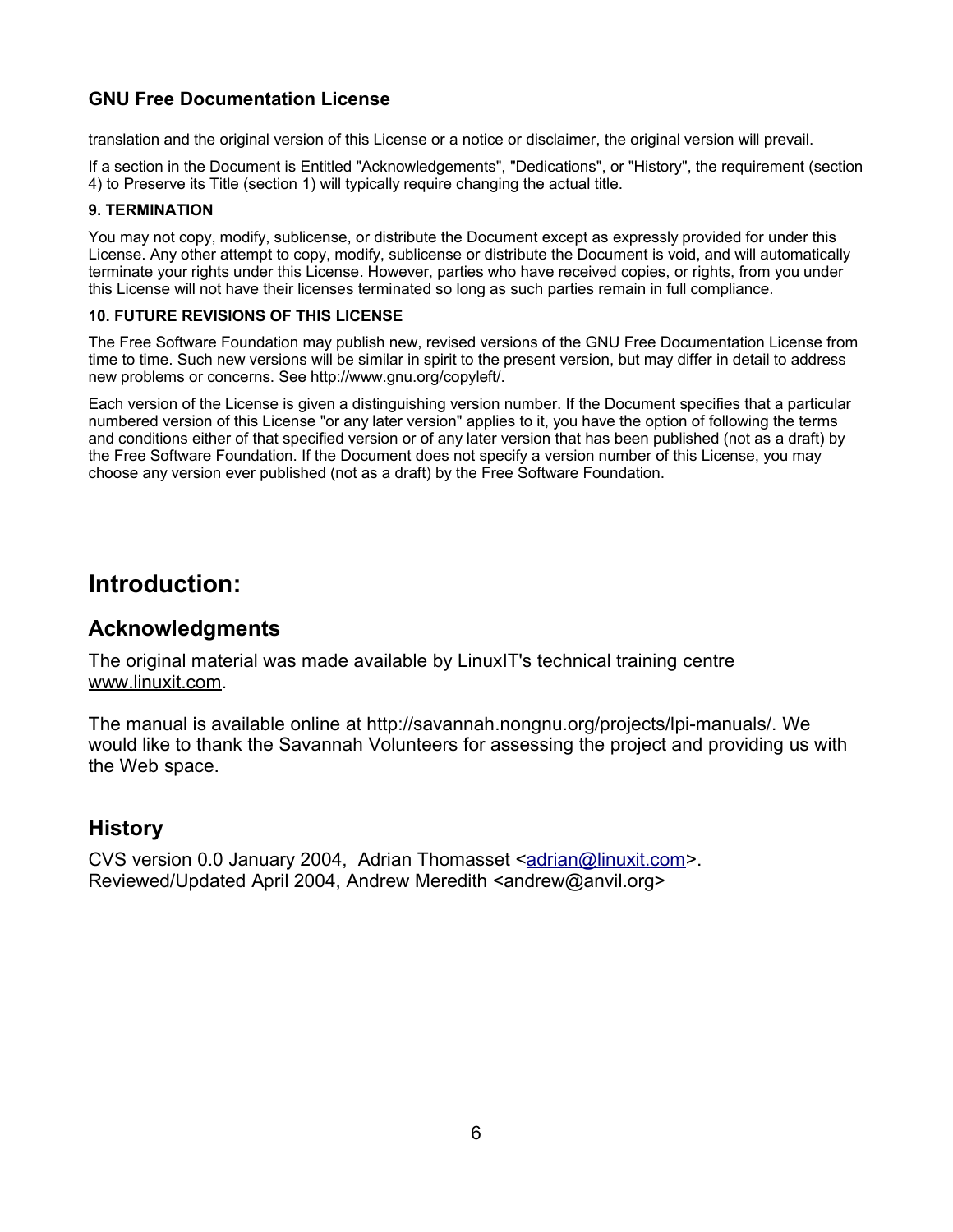

# **Table of Contents**

| DNS. |     |
|------|-----|
|      |     |
|      |     |
|      |     |
|      |     |
|      |     |
|      |     |
|      |     |
|      |     |
|      |     |
|      |     |
|      |     |
|      |     |
|      |     |
|      |     |
|      |     |
|      |     |
|      |     |
|      |     |
|      |     |
|      |     |
|      |     |
|      |     |
|      |     |
|      | .42 |
|      |     |
|      |     |
|      |     |
|      |     |
|      |     |
|      |     |
|      |     |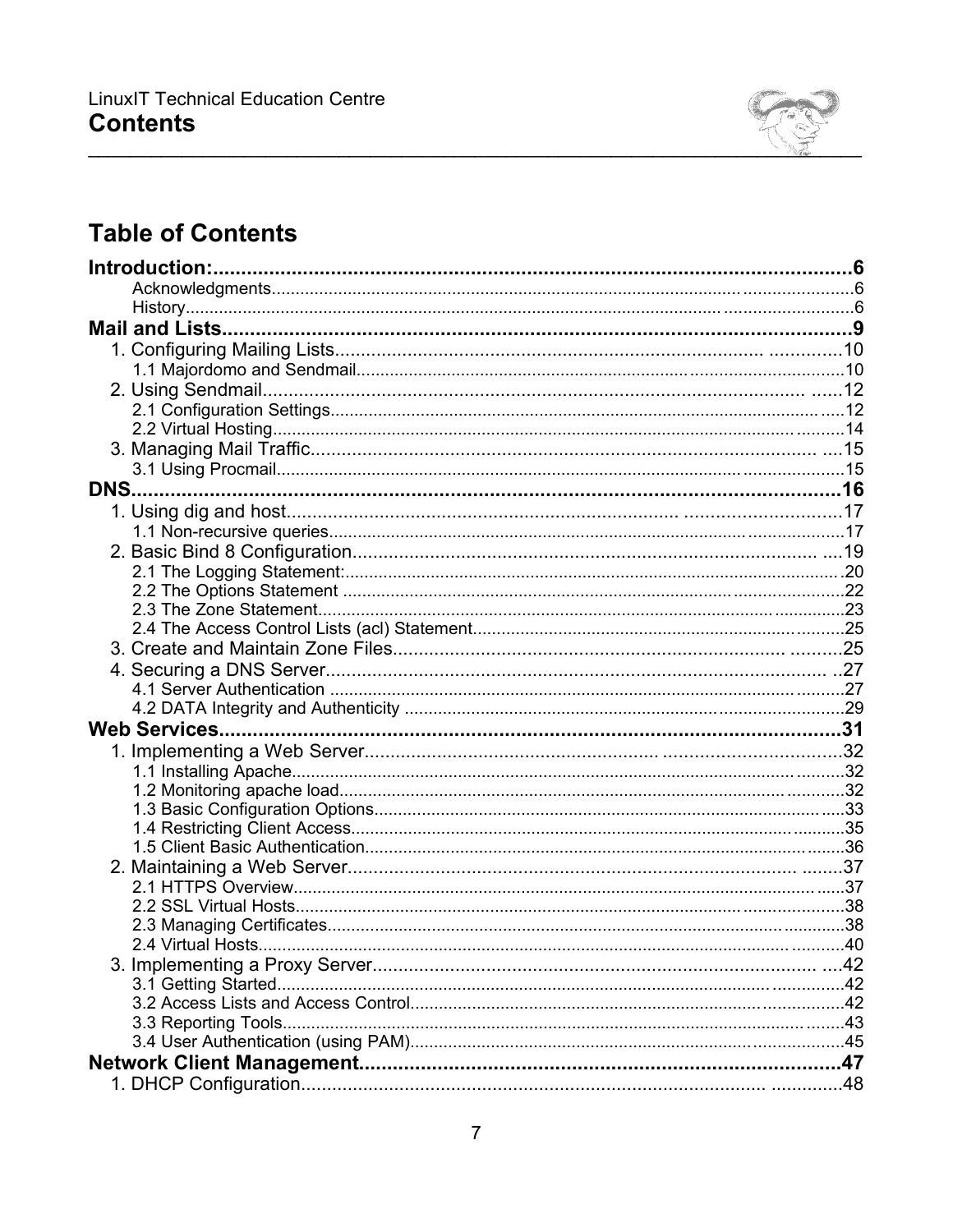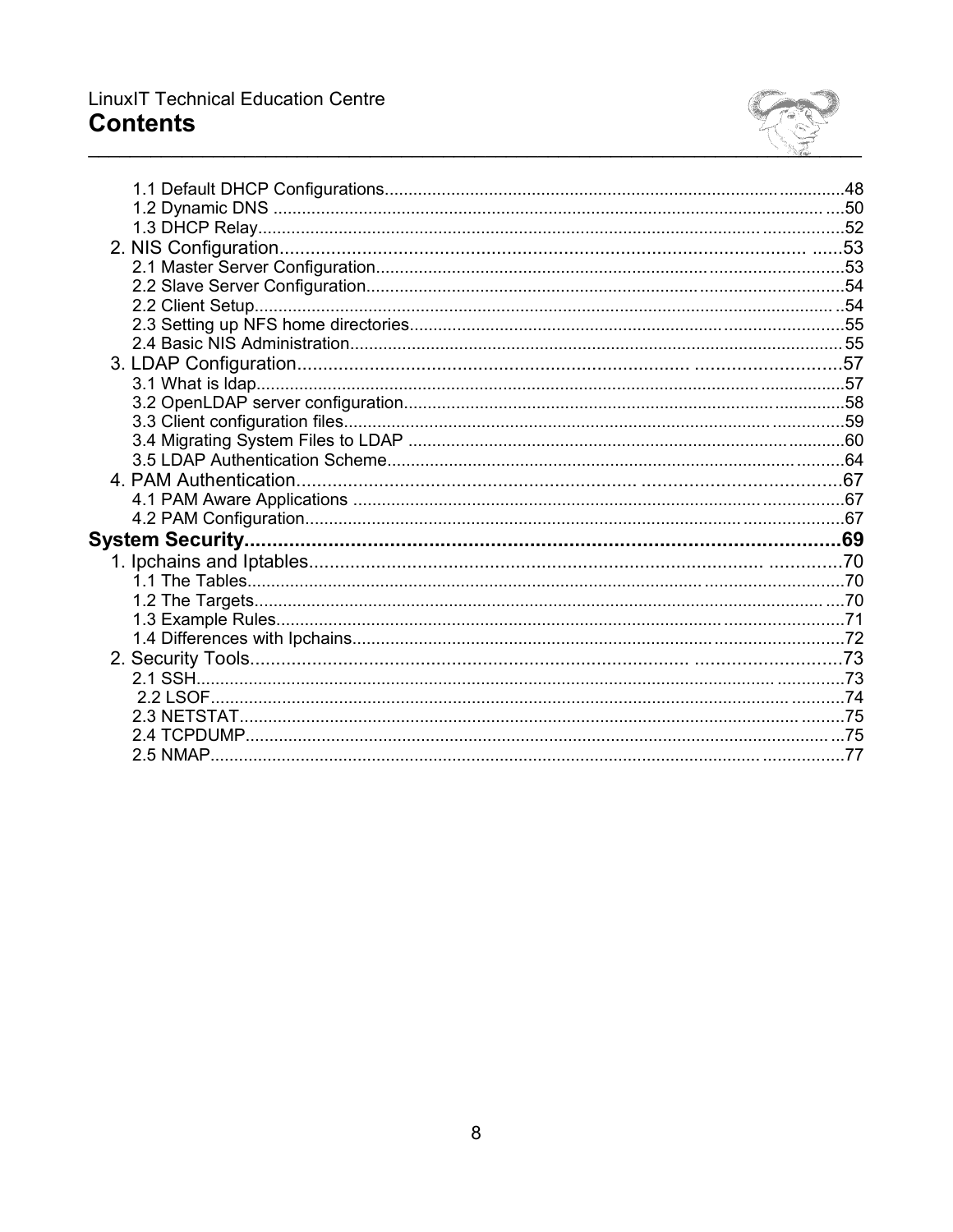

# **Mail and Lists**

- **1.Configuring Mailing Lists**
- **2. Using Sendmail**

 $\frac{1}{2}$ 

**3. Managing Mail Traffic**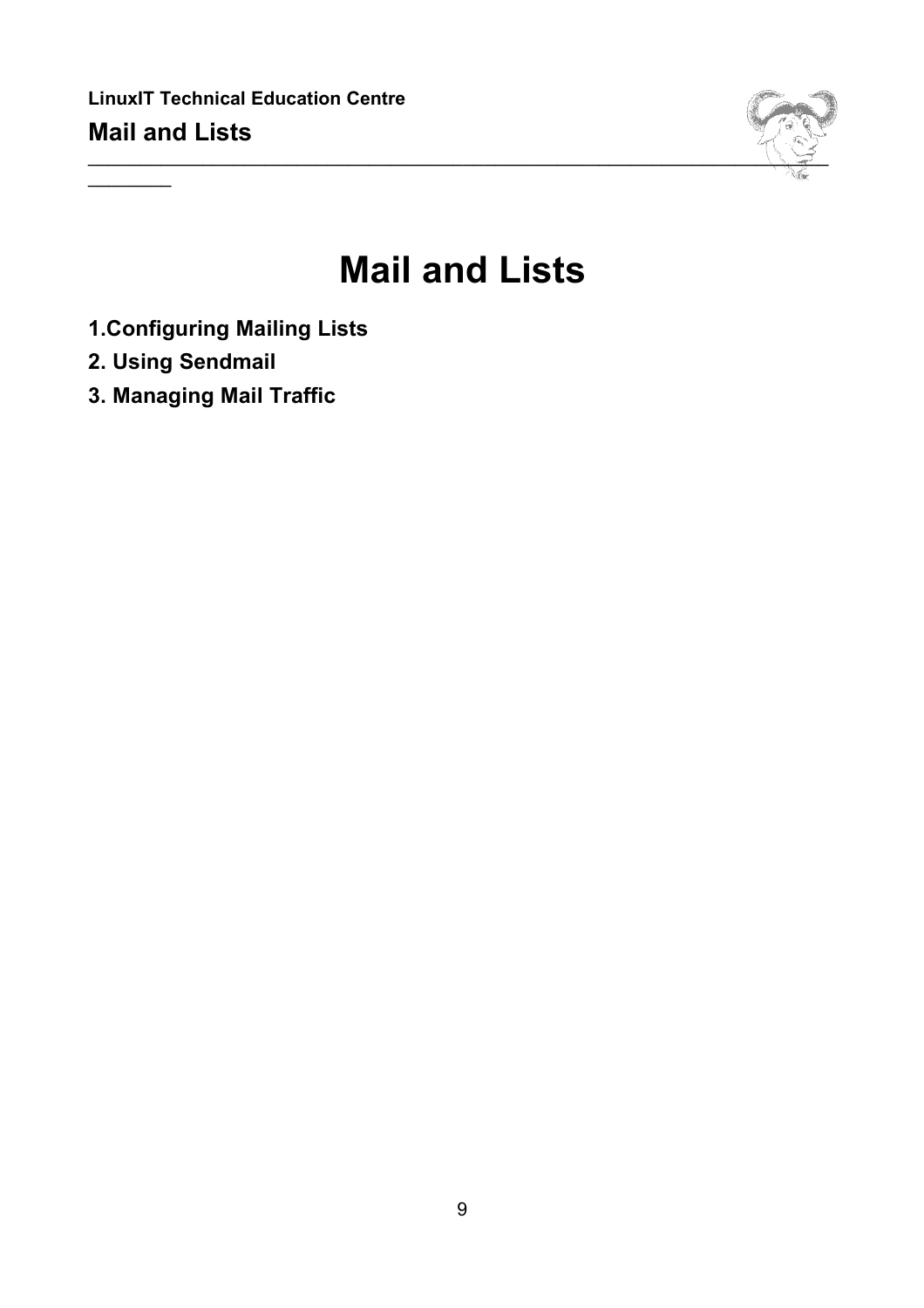

## *1. Configuring Mailing Lists*

## **1.1 Majordomo and Sendmail**

Download the code from

 $\frac{1}{2}$ 

http://www.greatcircle.com/majordomo/

Source version: majordomo-1.94.5.tar.gz

## **Pre-installation Configuration**

1. In the Makefile, replace **/bin/perl** with the path to the perl binary on your system (usually /usr/bin/perl):

PERL = /usr/bin/perl

To make things easier we will leave the W\_HOME as is:

W\_HOME = /usr/test/majordomo-\$(VERSION)

You need to create the directory **/usr/test**

mkdir /usr/test

Create a group called **majordomo** with GID **45**, and add a user called **majordomo** with UID **123**

```
groupadd -g 45 majordomo
useradd -g 45 -u 123 majordomo
```
2. In the **sample.cf** file we need to define our domain (for example seafront.bar). This is also where the path to the sendmail binary is set:

\$whereami = "seafront.bar";  $$sendmail command = "/usr/sbin/sendmail"$ ;

Now we can run

make install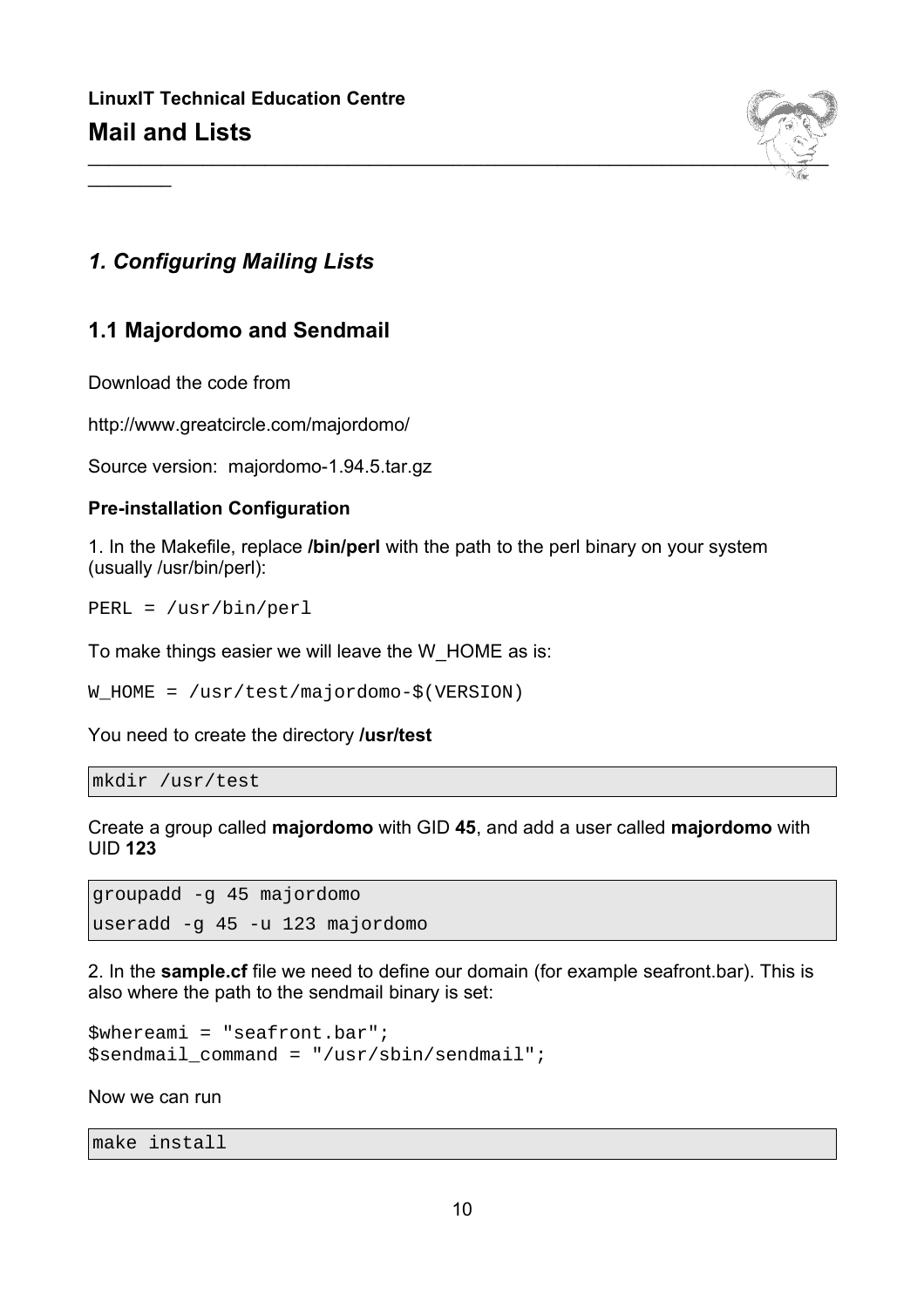# **LinuxIT Technical Education Centre Mail and Lists**



make install-wrapper

 $\frac{1}{2}$ 

Finally you can test the configuration as suggested with the following:

cd /usr/test/majordomo-1.94.5; ./wrapper config-test

If all goes well you will be prompted to register to the majordomo mailing list. Since we do not have a valid email address, answer NO to the question.

### **Sendmail Configuration**

The sendmail configuration involves adding appropriate entries in **/etc/aliases** for each mailing list we create. But before that we need a symbolic link in **/etc/smrsh** pointing to the majordomo **wrapper** binary, and here is why.

In order to limit the number of programs mail can be piped to (using a '| command' instead of an email address) sendmail defines a set of commands known as "sendmail restricted shells" or smrsh. The list of restricted shells is contained in **/etc/smrsh** which are symbolic links to the actual binaries we allow mail to be piped to.

We will make the **wrapper** binary available, which is located in /usr/test/majordomo-1.94.5, with the following:

```
ln -s /usr/test/majordomo-1.94.5/wrapper /etc/smrsh
```
Before adding the entries to **/etc/aliases** we need to decide on a name for our first list, and we choose ... *test*.

Remember that before sending mail to the list test@seafront.bar we first need to subscribe to this list by sending a mail to majordomo@seafront.bar with the contents subscribe test. Some work needs to be done for this to work.

Creating the list "test" ( as documented in NEWLIST):

1 . create an empty file called test and a file containing information about the list called test.info in the directory /usr/test/majordomo-1.94.5/lists/

2. Create the following aliases in **/etc/aliases**:

| majordomo:      | "   /usr/test/majordomo-1.94.5/wrapper majordomo" |
|-----------------|---------------------------------------------------|
| test:           | " /usr/test/majordomo-1.94.5/wrapper resend -1    |
| test test-list" |                                                   |
| $test-list:$    | $:include://usr-test/majordomo-1.94.5/lists/test$ |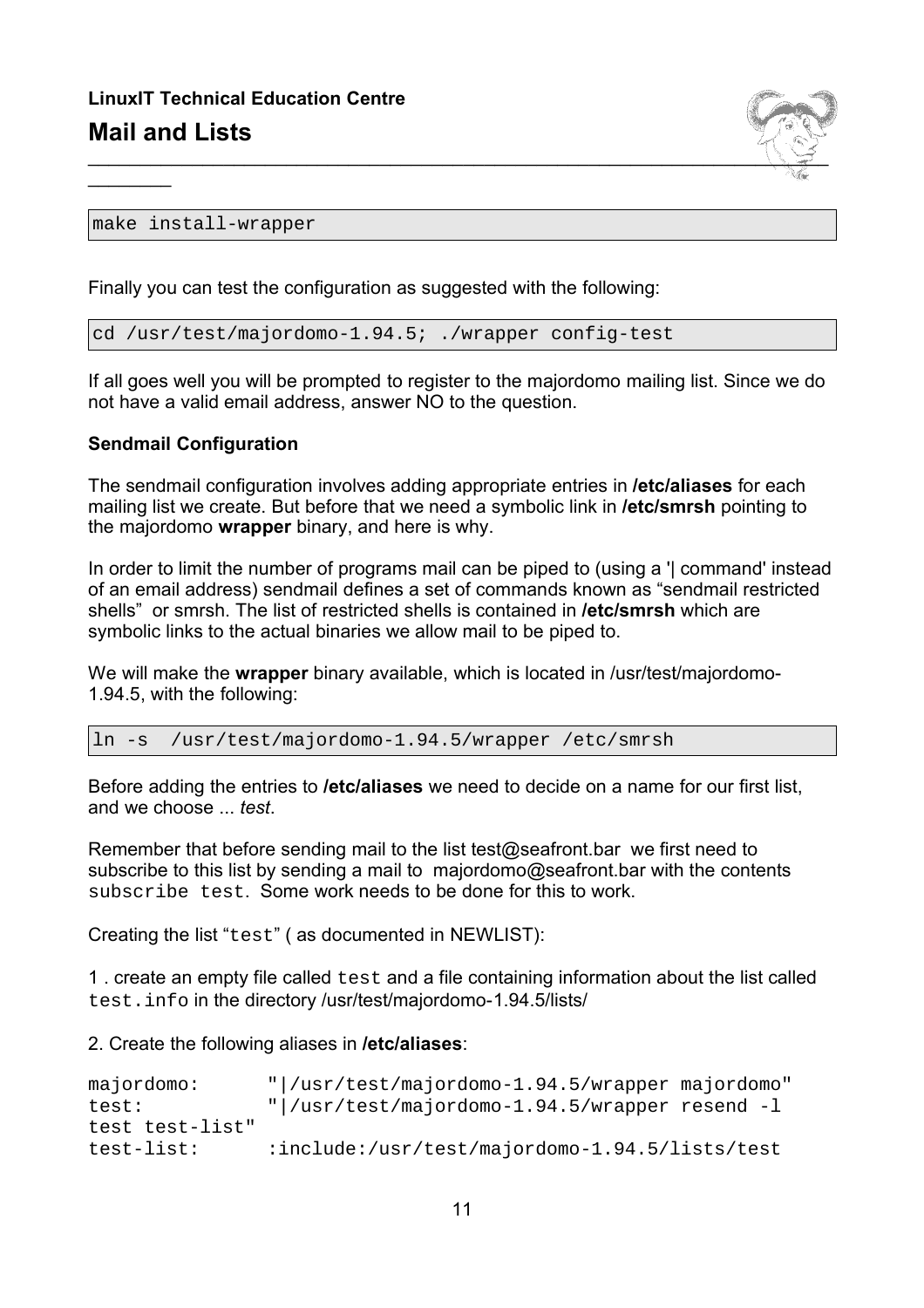# **LinuxIT Technical Education Centre Mail and Lists**



test-request: "|/usr/test/majordomo-1.94.5/wrapper requestanswer test" owner-test: tux test-approval: tux

#### 3. Run **newaliases** and restart **sendmail**.

### **Majordomo Test**

 $\frac{1}{2}$ 

Send an email to majordomo@seafront.bar with the content:

subscribe test

If all goes well you will receive a response with further steps to be taken.

## *2. Using Sendmail*

## **2.1 Configuration Settings**

#### **DNS Settings**

1. We first want to make sure that mail will be sent to our machine. We assume that we have properly configured a domain called seafront.bar with BIND 8 or 9. Let's make sure that the zone file for this domain has an MX record pointing to our system.

For example if our machine is called  $test1$  and has the IP 192.168.246.12 then we need the following lines:

| seafront.bar.       |    | MX 10 | testl.seafront.bar. |
|---------------------|----|-------|---------------------|
| testl.seafront.bar. | TN |       | 192.168.246.12      |

2. Next we need to make sure that this information is read by the resolvers, so we add the following at the top of the file **/etc/resolv.conf**:

nameserver 127.0.0.1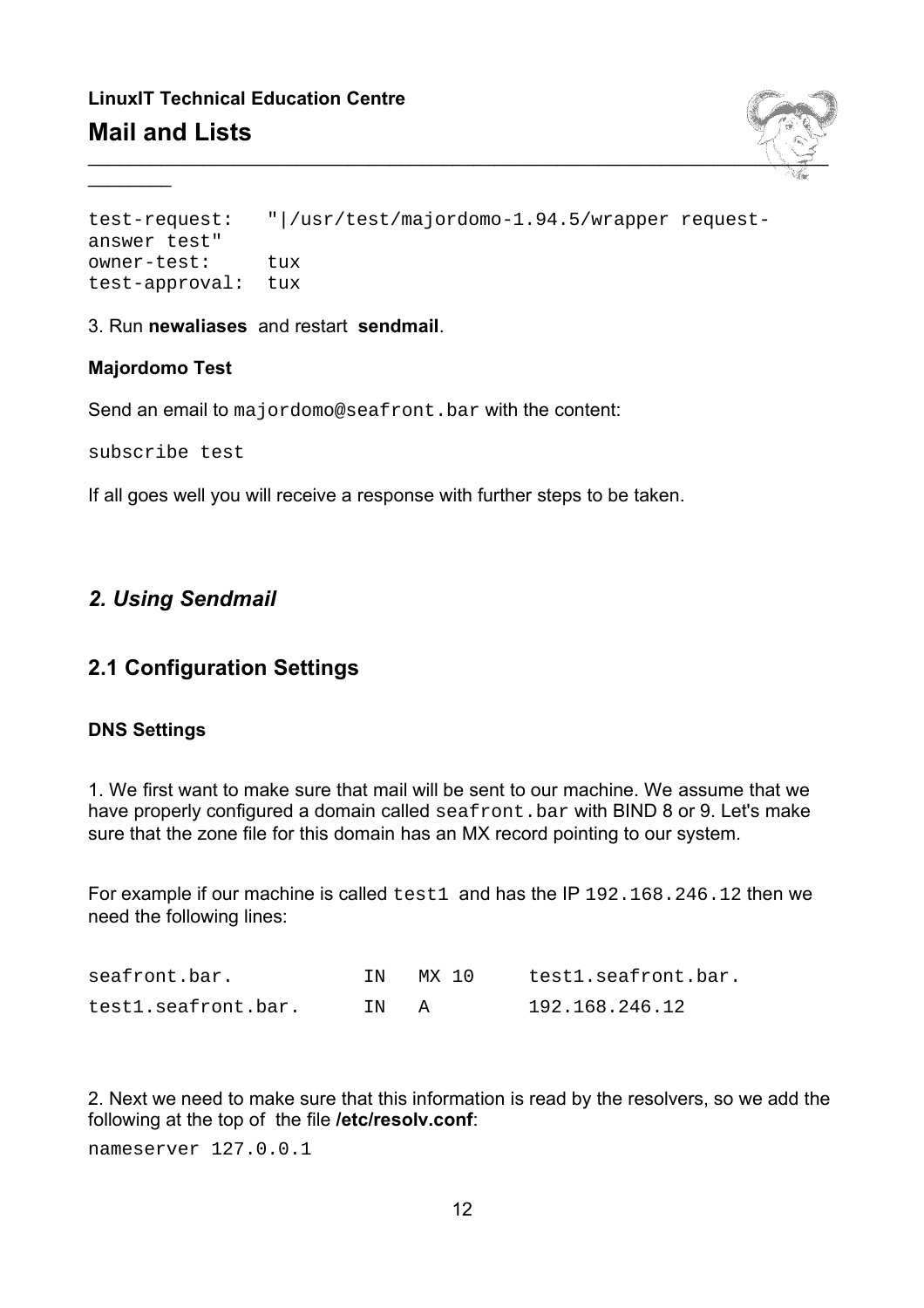

domain seafront.bar

### **Sendmail Settings**

 $\frac{1}{2}$ 

We go into sendmail's main configuration directory **/etc/mail**. Here we need to do the following:

1. By default sendmail is configured to listen for connections ONLY for the 127.0.0.1 interface. In order to make sendmail listen to all interfaces we need to comment out the following line in **/etc/mail/sendmail.mc** using 'dnl' which stands for "do next line":

dnl DAEMON\_OPTIONS(`Port=smtp,Addr=127.0.0.1, Name=MTA')dnl

Once this is done run:

m4 /etc/mail/sendmail.mc > /etc/mail/sendmail.cf

**Notice**: Make sure /etc/sendmail.cf isn't also there, if it is, delete it.

Restart sendmail and try the following:

telnet test1.seafront.bar 25

**Warning**: If you get a connection then sendmail is responding. This doesn't mean that sendmail will deliver mail (relay) for you!

3. To configure sendmail to relay for you you need to add the IP for your machine to the **/ etc/mail/access** file:

192.168.246.12 RELAY

4. Finally, we also need to tell sendmail to accept mail for @seafront.bar addresses. For this, add the domain name to **/etc/mail/local-host-names**:

seafront bar

Restart sendmail and send a mail to an existing user. If you have a user *tux* on the machine then check the output of the following:

mail -v -s "test seafront domain" tux@seafront.bar < /etc/passwd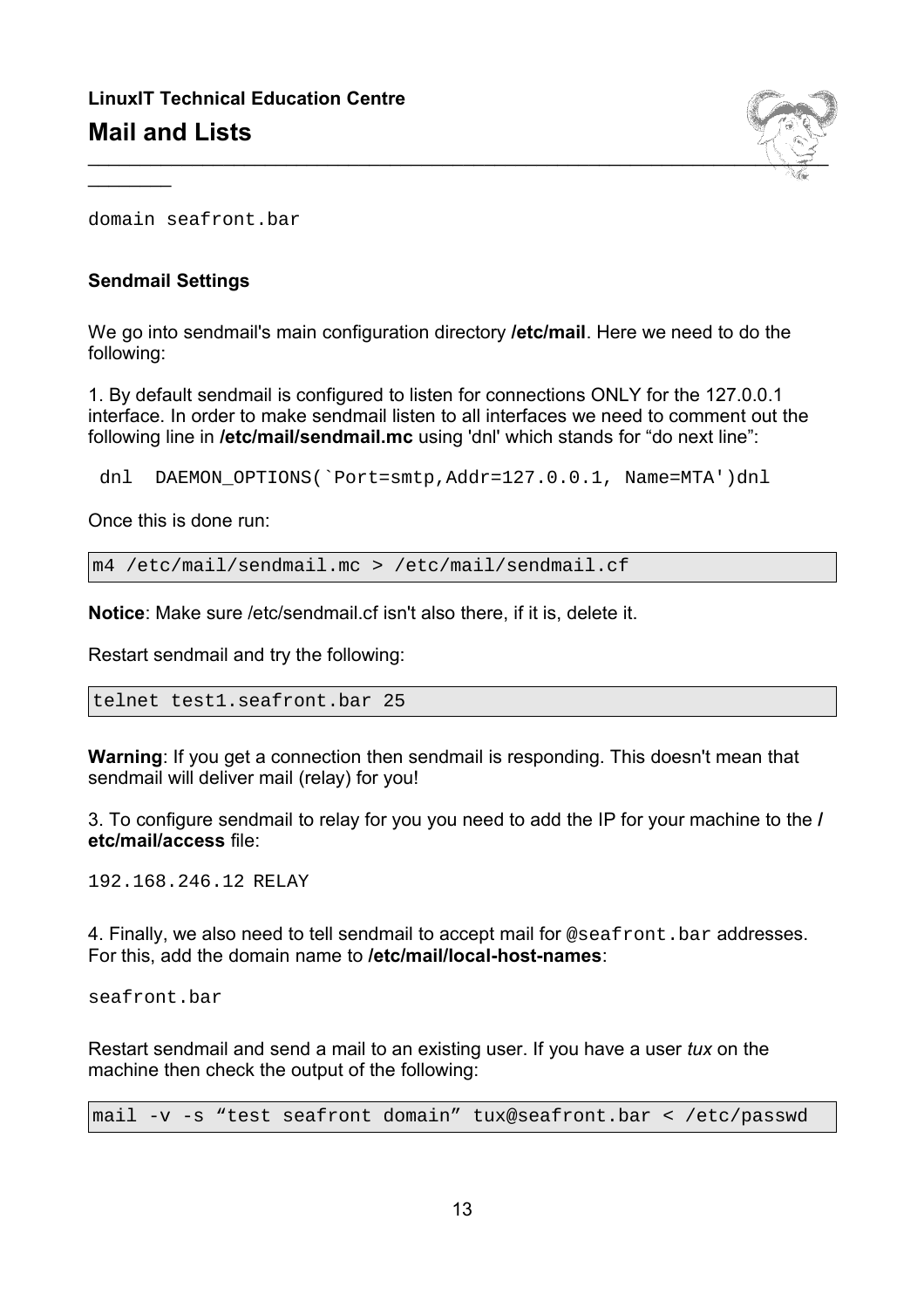

## **2.2 Virtual Hosting**

 $\frac{1}{2}$ 

We want the server seafront.bar to accept mail for the city.bar domain. For this we follow the following steps.

## **The DNS entries**

We need to add an MX record for the city.bar domain. Here is the whole block for clarity:

| seafront.bar.       | тN | MX 10 | test1.seafront.bar. |
|---------------------|----|-------|---------------------|
| city.bar.           | ТN | MX 10 | test1.seafront.bar. |
| test1.seafront.bar. | ΤN | A     | 192.168.246.12      |

Reload the zone file:

| rndc reload |  |  |  |
|-------------|--|--|--|
|             |  |  |  |

### **Sendmail Settings**

1. We need to make sendmail accept mail for users at @city.bar. For this we add the next line to the **local-host-names** file:

city.bar

If mail is sent to *tux@city.bar* and *tux* is a valid user on test1.seafront.bar then mail will be delivered to the local user *tux*.

To avoid this we can use the **/etc/mail/virtusertable** database.

2. If you want to forward mail onto another account here are example entries for the **virtusertable** database:

tux@city.bar mr.tux@otherdomain.org @city.bar administrator list@city.bar local-list

Here mail for user tux is diverted to mr.tux@otherdomain.org, the user administrator is the catchall account, lists are redirected to local lists (this needs to point to a valid list defined in the aliases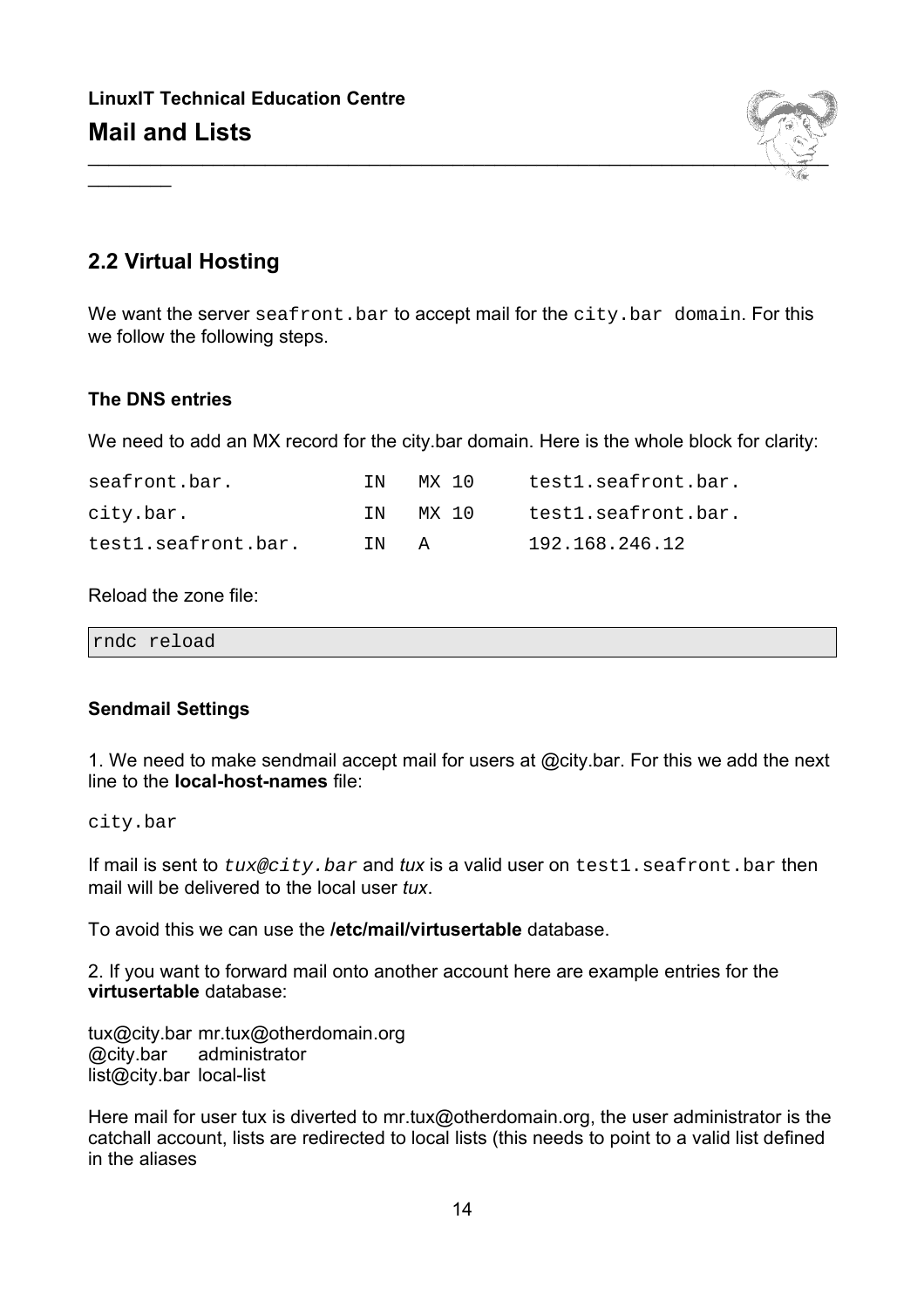

# *3. Managing Mail Traffic*

# **3.1 Using Procmail**

In depth information can be found in the **procmail**, **procmailrc** and **procmailex** manpages. Here are a few examples taken from **procmailex(5)**

Sort all mail coming from the lpi-dev mailing list into the mail folder LPI:

:0: \* ^TO\_lpi-dev LPI

 $\frac{1}{2}$ 

Forward mails between two accounts *main.address* and *the-other.address.* This rule is for the procmailrc on the main address account. Notice the X-Loop header used to prevent loops:

:0 c

 \* !^X-Loop: yourname@main.address | formail -A "X-Loop: yourname@main.address" | \ \$SENDMAIL -oi yourname@the-other.address

The **c** option tells procmail to keep a local copy.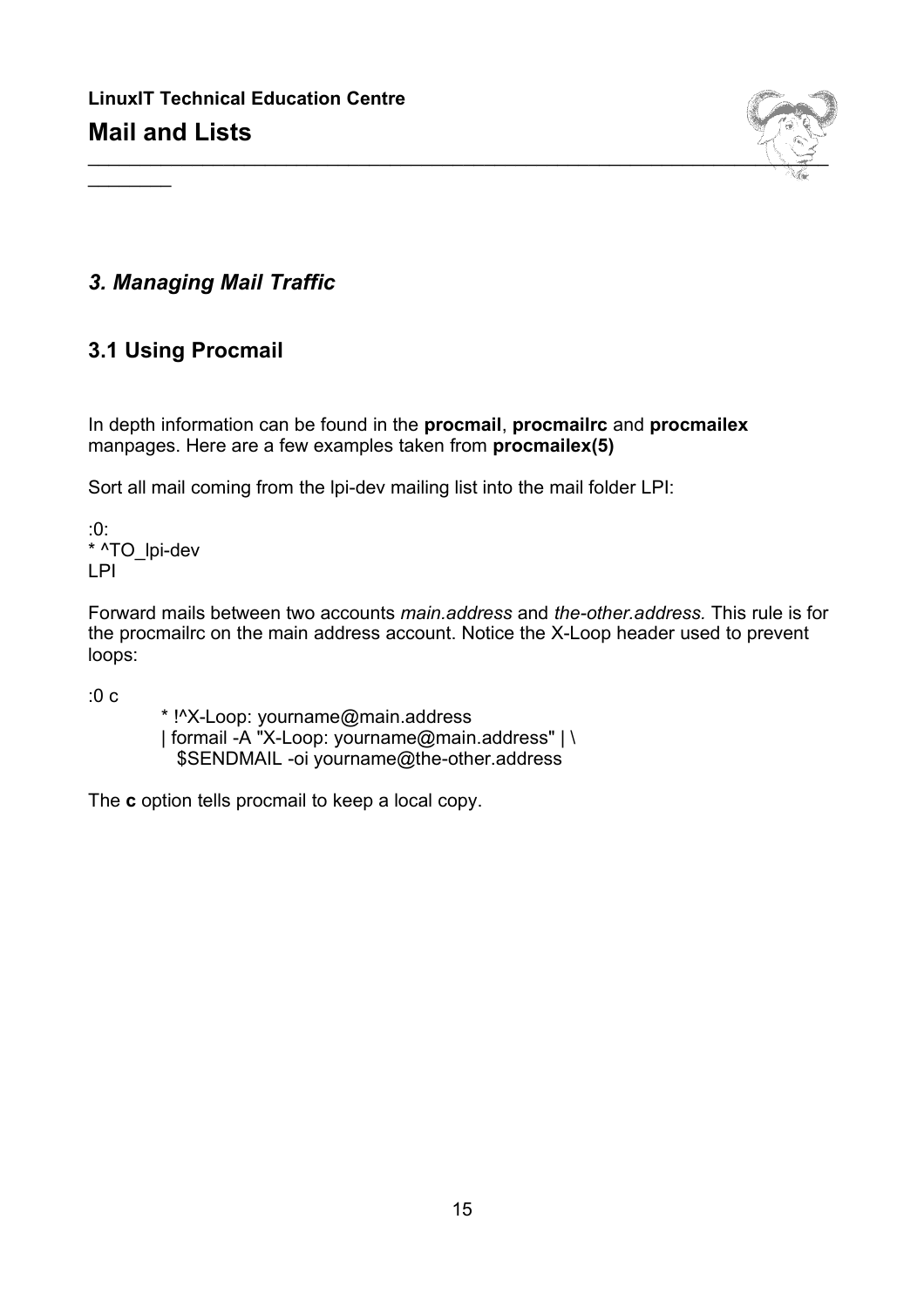

# **DNS**

**1. Using dig and host**

 $\frac{1}{2}$ 

- **2. Basic Bind 8 Configuration**
- **3. Create and Maintain Zones**
- **4. Securing a DNS Server**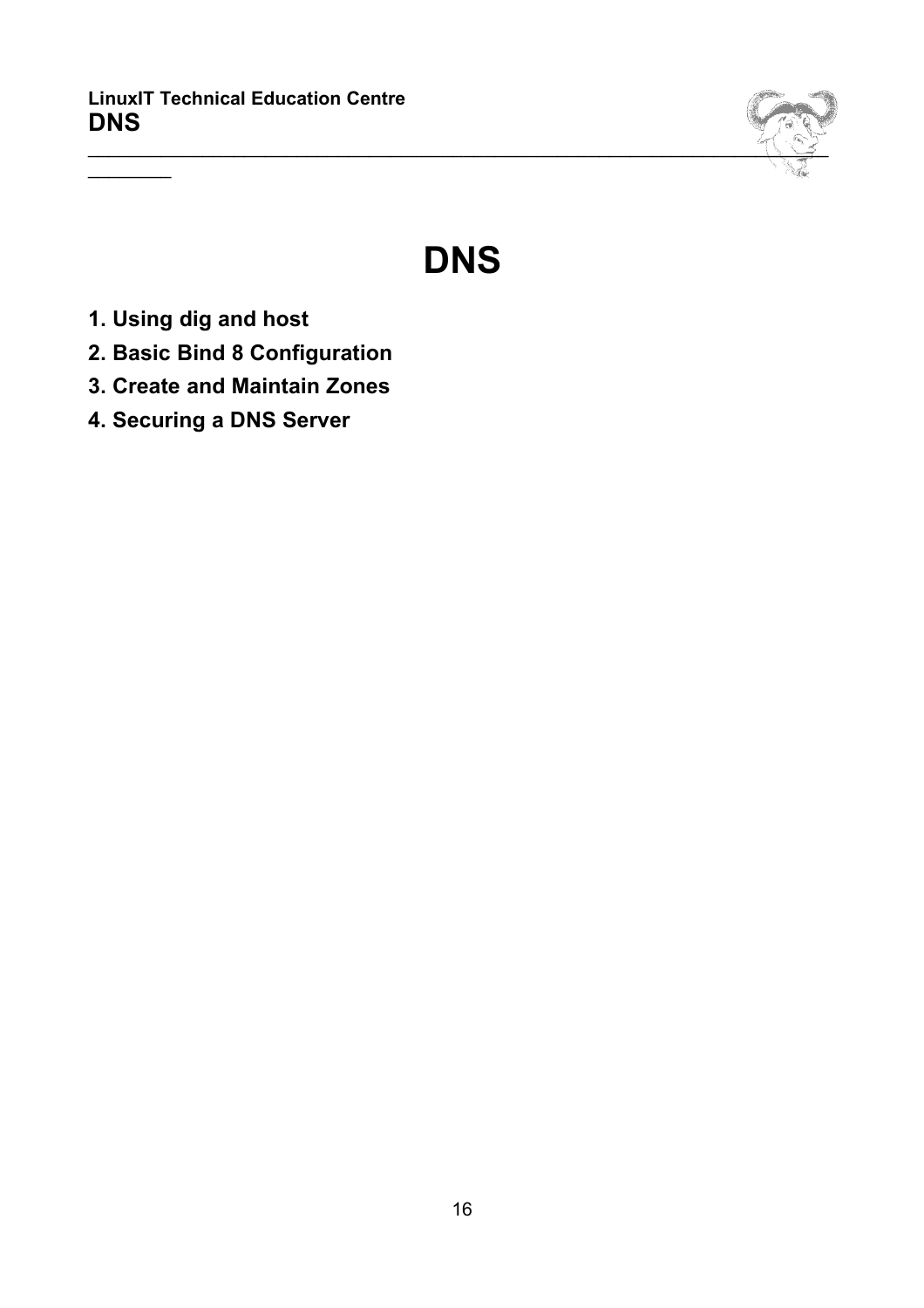

## *1. Using dig and host*

The **bind-utils** package provides a number of tools used to query DNS server. We will use **dig** and **host** to illustrate different types of queries.

## **1.1 Non-recursive queries**

By forcing all queried DNS servers not to perform *recursive* queries we will discover that we need to manually follow the thread of information (list of DNS servers for each domain) in order to get an answer.

For this we need to query a hostname that has not been cached on our local server yet.

QUERY 1

 $\frac{1}{2}$ 

| dig +norecursive +nostats www.tldp.org @127.0.0.1                                              |            |    |                     |
|------------------------------------------------------------------------------------------------|------------|----|---------------------|
| $ ;$ flags: gr ra; QUERY: 1, ANSWER: 0, AUTHORITY: 7, ADDITIONAL: 0<br>$ ;;$ QUESTION SECTION: |            |    |                     |
| ;www.tldp.org.                                                                                 | ΙN         | A  |                     |
| $  \cdot \rangle$ AUTHORITY SECTION:                                                           |            |    |                     |
| $\bullet$                                                                                      | 3600000 IN | NS | A.ROOT-SERVERS.NET. |
|                                                                                                | 3600000 IN | NS | B.ROOT-SERVERS.NET. |
| $\bullet$                                                                                      | 3600000 IN | NS | C.ROOT-SERVERS.NET. |
| $\bullet$                                                                                      | 3600000 IN | NS | D.ROOT-SERVERS.NET. |
| $\bullet$                                                                                      | 3600000 IN | NS | E.ROOT-SERVERS.NET. |
| $\bullet$                                                                                      | 3600000 IN | NS | F.ROOT-SERVERS.NET. |
| $\bullet$                                                                                      | 3600000 IN | NS | G.ROOT-SERVERS.NET. |

**Result**: the local cache does not contain the required information so it queries the root servers (.) which return alternative DNS servers.

QUERY 2

|                                                                                           | dig +norecursive +nostats www.tldp.org @L.root-servers.net |           |    |                    |  |
|-------------------------------------------------------------------------------------------|------------------------------------------------------------|-----------|----|--------------------|--|
| ;; flags: qr; QUERY: 1, ANSWER: 0, AUTHORITY: 2, ADDITIONAL: 2<br>$ ;;$ QUESTION SECTION: |                                                            |           |    |                    |  |
| ;www.tldp.org.                                                                            |                                                            | IN        | A  |                    |  |
| :: AUTHORITY SECTION:                                                                     |                                                            |           |    |                    |  |
| org.                                                                                      | 172800                                                     | <b>IN</b> | NS | TLD1.ULTRADNS.NET. |  |
| org.                                                                                      | 172800                                                     | IN        | NS | TLD2.ULTRADNS.NET. |  |
| $ ;;$ ADDITIONAL SECTION:                                                                 |                                                            |           |    |                    |  |
| TLD1.ULTRADNS.NET.                                                                        | 172800                                                     | <b>IN</b> | A  | 204.74.112.1       |  |
| TLD2.ULTRADNS.NET.                                                                        | 172800                                                     | <b>IN</b> | A  | 204.74.113.1       |  |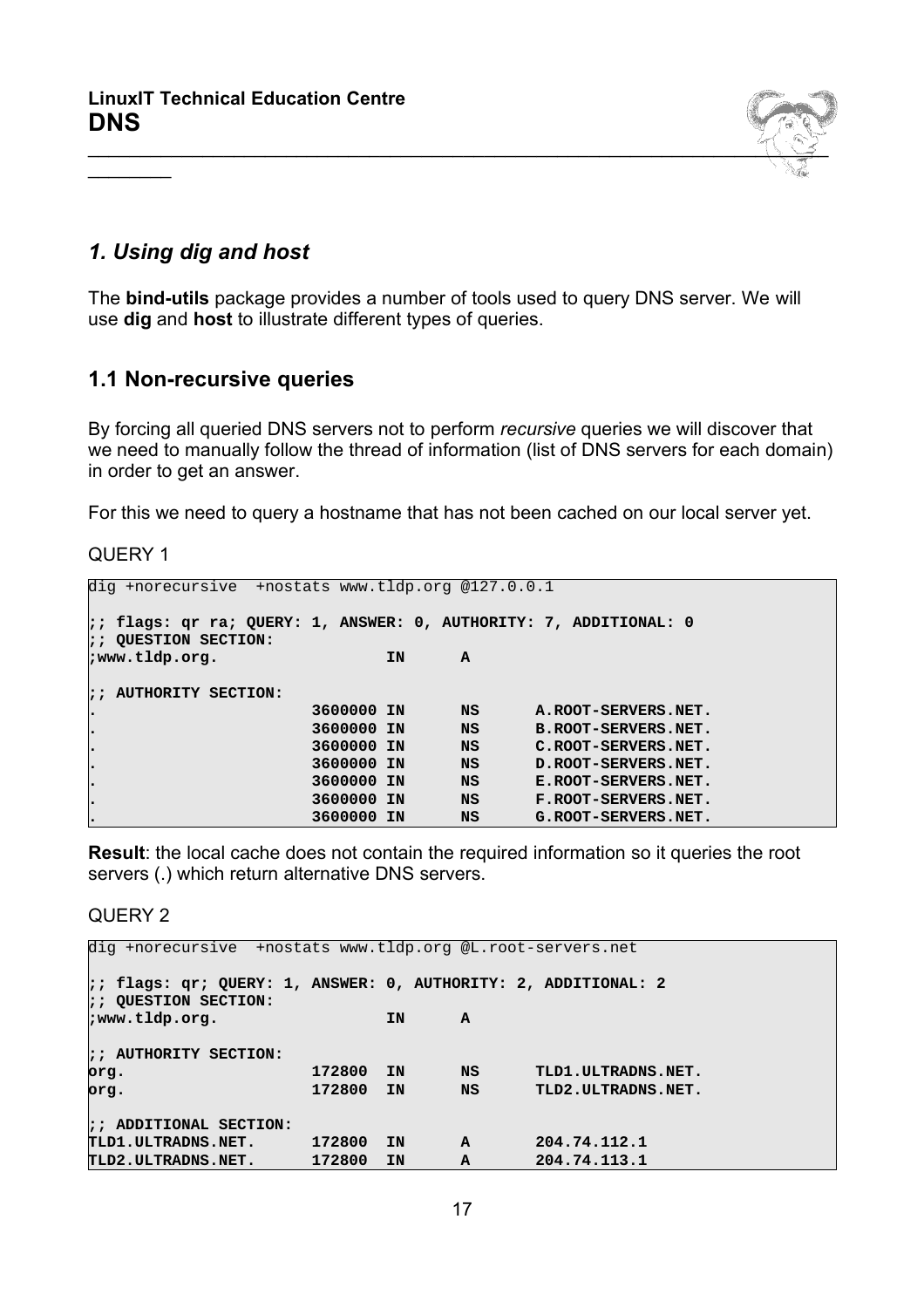

**Result**: The root DNS server L.ROOT-SERVERS.NET is queried. This server returns the names and additional IP address for 2 new DNS servers authoritative on the .ORG domain.

#### QUERY 3

 $\frac{1}{2}$ 

| $ i$ ; flags: qr; QUERY: 1, ANSWER: 0, AUTHORITY: 2, ADDITIONAL: 0<br><i>::</i> OUESTION SECTION: |        |    |              |              |
|---------------------------------------------------------------------------------------------------|--------|----|--------------|--------------|
| <i>iwww.tldp.org.</i>                                                                             |        | ΙN | $\mathbf{A}$ |              |
| :: AUTHORITY SECTION:                                                                             |        |    |              |              |
| TLDP.ORG.                                                                                         | 172800 | IN | NS.          | NS2.UNC.EDU. |
| TLDP.ORG.                                                                                         | 172800 | IN | <b>NS</b>    | NS.UNC.EDU.  |

**Result**: Querying one of the .ORG DNS server we receive the names for two authoritative DNS servers on the TLDP.ORG domain. The next query should yield an answer!

#### QUERY 4

| dig +norecursive +nostats www.tldp.org @ns.unc.edu                                                 |        |    |                |                  |
|----------------------------------------------------------------------------------------------------|--------|----|----------------|------------------|
| $ i$ ; flags: gr aa; OUERY: 1, ANSWER: 1, AUTHORITY: 3, ADDITIONAL: 4<br><i>i:</i> ANSWER SECTION: |        |    |                |                  |
| www.tldp.org.                                                                                      | 86400  | IN | A              | 152.2.210.81     |
| :: AUTHORITY SECTION:                                                                              |        |    |                |                  |
| tldp.org.                                                                                          | 86400  | IN | NS.            | ns.unc.edu.      |
| tldp.org.                                                                                          | 86400  | IN | NS             | ns2.unc.edu.     |
| tldp.org.                                                                                          | 86400  | IN | NS.            | ncnoc.ncren.net. |
| $ i;$ ADDITIONAL SECTION:                                                                          |        |    |                |                  |
| ns.unc.edu.                                                                                        | 172800 | IN | $\overline{A}$ | 152.2.21.1       |
| ns2.unc.edu.                                                                                       | 172800 | IN | $\mathbf{A}$   | 152.2.253.100    |
| ncnoc.ncren.net.                                                                                   | 885    | IN | $\overline{A}$ | 128.109.193.1    |
| ncnoc.ncren.net.                                                                                   | 885    | IN | $\overline{A}$ | 192.101.21.1     |

**Result**: As expected the DNS servers on the TLDP.ORG domain have a record for www.tldp.org.

### **NOTICE**

The above sequence of queries was necessary only because the host www.tldp.org was not cached on the local caching server. The **dig** instruction queried the remote DNS servers without using the local server. Typing

host www.tldp.org 127.0.0.1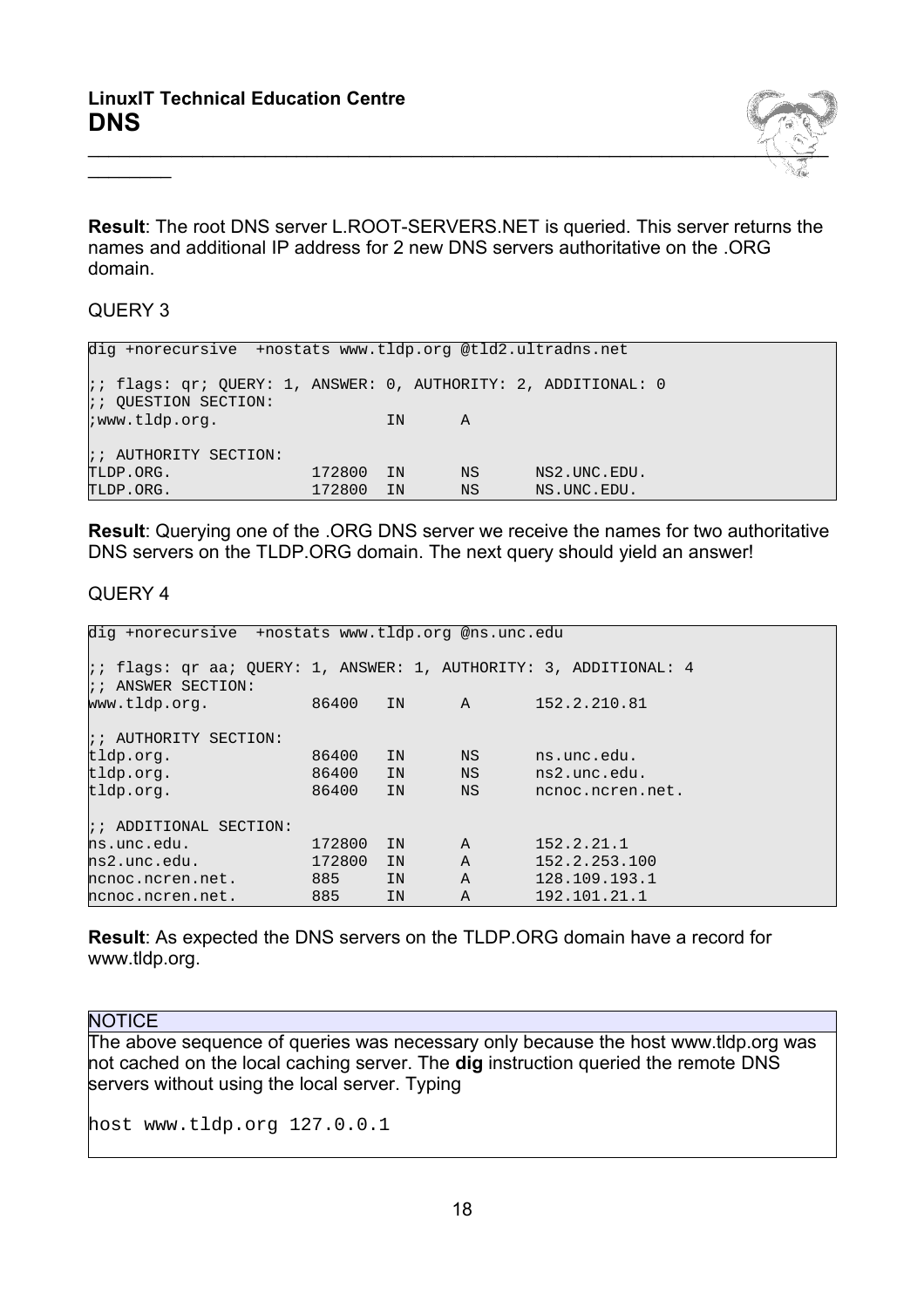

#### and then

 $\frac{1}{2}$ 

```
dig +norecursion www.tldp.org @127.0.0.1
```
would yield an answer since all the information is now cached on the local caching server

**Search NS record for domain** (authoritative DNS servers)

```
host -t NS tldp.org
tldp.org name server ns2.unc.edu.
tldp.org name server ncnoc.ncren.net.
```
# **tldp.org name server ns.unc.edu.**

## **Search MX record for domain**

host -t MX tldp.org

**tldp.org mail is handled by 0 gabber.metalab.unc.edu**

Finally, it is possible to see all records with **host -a**.

## *2. Basic Bind 8 Configuration*

The configuration file for a Bind 8 server is **/etc/named.conf** This file has the following main entries:

| Main entries in named.conf                                                |                                                              |  |  |  |
|---------------------------------------------------------------------------|--------------------------------------------------------------|--|--|--|
| Specify where logs are written too and what needs to be logged<br>logging |                                                              |  |  |  |
| options                                                                   | Global options are set here (e.g the path to the zone files) |  |  |  |
| Defines a zone: the name, the zone file, the server type<br><b>zone</b>   |                                                              |  |  |  |
| acl<br>Access control list                                                |                                                              |  |  |  |
| <b>server</b>                                                             | Specific options for remote servers                          |  |  |  |

Let's look at a typical configuration file for a caching only server. We will add entries to it as we go to create new zones, logging facilities, security, etc.

Skeleton **named.conf** file options { directory "/var/named";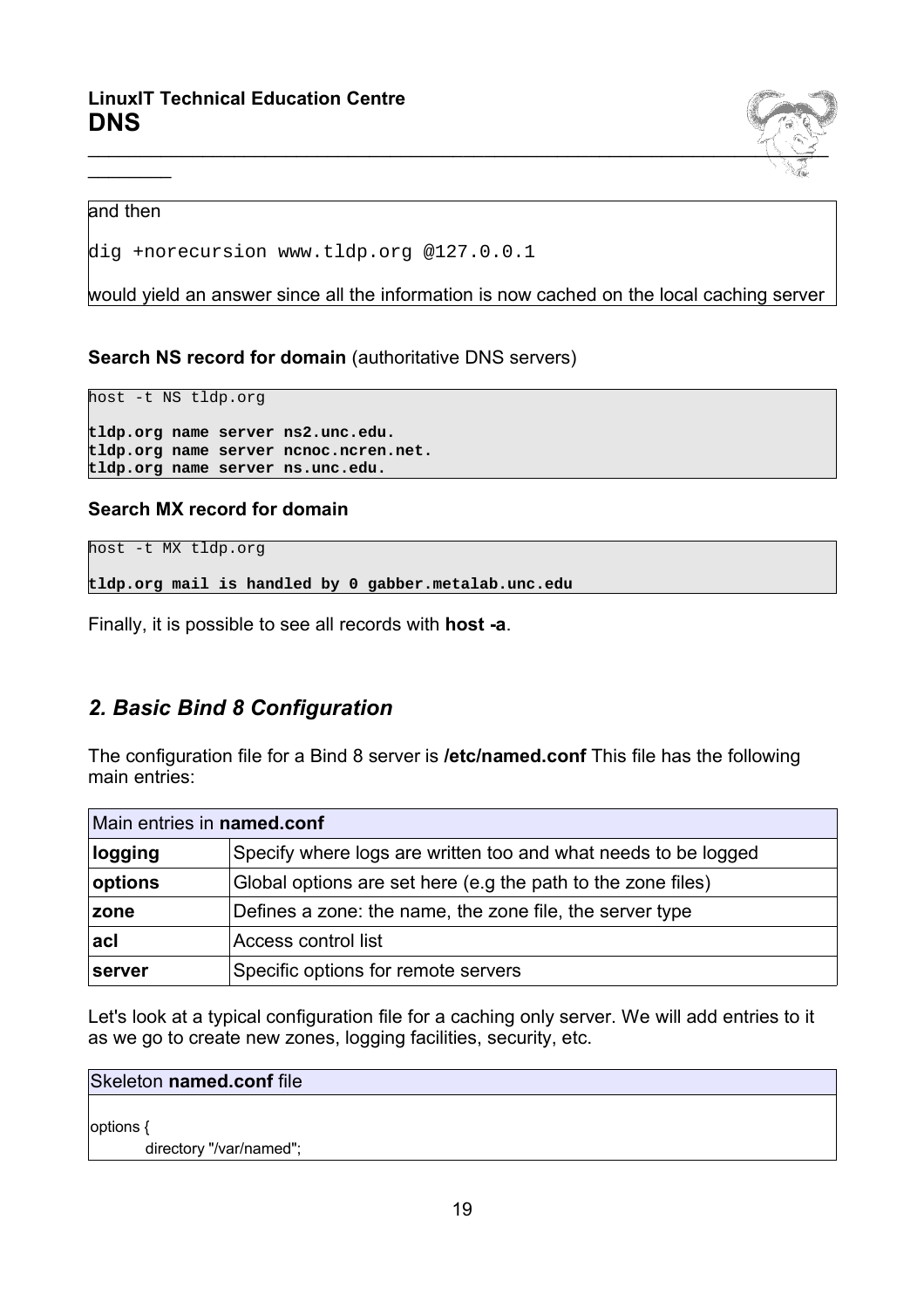## **LinuxIT Technical Education Centre DNS**



```
datasize 100M;
};
zone "." IN {
        type hint;
        file "named.ca";
};
zone "localhost" IN {
        type master;
        file "localhost.zone";
        allow-update { none; };
};
zone "0.0.127.in-addr.arpa" IN {
        type master;
        file "named.local";
        allow-update { none; };
};
```
 $\frac{1}{2}$ 

# **2.1 The Logging Statement**:

The syntax for logging is:

```
logging {
      channel "channel name" {
                file "file name";
           versions number_of_files;
                       size log_size;
                 syslog < daemon | auth | syslog | authpriv | local0 -to-
local7 | null > iseverity <critical | error | warning | notice | info | debug
| dynamic > ;
     print-category yes_or_no;
           print-severity yes_or_no;
           print-time yes_or_no;
       };
      category "category name" {
         "channel_name";
       };
```
The **channel** defines where logs are sent to (file, syslog or null). If syslog is selected then the facility and the log level can be specified too.

The **category** clause defines the type of information sent to a given channel (or list of channels). The type of channel is given then the default logging facility is used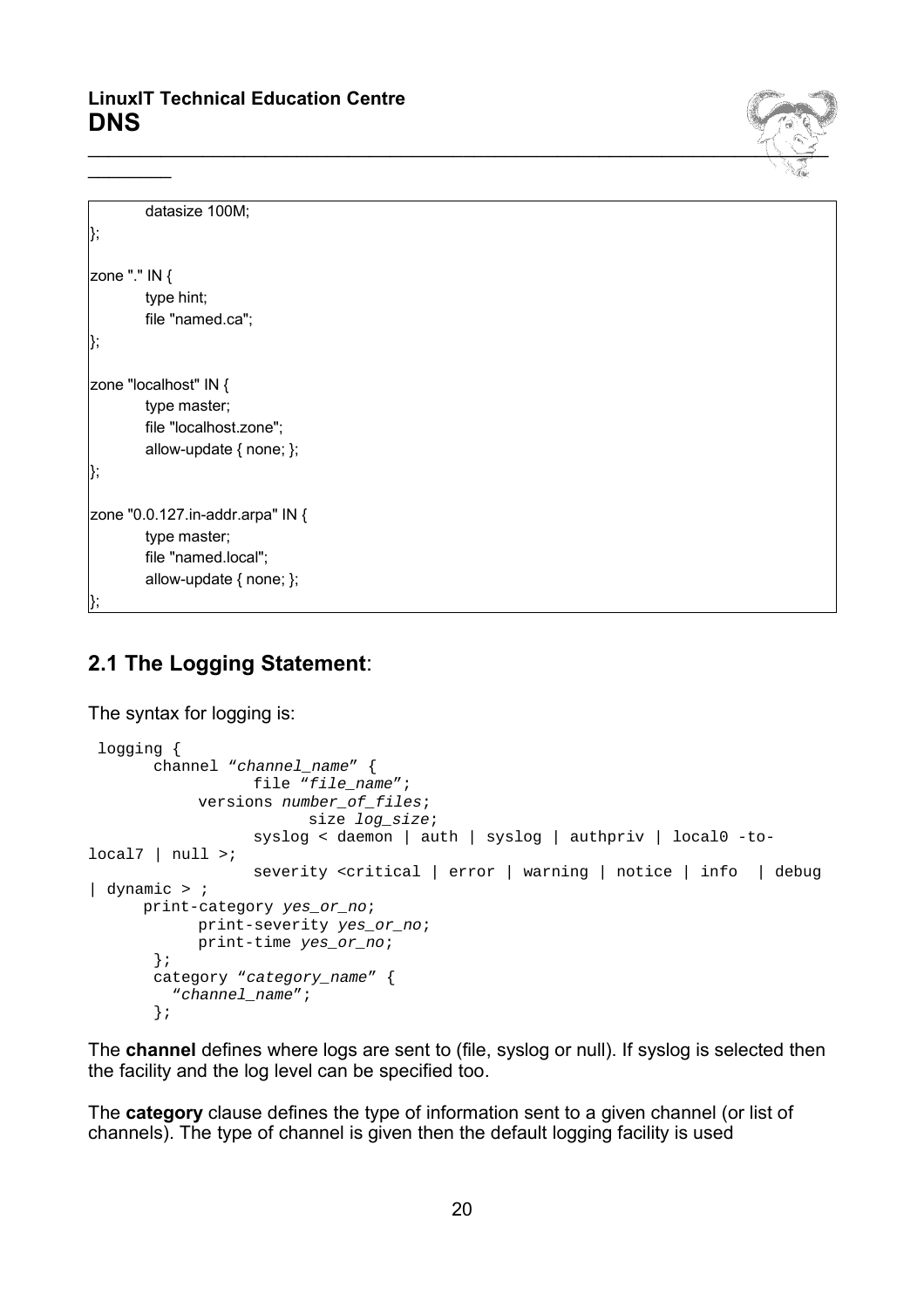$\frac{1}{2}$ 



```
category default { default_syslog; default_debug; };
```
We choose not to use the syslog daemon and log everything to a file called "LOG" that will be created in the same directory as the zone files. For this we will create the **channel** *foo\_channel*. Next we want to log queries using this channel. The entry in **named.conf** will look like this:

```
logging {
     channel foo_channel {
                  file "LOG";
                  print-time yes;
                  print-category yes;
                  print-severity yes;
          };
     category "queries" {
                   "foo_channel";
          };
 };
```
Categories such as queries are predefined and listed in the **named.conf(5)** manpages. However some of the names have changed, so we include as a reference the list of categories for BIND 9 below:

| <b>BIND 9 Logging Categories</b> |                                                                        |
|----------------------------------|------------------------------------------------------------------------|
| default                          | Category used when no specific channels (log levels, files ) have been |
|                                  | defined                                                                |
| general                          | Catch all for messages that haven't been classified below              |
| database                         | Messages about the internal zone files                                 |
| security                         | Approval of requests                                                   |
| config                           | Processing of the configuration file                                   |
| resolver                         | Infornation about operations performed by clients                      |
|                                  | xfer-in or xfer- Received or sent zone files                           |
| lout                             |                                                                        |
| notify                           | Log NOTIFY messages                                                    |
| client                           | Client activity                                                        |
| update                           | Zone updates                                                           |
| queries                          | <b>Client Queries</b>                                                  |
| dnssec                           | <b>DNSEC</b> transactions                                              |
| lame-servers                     | Transactions sent from servers marked as lame-servers                  |

# **2.2 The Options Statement**

The global options for the server are set at the beginning of **named.conf**. The syntax is: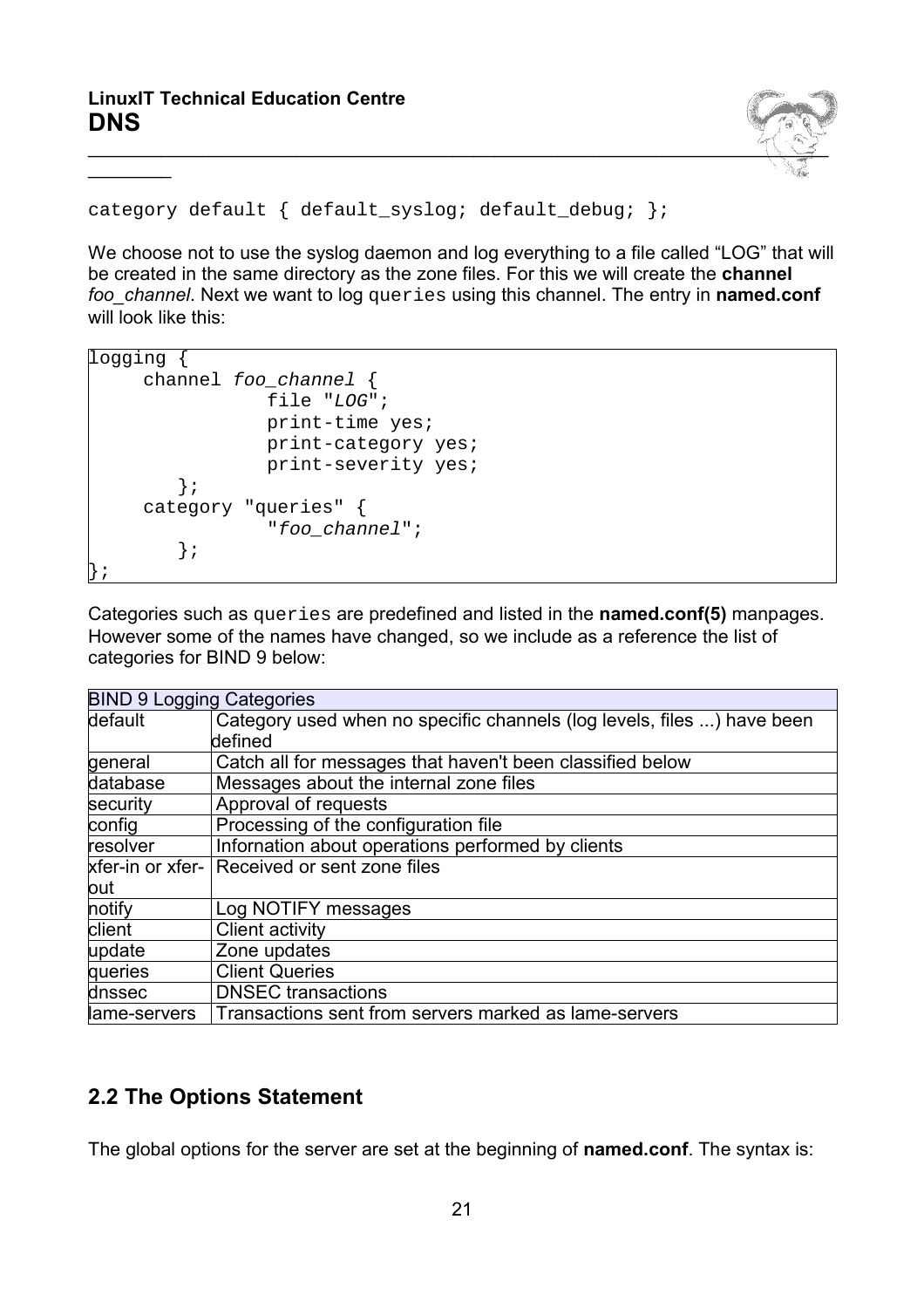

```
options{
     option1;
     option2;
     ....
};
```
 $\frac{1}{2}$ 

We next cover the most common options.

| version                                                                                                                                                                                                             |                                              |
|---------------------------------------------------------------------------------------------------------------------------------------------------------------------------------------------------------------------|----------------------------------------------|
| Manpage says "The version the server<br>should report via the ndc command. The<br>default is the real version number of this<br>server, but some server operators prefer<br>the string (surely you must be joking)" | version "(surely you must be<br>$j$ oking)"; |

| directory                    |                         |
|------------------------------|-------------------------|
| The working directory of the | directory "/var/named"; |
| server                       |                         |

### **fetch-glue** (default *yes*) - obsolete

Prevent the server from resolving NS records (the additional data section). When a record is not present in the cache BIND can determine which servers are authoritative for the newly queried domain. This is often used in conjunction with *recursion no*.

#### **notify** (default *yes*)

Send DNS NOTIFY messages to the slave servers to notify zone changes (helps speed up convergence)

### **recursion** (default *yes*)

The server will perform recursive queries when needed

#### **forward** (*only* or *first*)

The default value is *first* and causes the sever to query the forwarders before attempting to answer a query itself. If the option is set to *only* the server will always ask the forwarders for an answer. This option has to be used with **forwarders**.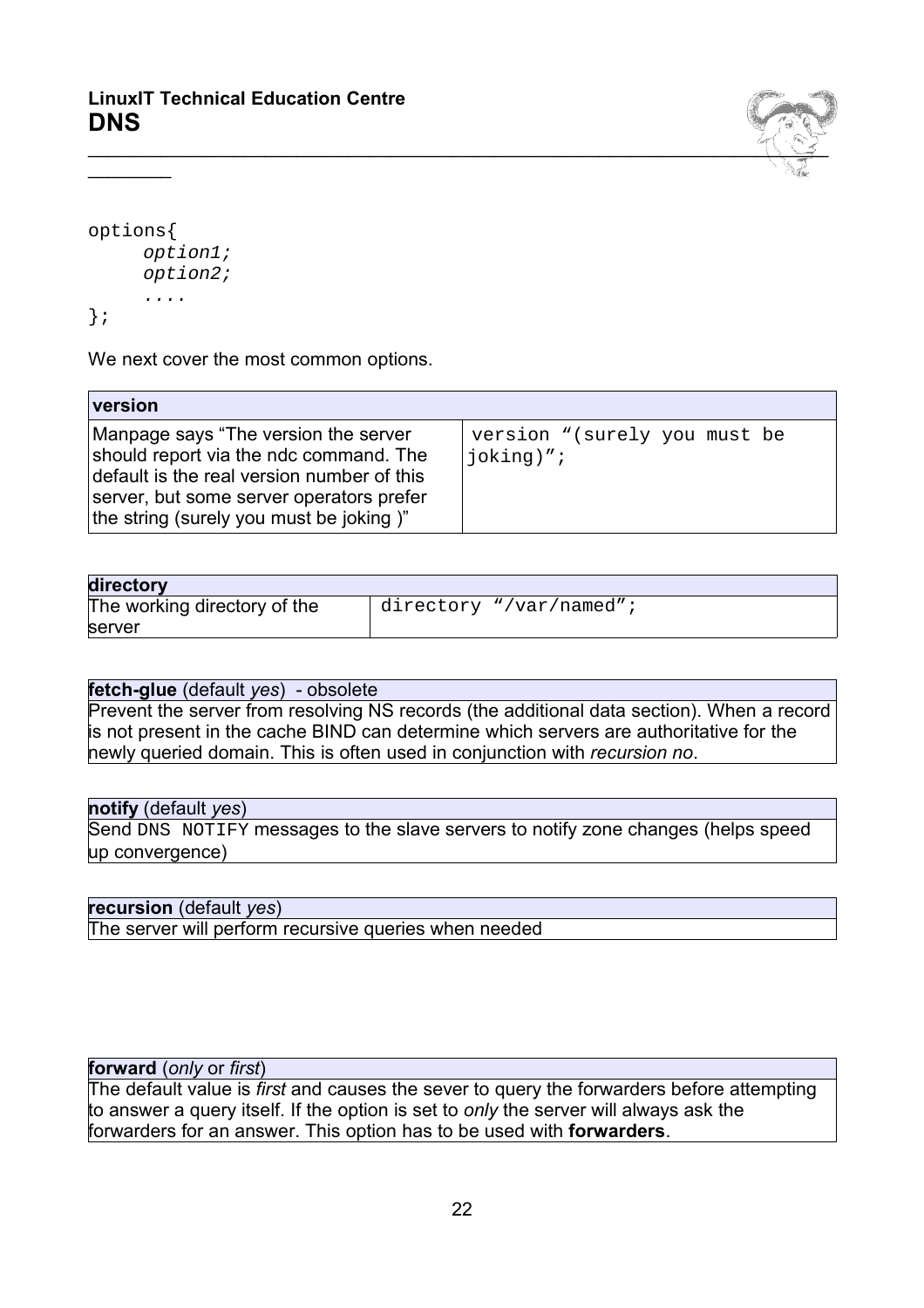

| forwarders (list)                   |  |                                         |
|-------------------------------------|--|-----------------------------------------|
| List of servers to be used for      |  | forwarders $\{ 10.0.0.1; 10.0.0.10; \}$ |
| forwarding. The default is an empty |  |                                         |
| list.                               |  |                                         |

| datasize                    |                |
|-----------------------------|----------------|
| Limit the size of the cache | datasize 512M; |

**allow-query** (list) A lists of hosts or networks that may query the server

**allow-recursion** (list)

 $\frac{1}{2}$ 

List of hosts that can submit recursive queries

**allow-transfer** (list)

List of hosts (usually the slaves) who are allowed to do zone transfers

# **2.3 The Zone Statement**

The syntax for a zone entry in **named.conf** is as follows:

```
zone domain_name {
     type zone type;
     file zone_file;
     local options;
};
```
We first look at the *local\_options* available. Some of these are the same options with the same syntax as the global options we have just covered (with some additional ones). The most common ones are **notify**, **allow-transfer** and **allow-query**. Additional ones are **masters** (list of master servers) or **dialup**.

The *domain* name is the name of the domain we want to keep records for. For each domain name there is usually an additional zone that controls the local in-addr.arpa zone.

The *zone\_type* can either be

**master** the server has a master copy of the zone file **slave** the server has a version of the zone file that was downloaded from a master server **hint** predefined zone containing a list of root servers

**stub** similar to a **slave** server but only keeps the NS records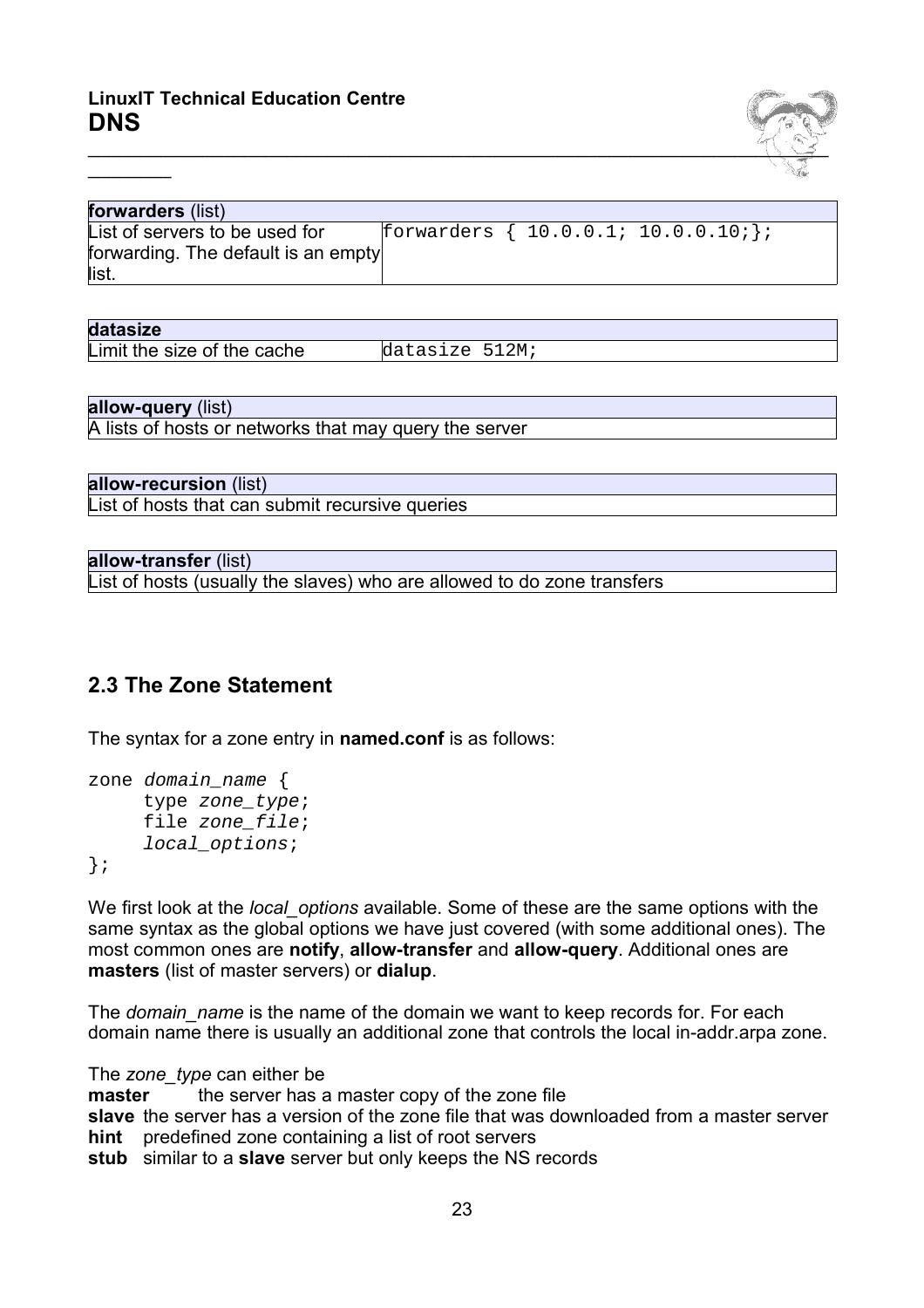$\frac{1}{2}$ 



The *zone\_file* is a path to the file containing the zone records. If the path is not an absolute path then the path is taken relatively to the directory given earlier by the **directory** option (usually /var/named).

Example master zone entries, allowing zone transfers to a slave server at 10.1.2.3:

```
zone seafront.bar {
    type master;
     file "seafront.zone";
     allow-transfer\{10.1.2.3i\};
};
zone 2.1.10.in-addr.arpa {
     type master;
     file "10.1.2.zone"
     allow-transfer\{10.1.2.3\};
};
```
The next example is the corresponding **named.conf** *zone* section for the slave server, assuming the master has the IP 10.1.2.1:

```
zone "seafront.bar" IN {
         type slave;
         masters {10.1.2.1;};
         file "slave/seafront.zone";
};
zone "2.1.10.in-addr.arpa" IN {
         type slave;
        masters \{10.1.2.1i\};
         file "slave/10.1.2.local";
};
```
## **2.4 The Access Control Lists (acl) Statement**

Rather than use IPs it is possible to group lists of IP addresses or networks and assign a name to this grouping.

Exmaple acl:

acl internal net {10.0.0.0/8; };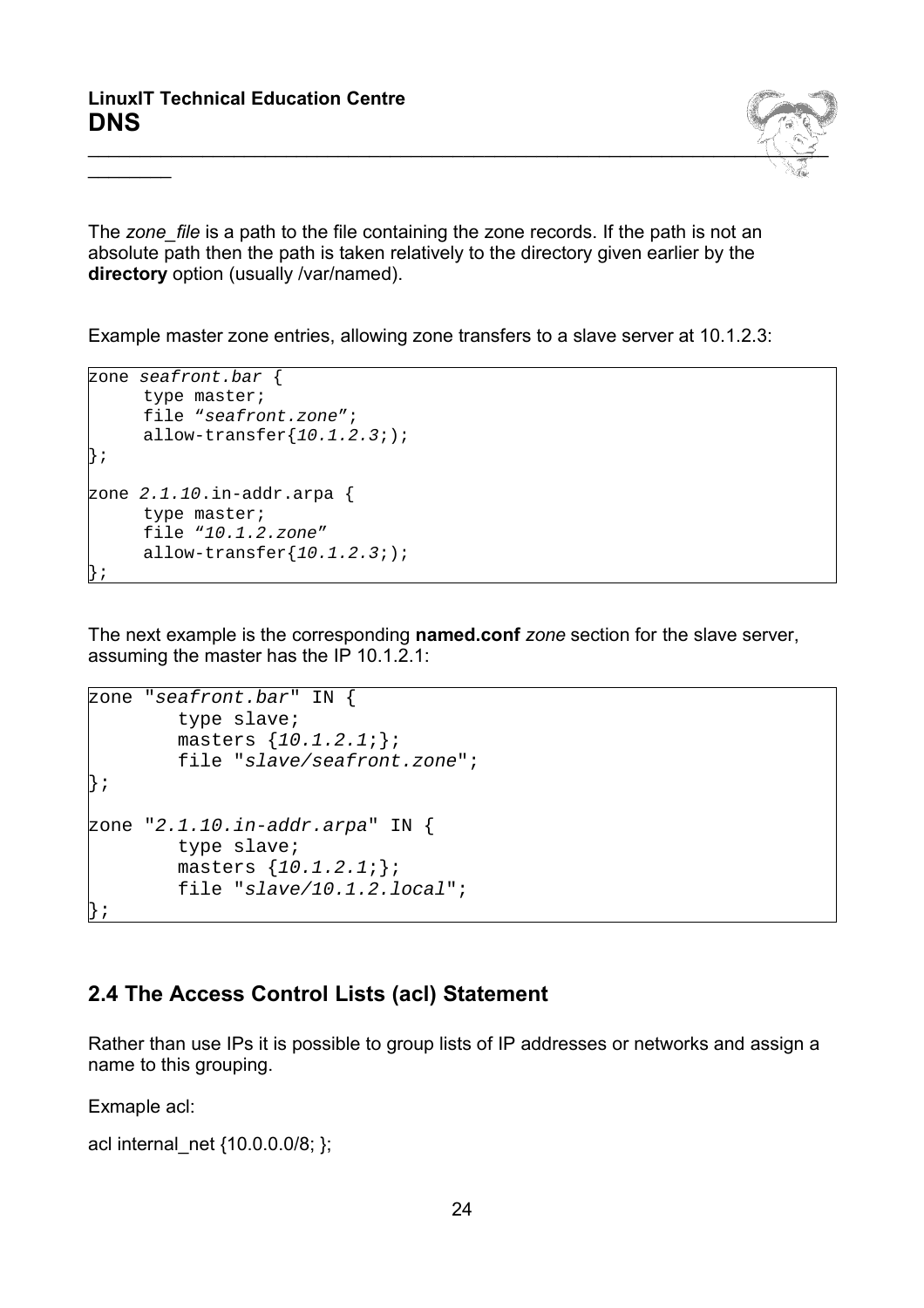

There are built-in ACLs as follow:

| <b>any</b>                                               | all hosts                                                       |
|----------------------------------------------------------|-----------------------------------------------------------------|
| none                                                     | no host                                                         |
| <b>localhost</b> all IP address for the local interfaces |                                                                 |
|                                                          | <b>localnets</b> network associated to the localhost interfaces |

### **The Server Statement**

 $\frac{1}{2}$ 

This statement is used to assign configuration options for a specific server. For example if a server is giving bad information it can be marked as **bogus**. One can also set the **keys** associated with a server for hosts *authentication* when using DNSSEC (see section 4. Securing a DNS Server)

## *3. Create and Maintain Zone Files*

The format of the zone files is defined in RFC 1035 and contains resource records (RR) for the administered domain or sub-domain.

The types of resource records are:

1 – Start Of Authority (SOA) describes to root of the zone:

```
root-name TTL IN SOA name-server email-address (
                                     serial number;
                                     refresh;
                                     retry;
                                     expire;
                                     minimum;
                                     \lambda
```
The root-name is often replaced with an "@" symbol which resolves to the name of the zone specified in **named.conf**.

Example:

| STTL                 | 86400 |    |     |                                       |     |                     |  |
|----------------------|-------|----|-----|---------------------------------------|-----|---------------------|--|
| $^{\textregistered}$ | 1D    | ΙN | SOA | ns.seafront.bar. root.seafront.bar. ( |     |                     |  |
|                      |       |    |     |                                       | 46  | ; serial (d. adams) |  |
|                      |       |    |     |                                       | 1H  | ; refresh           |  |
|                      |       |    |     |                                       | 15M | ; retry             |  |
|                      |       |    |     |                                       | 1W  | ; expiry            |  |
|                      |       |    |     |                                       | 1 D | minimum             |  |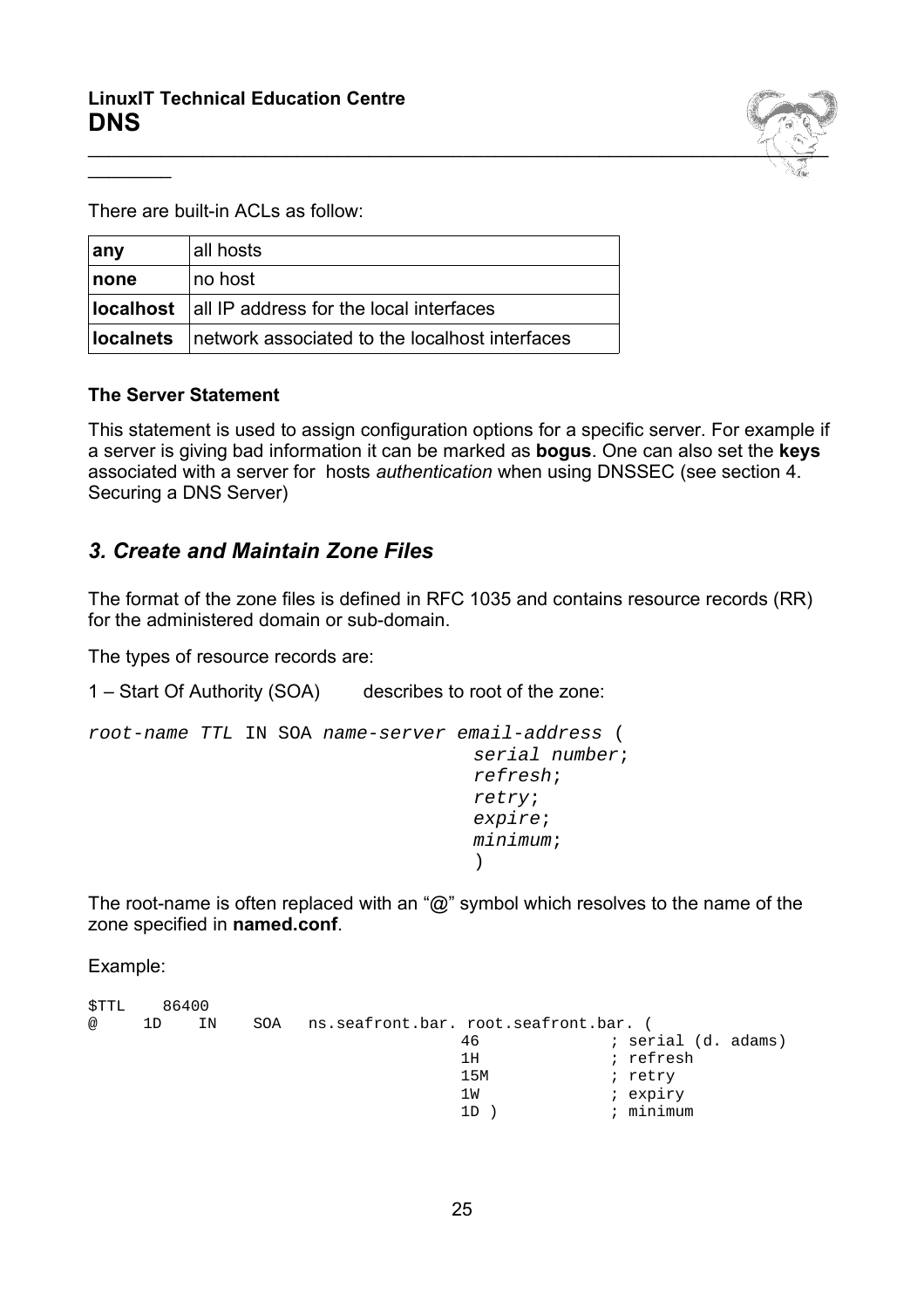

2 – Records defining the name-servers for this domain, NS records

domain-name IN NS name-server

Example:

 $\frac{1}{2}$ 

IN NS ns

#### **NOTICE**

1. If the name of the domain is missing then @ is assumed

2. The fully qualified name of the name-server is ns. seafront. bar.. A host name that doesn't end with a dot will automatically have the domain-name '@' appended to it. Here for example

ns becomes ns.seafront.bar.

3 – Records defining the mail-servers for this domain, MX records

domain-name IN MX PRI mail-server

The *PRI* entry is a priority number. If several mail-servers are defined for a domain then the servers with the lowest priority number are used first.

4 – Authoritative information for hosts on the domain, called A records

host-name IN A IP-address

#### **Authority Delegation**

5 – When defining the name-servers responsible for another sub-domain additional NS records are added as well as some *glue records* which are simple A records resolving the DNS servers.

Example:

| devel.myco.com |      | IN NS | ns1.devel.myco.com |
|----------------|------|-------|--------------------|
| ns1            | TN A |       | 192.168.21.254     |

#### **Reverse zone files**:

6 – Authoritative PTR records, resolving IP addresses

n IN PTR host-name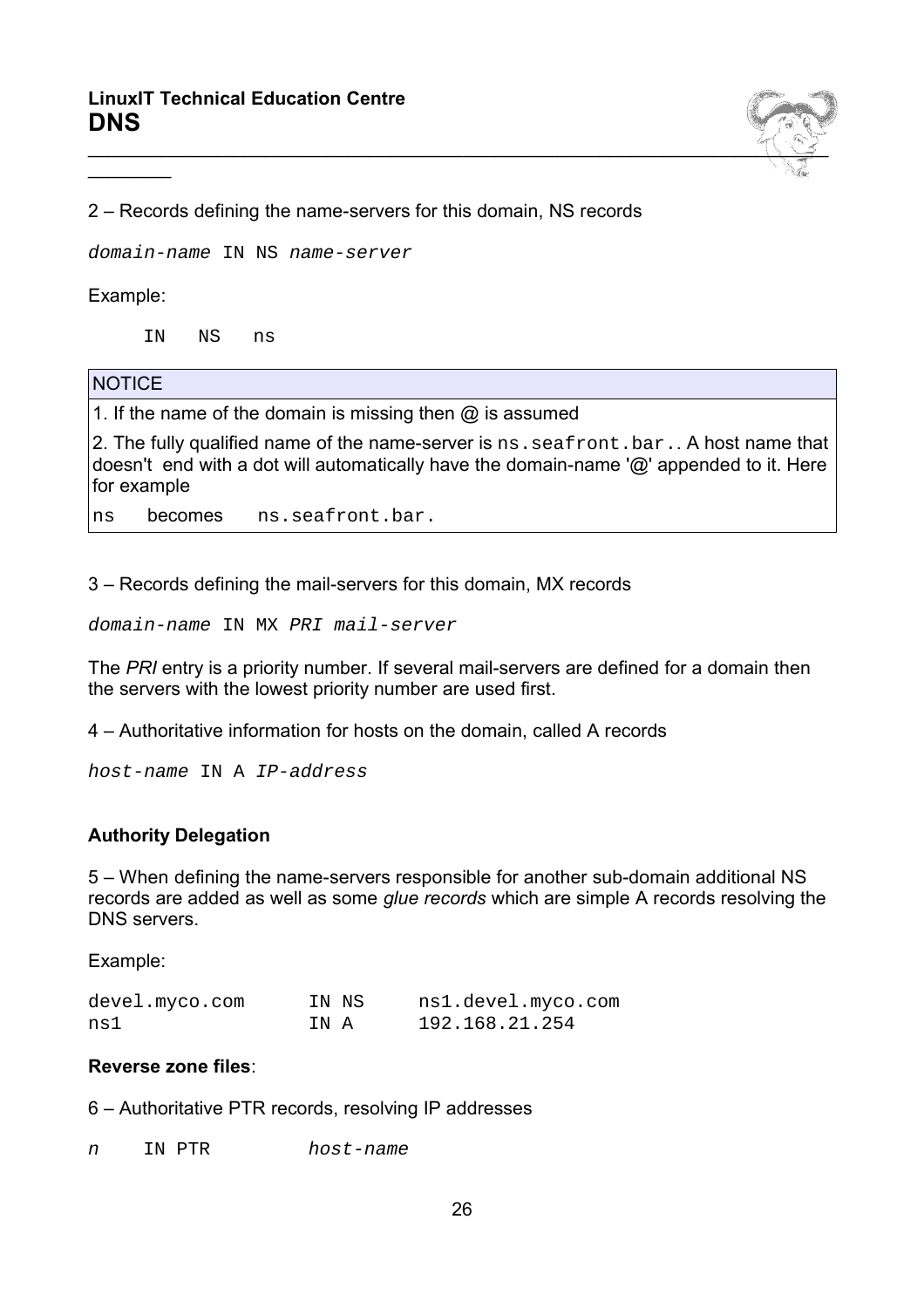

## *4. Securing a DNS Server*

 $\frac{1}{2}$ 

In 1995, following major security flaws discovered in DNS, a new topic called DNSSEC was started within the IETF. This DNSSEC protocol is described in a sequence of three draft documents known as RFC2535bis and proposes to handle server **authentication** as well as data **authenticity**.

## **4.1 Server Authentication**

DNSSEC attempts to handle vulnerabilities that occur during **unauthorised dynamic updates** as well as spoofed **master impersonations**. These involve host-to-host authentications between either a DHCP or a slave server and the master server.

The **dnssec-keygen** tool is used to generate a host key on the master server that can then be transferred on a slave server. This authentication mechanism is call TSIG and stands for Transaction Signature. Another mechanism is SIG0 and is not covered in these notes.

## **Master Configuration**

1. First generate the host key on the master server called seafront.bar:

dnssec-keygen -a HMAC-MD5 -b 256 -n host seafront.bar.

This will create the following public and a private key pair:

Kseafront.bar.+157+49196.key Kseafront.bar.+157+49196.private

**Notice**: These keys must NOT be inserted in the zone files (there is an IN KEY section in the public key that is misleading, looks like a RR).

The public and the private keys are identical: this means that the private key can be kept in any location. This also means that the public key shouldn't be published.

The content of the Kseafront.bar.+157+49196.key is:

seafront.bar. IN KEY 512 3 157 QN3vIApnV76WS+a2Hr3qj+AqZjpuPjQgVWeeMMGSBC4=

2. In the same directory as the server's **named.conf** configuration file. Create the file **slave.key** with the following content: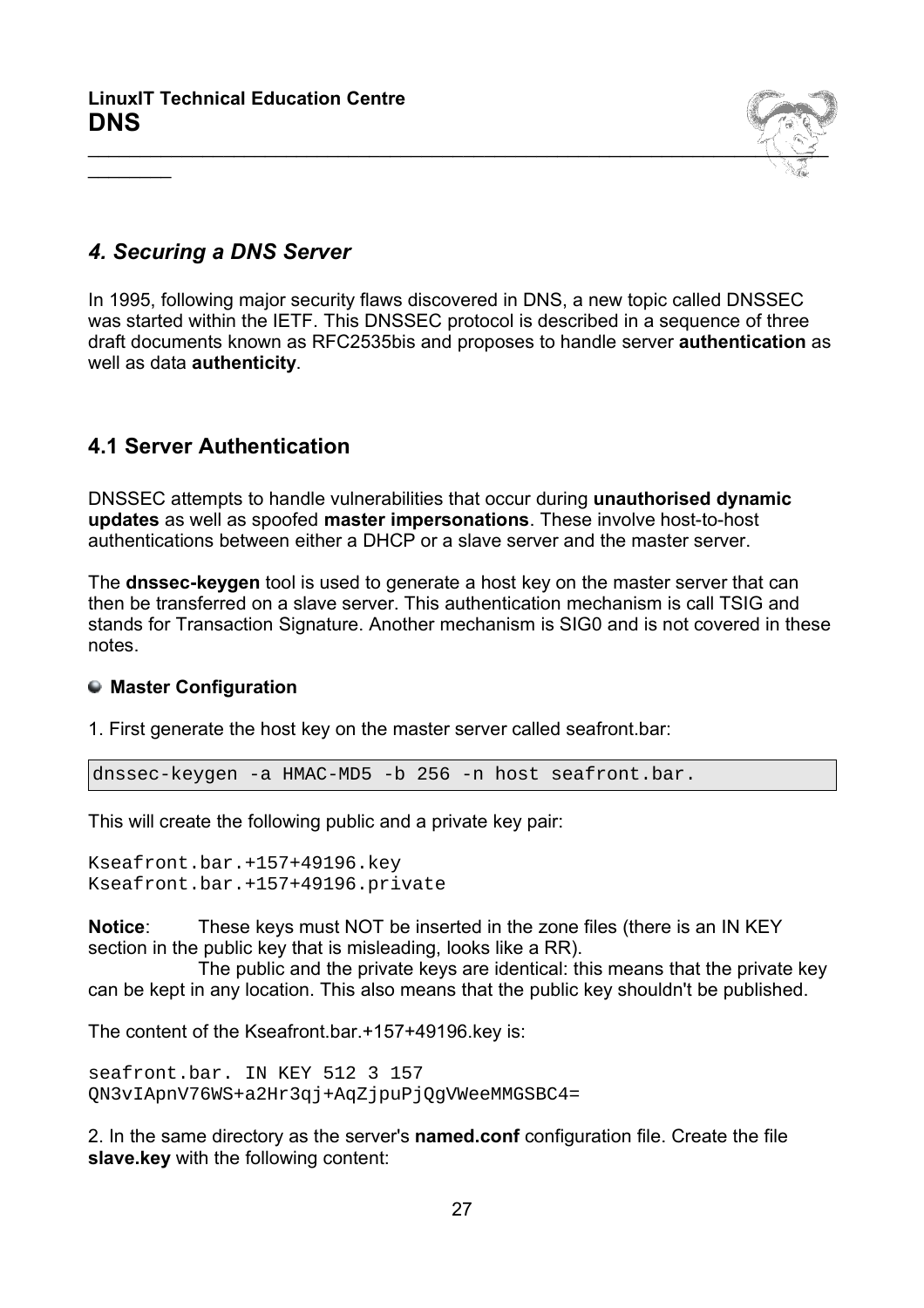$\frac{1}{2}$ 



```
key "seafront.bar." {
         algorithm hmac-md5;
         secret "QN3vIApnV76WS+a2Hr3qj+AqZjpuPjQgVWeeMMGSBC4=";
};
```
3. Apply the following changes in **named.conf:**

```
include "/etc/slave.key";
zone "seafront.bar" IN {
         type master;
          file "seafront.zone";
         allow-transfer \{ \text{key} \text{ search}.\text{bar.}; \}};
zone 2.1.10.in-addr.arpa {
     type master;
     file "10.1.2.zone"
     allow-transfer{key seafront.bar.;);
};
```
## **Slave Configuration**

Copy the **slave.key** file to the slave server in the directory containing **named.conf**. Add the following **server** and **include** statements to **named.conf**:

```
server 10.1.2.1 { (this is the IP for the master server)
       keys \{searchontbar.; \};
};
include "/etc/slave.key";
```
## $\bullet$  **Troubleshooting**

Restart **named** on both servers and monitor the logs. Notice that DNSSEC is sensitive to time stamps so you will need to synchronise the servers (using NTP). Then run the following command on the master server in the same directory where the dnssec keys where generated:

dig @10.1.2.1 seafront.bar AXFR -k Kseafront.bar.+157+49196.key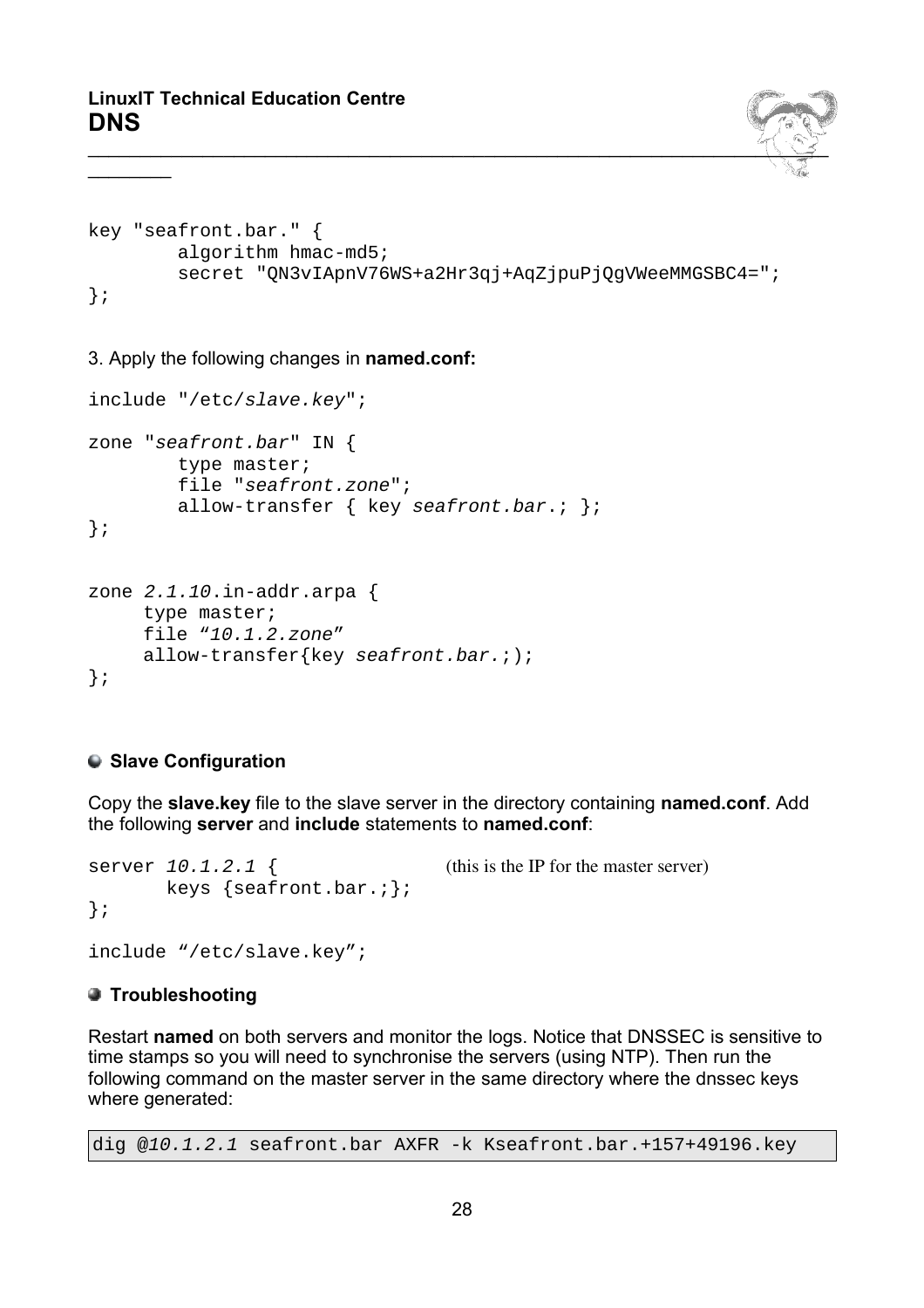

# **4.2 DATA Integrity and Authenticity**

This aspect of DNSSEC is above the level of this manual and is simply a summary of the concepts involved.

Data authenticity may be compromised at different levels. The recognised areas are:

- altered slave zone files
- cache impersonation
- cache poisoning

 $\frac{1}{2}$ 

#### **New RR records**

The integrity and authenticity of data is guarantied by signing the Resource Records using a private key. These signatures can be verified using a public DNSKEY. Only the validity of the DNSKEY needs to be established by the parent server or "delegation signer" DS.

So we have the following new RRs in the zone files:

RRSIG the signature of the RR set DNSKEY public key used to verify RRSIGs DS the Delegation Signer

### **Signing Zone Records**

These are the basic steps:

1. Create a pair of public/private zone signing keys (ZSK) dnssec-keygen -a DSA -b 1024 -n zone seafront.bar.

You should get two files such as these:

Kseafront.bar.+003+31173.key Kseafront.bar.+003+31173.private

2. Insert the public key into the unsigned zone file:

cat Kseafront.bar.+003+31173.key >> seafront.bar

3. Sign the zone file

dnssec-signzone -o seafront.bar Kseafront.bar.+003+31173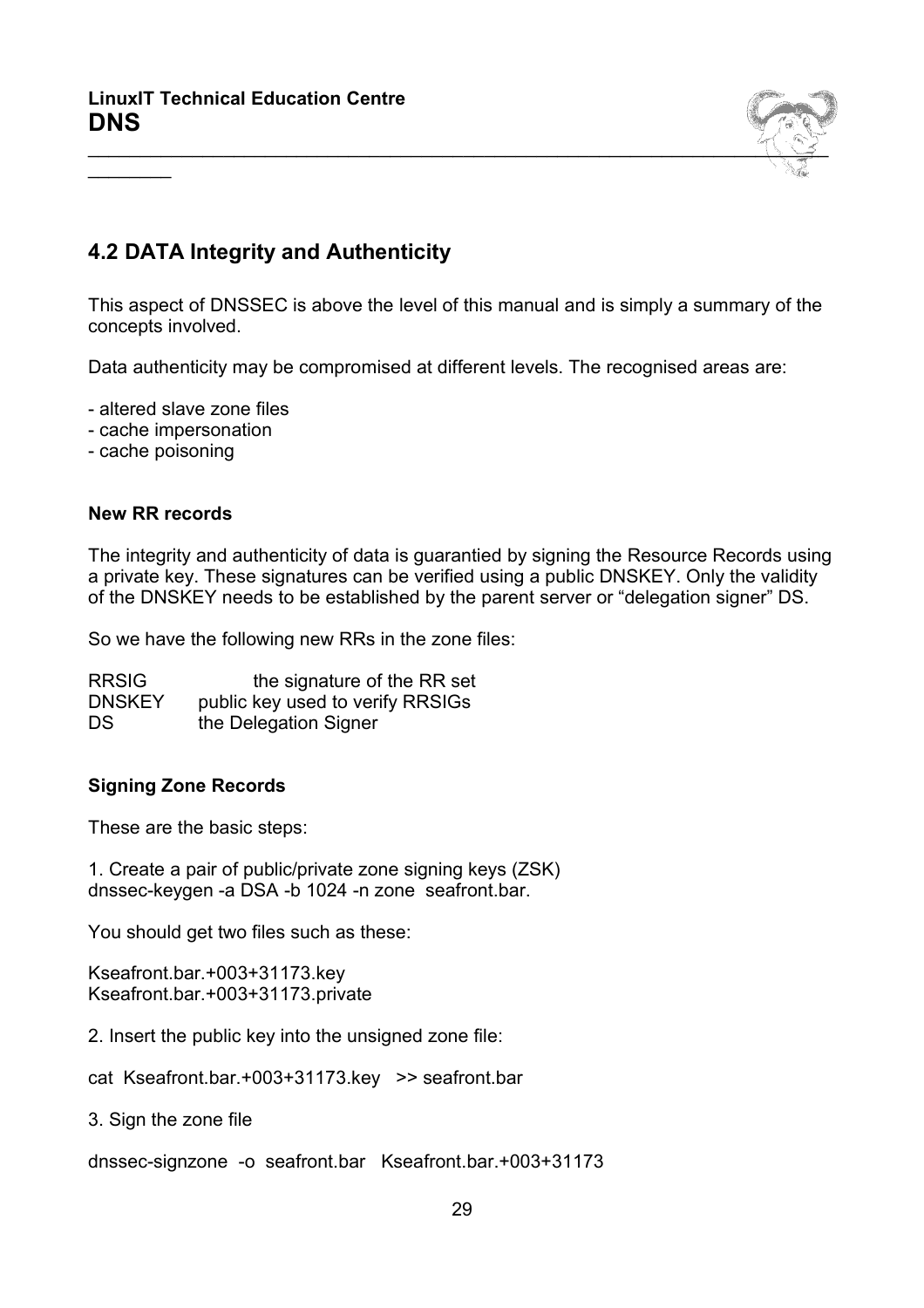

You should see a message such as:

 $\frac{1}{2}$ 

WARNING WARNING WARNING WARNING WARNING WARNING WARNING WARNING WARNING WARNING WARNING WARNING This version of dnssec-signzone produces zones that are WARNING WARNING incompatible with the forth coming DS based DNSSEC WARNING WARNING standard. WARNING WARNING WARNING WARNING WARNING WARNING WARNING WARNING WARNING WARNING WARNING WARNING seafront.zone.signed

This is due to the fact that the dnssec-signzone tool doesn't support the **-k** switch which would allow to make use of a key signing key (KSK) which is then forwarded to a parent zone to generate a DS record ...

If you want to make use of this signed zone, change the filename in **named.conf** for the seafront.bar zone to "seafront.bar.signed"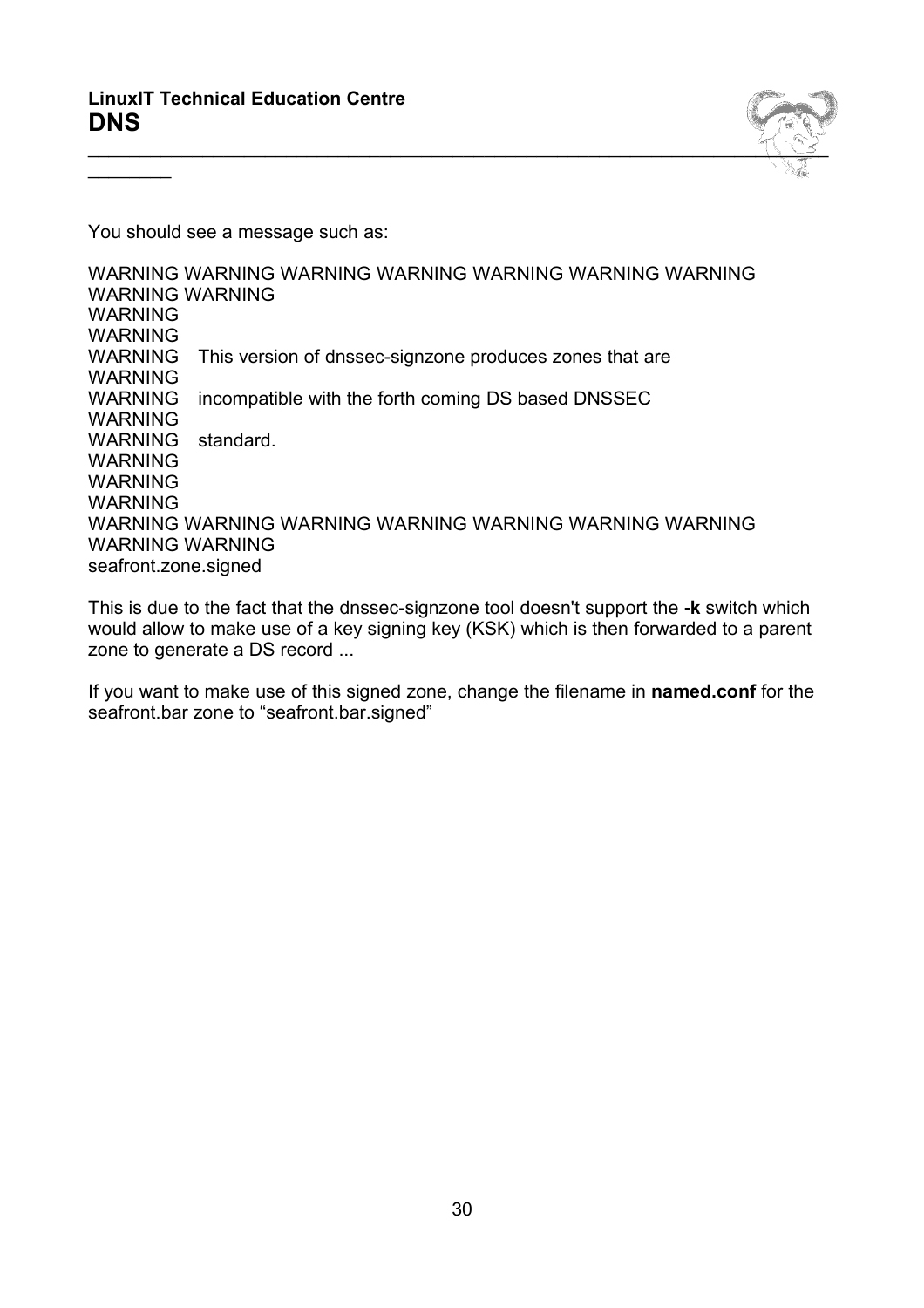$\frac{1}{2}$ 



# **Web Services**

- **1. Implementing a Web Server**
- **2. Maintaining a Web Server**
- **3. Implementing a Proxy Server**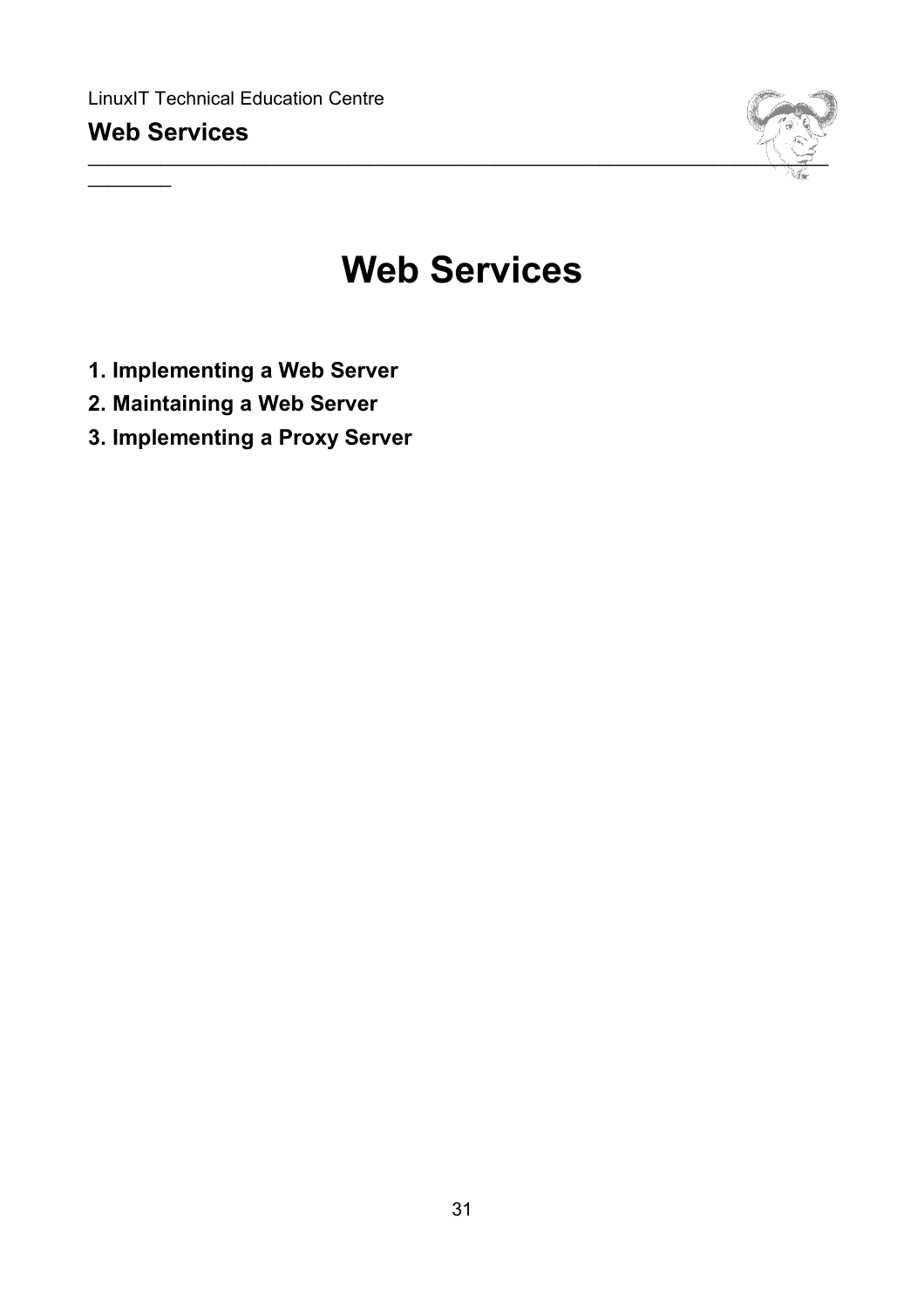$\frac{1}{2}$ 



## *1. Implementing a Web Server*

# **1.1 Installing Apache**

The apache source code can be downloaded from www.apache.org.

There are two versions of the apache server: 1.3 and 2.0

The configure script allows us to customise the installation. In particular we can choose which modules we want to compile etc. Modules can either be

- statically compiled with

--enable-MODULE (where MODULE is the *Module Indentifier* ) or --enable-modules="MOD1 MOD2 ..."

- dynamically compiled with
	- --enable-mods-shared="MOD1 MOD2 ..."

-disabled with --disable-MODULE

**Task**: Download the source code for apache 1.3 (apache\_1.3.29.tar.gz) and compile support for mod php and mod perl

## **1.2 Monitoring apache load**

**SNMP** Create a read-only SNMP community and restart the snmpd daemon: /etc/snmp/snmp.conf rocommunity lifesavers service snmpd restart

Check that you can browse information about your system using the community name lifesavers:

snmpwalk -v 1 -c lifesavers localhost ip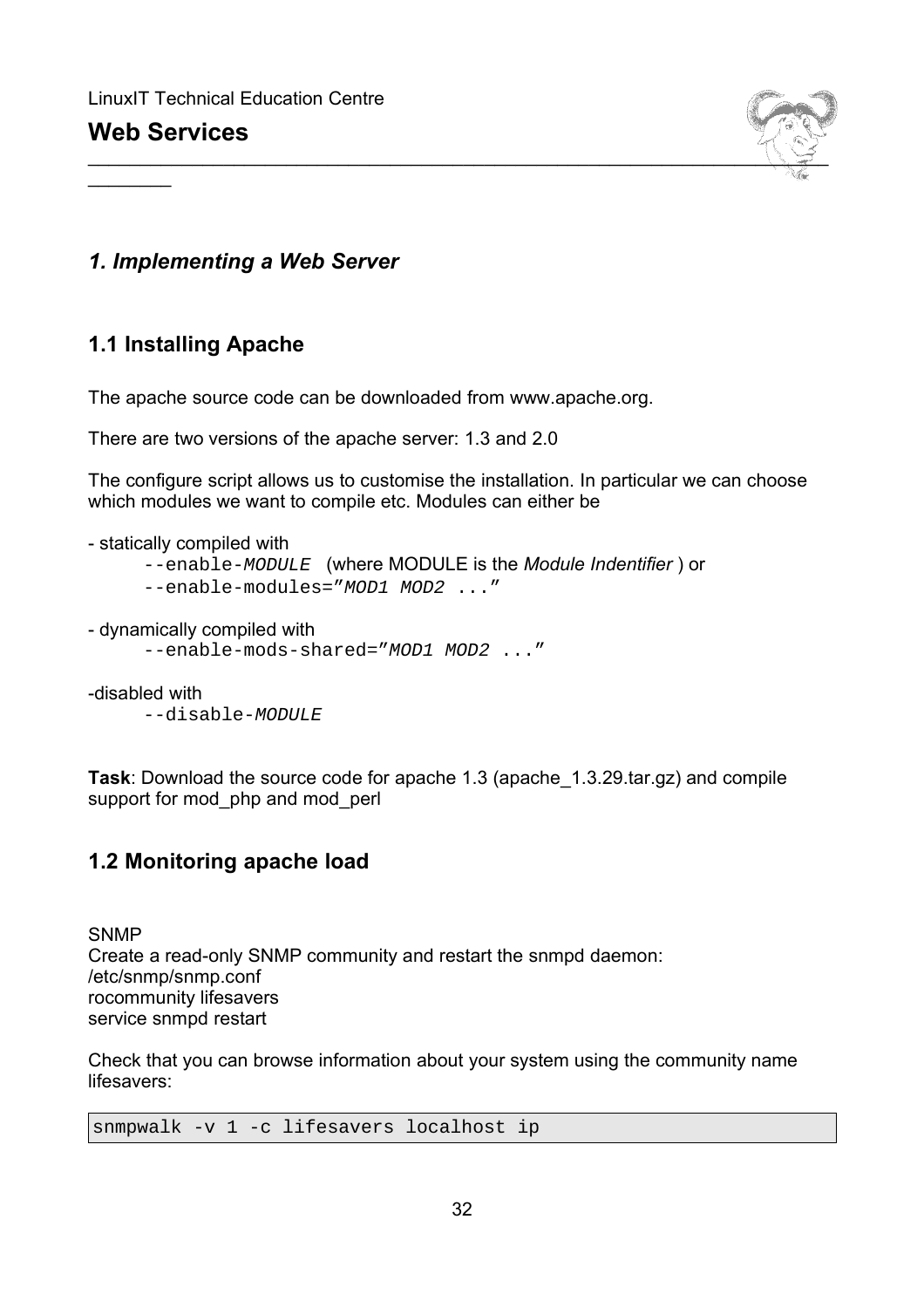

**MRTG** 

 $\frac{1}{2}$ 

MRTG stands for "multi-router traffic grapher" and uses SNMP to get information about the system.

```
cfgmaker --output=/etc/mrtg/seafront.cfg \
           -ifref=ip --global "workdir: /var/www/mrtg/stats"
         lifesavers@localhost
```
This will create a file called /etc/mrtg/seafront.cfg. We next update the information in / var/www/mrtg/stats with the following command:

```
mkdir /var/www/mrtg/stats
mrtg /etc/mrtg/seafront.cfg
```
This should be run at regular intervals so it should be run through a cron job.

**Task**: The graphical output for MRTG will be saved in /var/www/mrtg/stats as an HTML document. This is not a usual place to keep files for the apache server. After the next section, we will make the appropriate changes to **httpd.conf** to make this directory accessible through the webserver.

Many other tools are available such as **Webaliser** which analyse the access logs of the apache server (we will configure this tool for **squid**.

# **1.3 Basic Configuration Options**

● Section 1: General Options

| KeepAlive on/off         | Allows a client to perform multiple requests through a<br>single connection |
|--------------------------|-----------------------------------------------------------------------------|
| MaxKeepAliveRequests 100 | Maximum number of requests during a persistent<br>connection                |
| KeepAliveTimeout 15      | Number of seconds to wait for a next request on the same<br>connection      |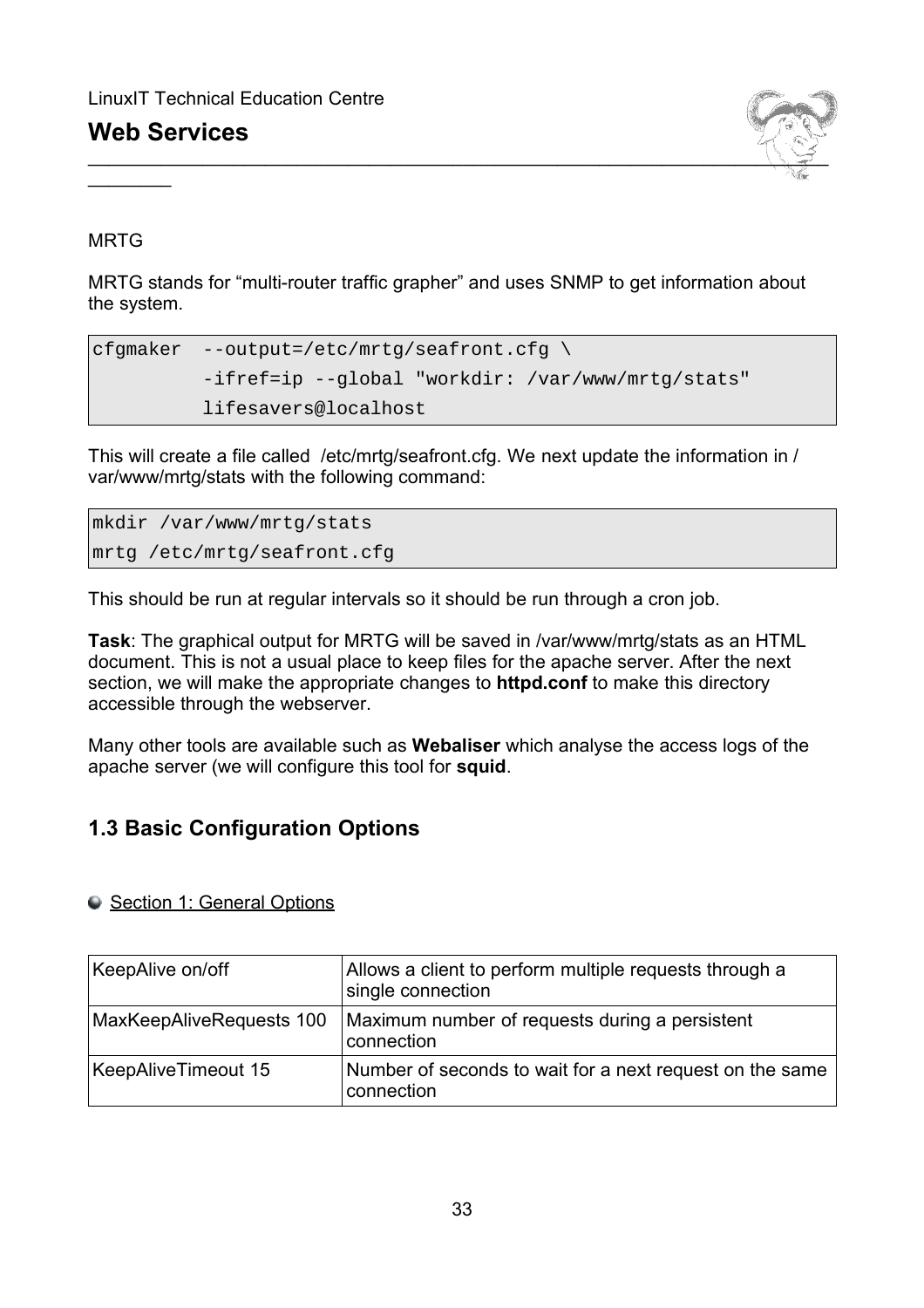$\frac{1}{2}$ 



## **Single Threaded Server**:

The httpd daemon is a single threaded process which needs to fork child daemons to deal with multiple connections – only with apache2 is it possible to build a multi threaded server.

| <b>StartServers 8</b>              | Number of httpd servers to start                           |
|------------------------------------|------------------------------------------------------------|
| MinSpareServers 5                  | Minimum number of spare servers to keep loaded in memory   |
| MaxSpareServers 20                 | Maximum number of spare servers to keep loaded in memory   |
| MaxClients 150                     | Maximum number of server processes allowed at any one time |
| <b>MaxRequestsPerChild</b><br>1000 | Maximum number of requests before a child is "retired"     |

### **Multi Threaded Server**:

Options available only for apache2 and onwards. You need to recompile apache to enable threads. Most current apache2 binary distributions are still single threaded because of conflicts with most dynamic modules which don't support multi threading yet.

| <b>StartServers 2</b> | Notice that this is much lower than the single threaded server |
|-----------------------|----------------------------------------------------------------|
| MinSpareThreads 25    | Minimum number of spare threads                                |
| MaxSpareThreads 75    | Maximum number of spare threads                                |
| ThreadsPerChild 25    | Number of worker threads per child                             |
| MaxClients 150        | Maximum number of server processes allowed at any one<br>time  |
| MaxRequestsPerChild 0 | Never retires?                                                 |

| Listen 80                                                 | Specify which port to listen on.<br>Can be of the form IP:port                            |
|-----------------------------------------------------------|-------------------------------------------------------------------------------------------|
| LoadModule MODULE INDENTIFIER / PATH-<br><b>TO/MODULE</b> | Section where dynamic modules<br>are loaded                                               |
| Include FILE                                              | Read extra configuration options<br>from FILE. Apache2 has a conf.d<br>directory for this |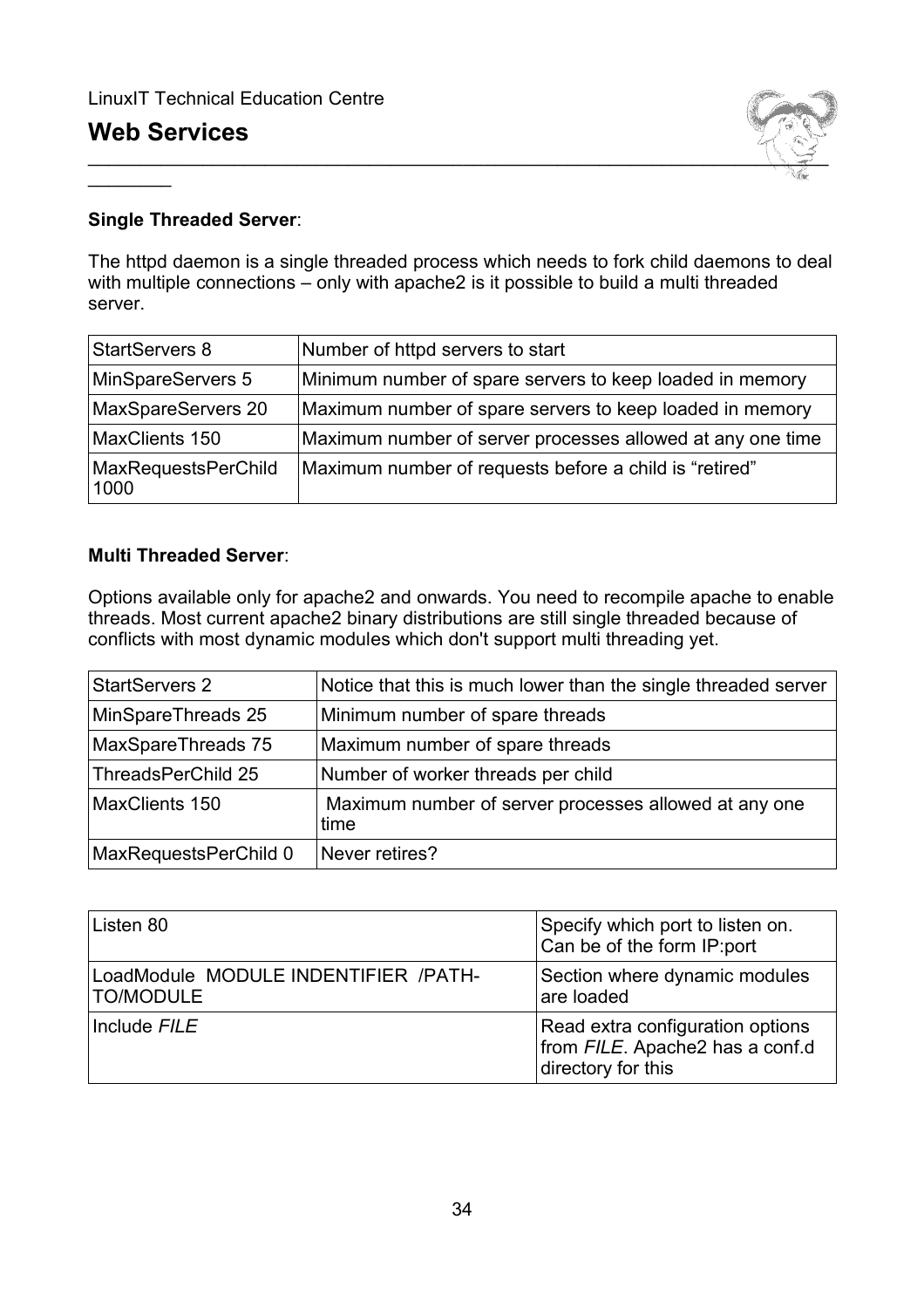$\frac{1}{2}$ 



## Section 2 : Server Configuration

| <b>ServerName</b>       | The name of the server $-$ can be different                             |
|-------------------------|-------------------------------------------------------------------------|
| User                    | Name of the user the server runs as                                     |
| Group                   | Name of the group the server runs as                                    |
| DocumentRo<br>ot        | The directory the where HTML files are kept                             |
| <directory></directory> | Specify options (access control,) for directories containing HTML files |
| <b>Alias</b>            | URL alias for a given directory                                         |
| AliasScript             | Same as "Alias" option but for directories containing CGI scripts       |
| DirectoryInde<br>X      | Set the name of the file which will be used as an index                 |

## ● Section 3: Virtual Hosts

We will cover virtual hosts when configuring SSL servers later in this chapter. For now we distinguish two concepts:

| <virtualhost ip:port=""></virtualhost>             | IP based virtual host           |
|----------------------------------------------------|---------------------------------|
| <virtualhost<br>HOSTNAME:PORT&gt;</virtualhost<br> | <sup>1</sup> Name based virtual |

# **1.4 Restricting Client Access**

Host based control is available using the keywords **Order**, **Deny from** and **Allow from** on directories

<Directory *PATH-TO-DIRECTORY*> ... </Directory> or locations <Location *URL*> ... </Location>

The next configuration paragraph will allow anybody to access the directory /var/www/safe except the host with IP 192.168.3.101:

<Directory /var/www/safe>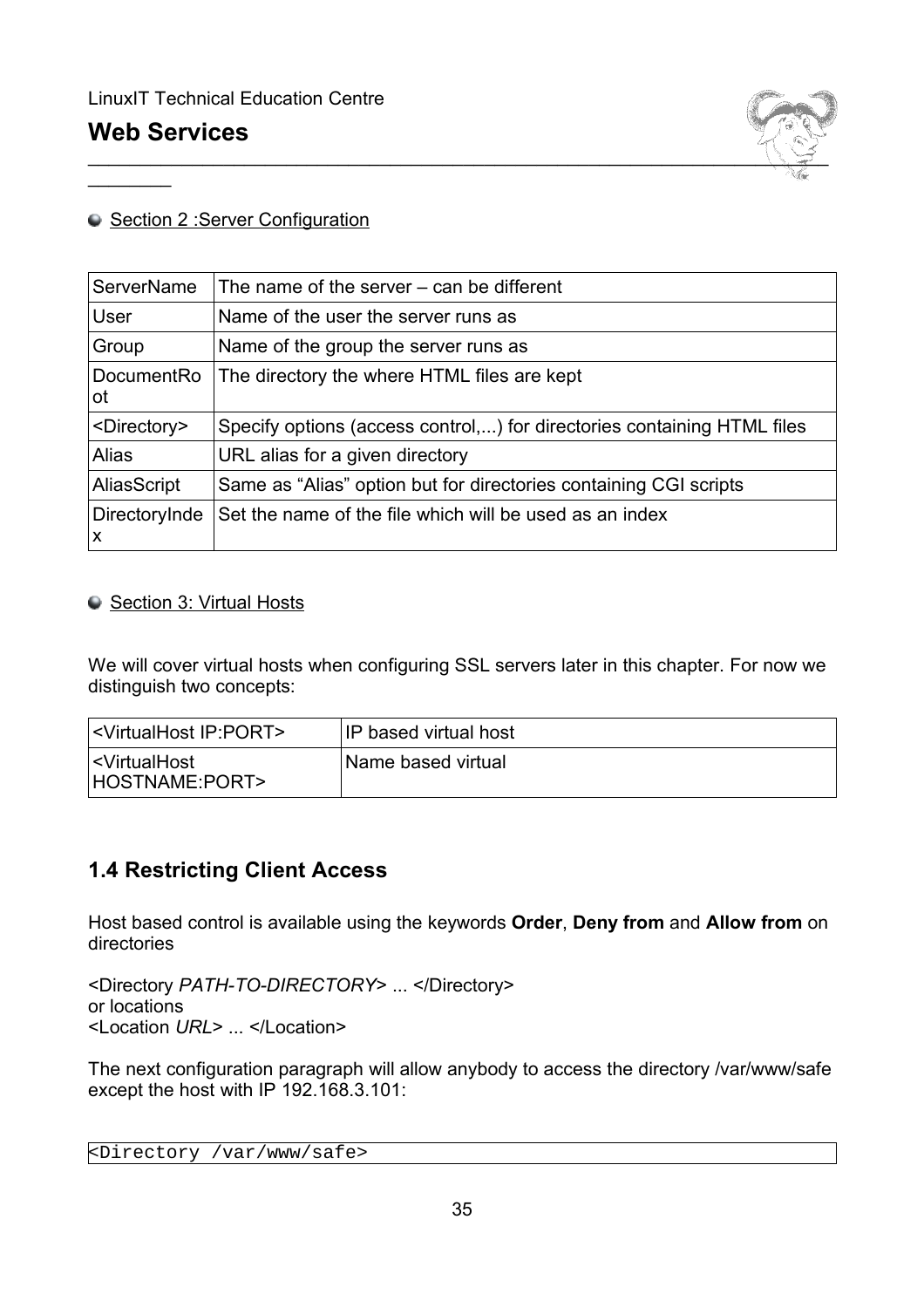$\frac{1}{2}$ 



Order allow,deny Deny from 192.168.3.101 Allow from all </Directory>

Alias /safe /var/www/safe

**Notice**: The **Order** keyword is important. If we reverse the above order to Order deny,allow then the following would happen: host 192.168.3.101 would first be denied access because of the Deny rule but the Allow rule is read last and will subsequently grant it access. The default access is given by the last argument in the order directive. I.e. "Order allow,deny" has a default of "deny".

## **1.5 Client Basic Authentication**

The htpasswd tool is used to create passwords for users. For example, we create a new file in the ServerRoot directory called passwords-for-directory1 with a password for user gnu:

htpasswd -c passwords-for-directory1 gnu

If we choose to implement client authentication for the directory /var/www/html/seafront we need to add the following paragraph to **httpd.conf**:

```
<Directory /var/www/html/seafront>
AuthType basic
AuthName "protected site"
AuthUserFile conf/seafront.passwd
Require user gnu 
</Directory>
```
**Notice:** Alternatively, with httpd2 configurations we could create a file called seafront.conf with the above content and save it in the /etc/httpd/conf.d directory.

Reread the configuration file with:

apachectl graceful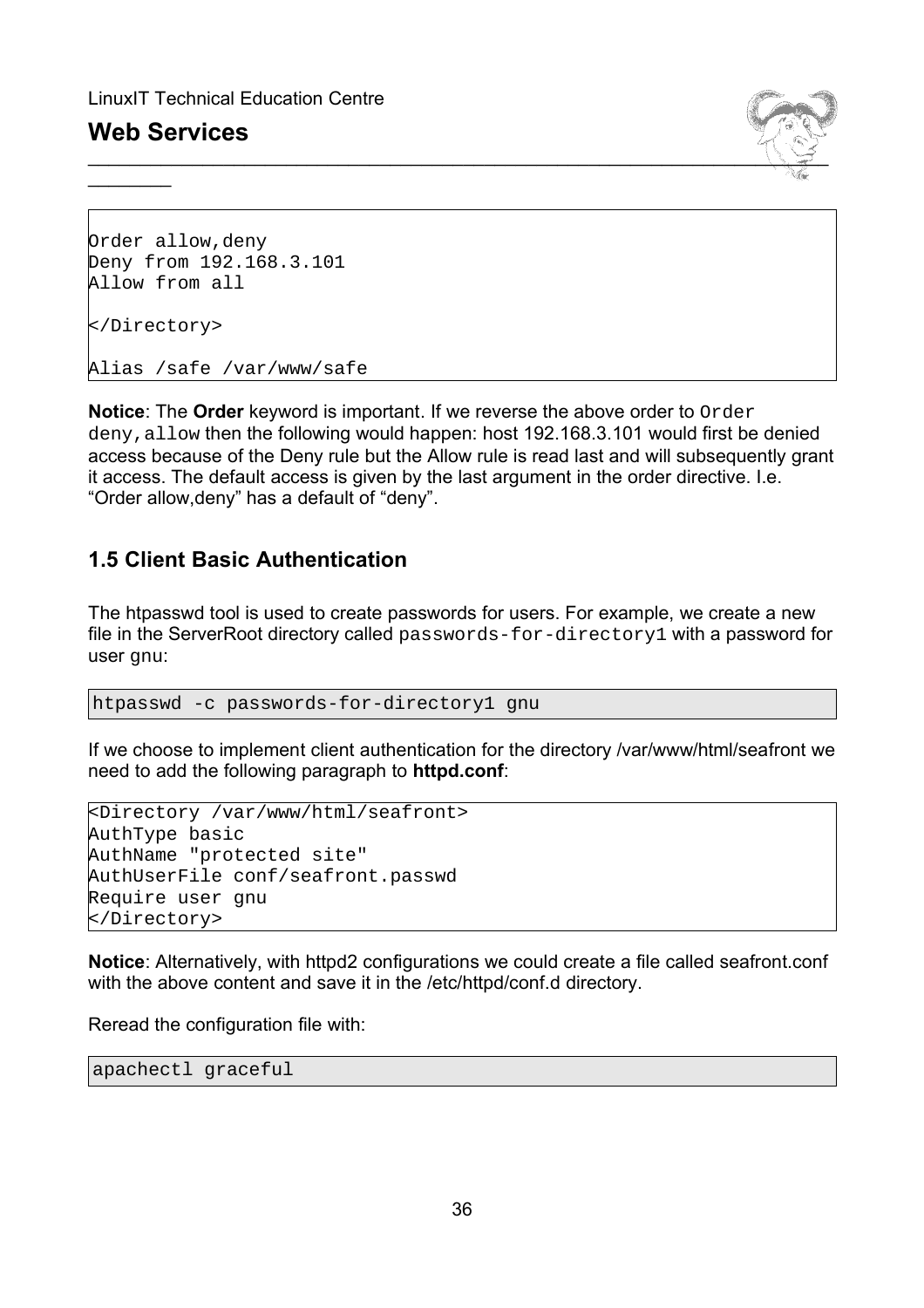$\frac{1}{2}$ 



# *2. Maintaining a Web Server*

# **2.1 HTTPS Overview**

The secure socket layer protocol SSL allows any networked applications to use encryption. This can be thought of as a process which wraps the socket preparing it to use encryption at the application level.

In the case of HTTPS, the server uses a pair of keys, public and private. The server's public key is used by the client to encrypt the session key, the private key is then used to decrypt the session key for use.

The public key is published using certificates. A certificate contains the following information:

- Name and Address, Hostname, etc.
- Public Key
- $-$  TTL  $-$
- (optional) ID + Signature from a certificate authority (CA)

The certificate will be used to establish the authenticity of the server. A valid signature from a known CA is automatically recognised by the client's browser. With Mozilla for example these trusted CA certificates can be found by following the links: **Edit -> Preferences -> Privacy & Security -> Certificates** then clicking on the "*Manage Certificates*" button and the Authorities TAB

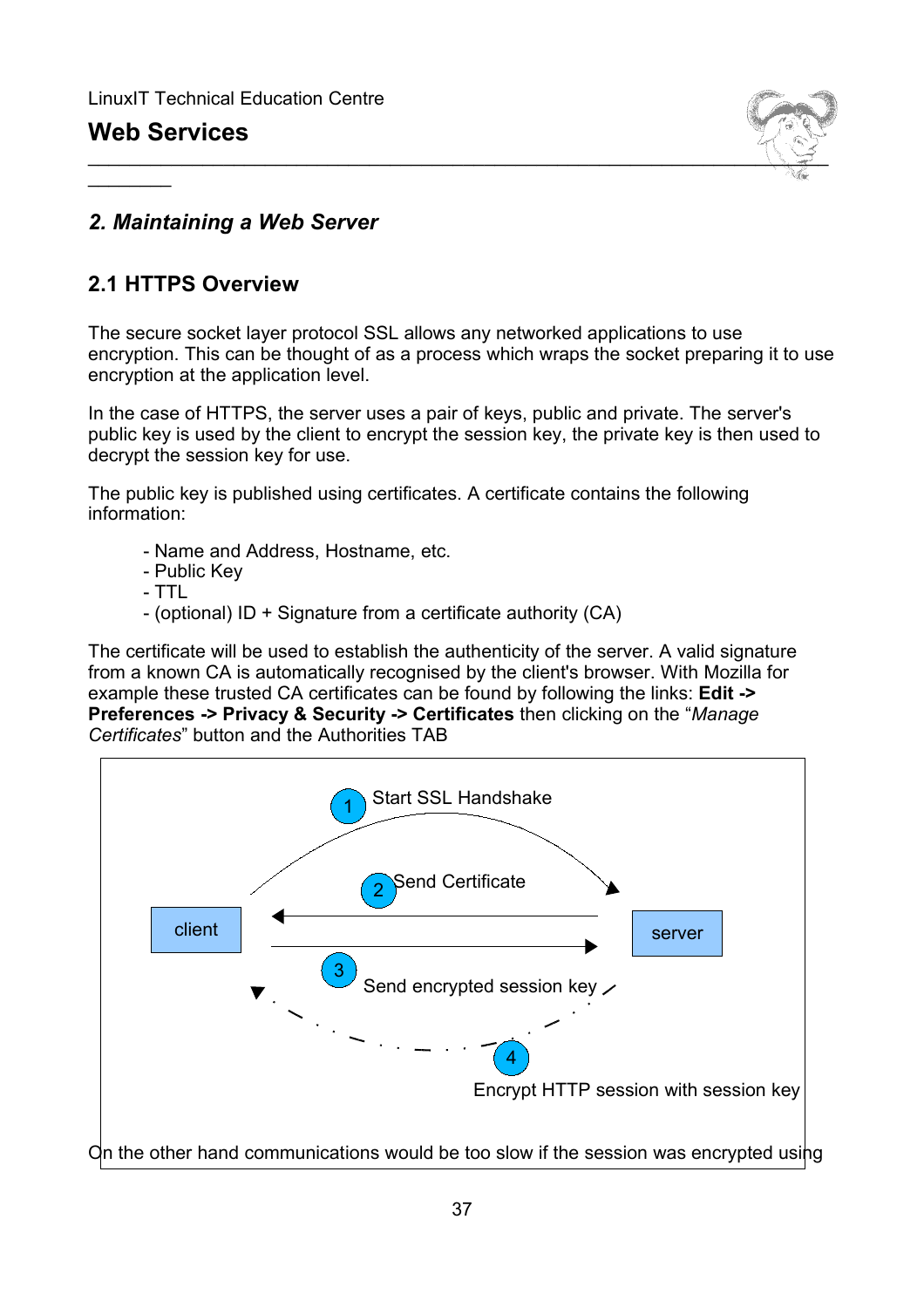$\frac{1}{2}$ 



public key encryption. Instead, once the authenticity of the server is established, the client generates a unique secret session key which is encrypted using the servers public key found in the certificate. Once the server receives this session key it can decrypt it using the private key associated with the certificate. From there on the communication is encrypted and decrypted using this secrete session key generated by the client.

# **2.2 SSL Virtual Hosts**

A separate apache server can be used to listen on port 443 and implement SSL connections. However most default configurations involve a single apache server listening on both ports 80 and 443.

For this an additional **Listen** directive is set in **httpd.conf** asking the server to listen on port 443. Apache will then bind to both ports 443 and 80. Non encrypted connections are handled on port 80 while an SSL aware virtual host is configured to listen on port 443:

<VirtualHost \_default\_:443> SSL CONFIGURATION

</VirtualHost>

The SSL CONFIGURATION lines are:

```
SSLEngine on
SSLCipherSuite
ALL:!ADH:!EXPORT56:RC4+RSA:+HIGH:+MEDIUM:+LOW:+SSLv2:+EXP
SSLCertificateFile PATH_TO_FILE.crt
SSLCertificateKeyFile PATH_TO_FILE.key
```
We need to generate the servers private key (FILE.key) and certificate (FILE.crt) to complete this configuration.

# **2.3 Managing Certificates**

The keys and certificates are usually kept in subdirectories of **/etc/httpd/conf** called **ssl.crt** and **ssl.key**.

There should also be a Makefile that will generate both a KEY and a CERTIFICATE in PEM format which is base64 encoded data.

#### **Using the Makefile**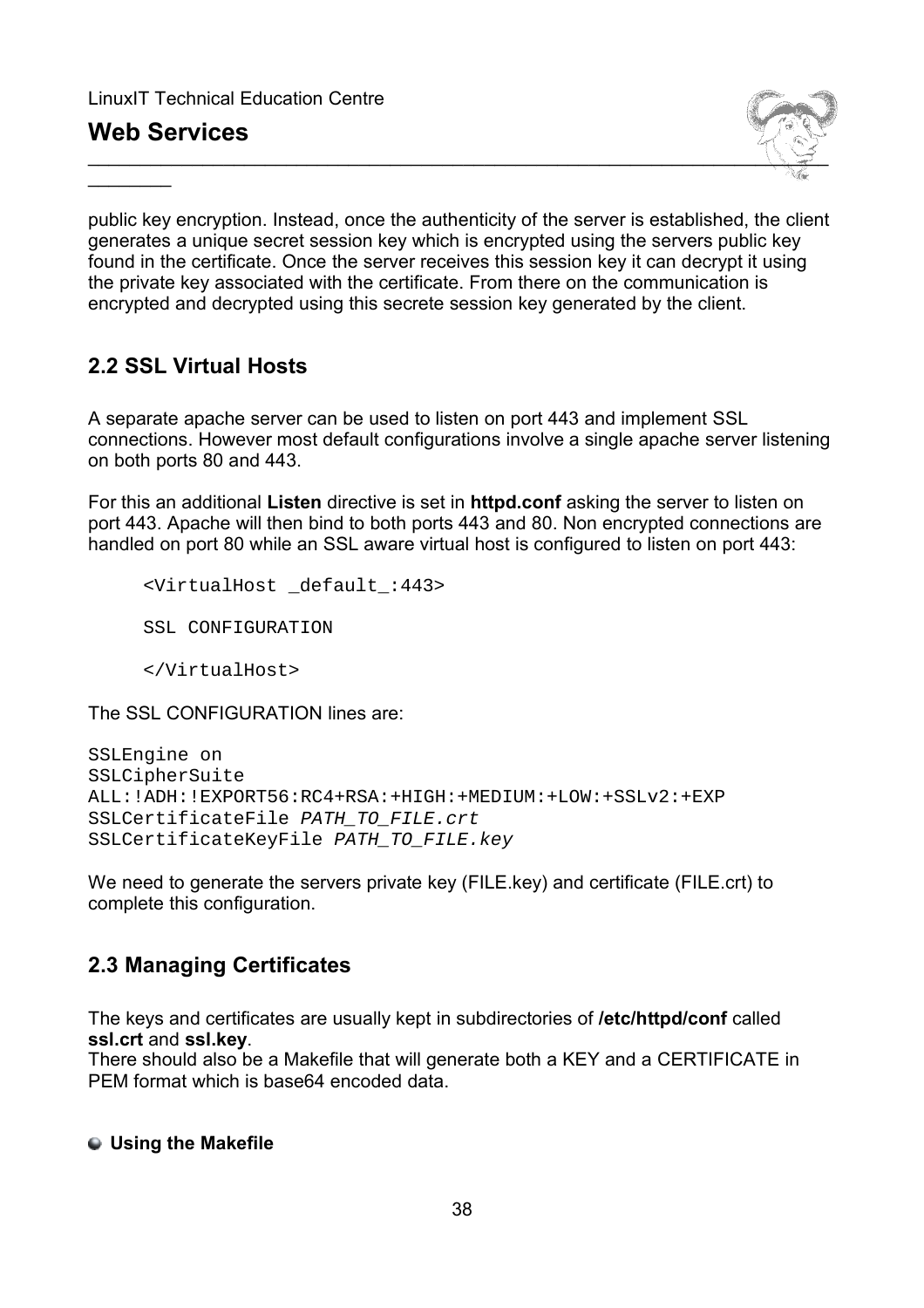$\frac{1}{2}$ 



For example if we want to generate a self-signed certificate and private key simply type:

make mysite.crt

The Makefile will generate both files mysite.key (the private key) as well as mysite.crt (the certificate file containing the public key). You can use the following directives in **httpd.conf**:

```
SSLCertificateFile ... mysite.crt
SSLCertificateKeyFile ... mysite.key
```
#### **Certificate Requests**

On a production server you would need to generate a new file called a "certificate request" with:

openssl req -new -key mysite.key -out mysite.csr

This file can be sent to a certificate authority (CA) to be signed. The certificate authority will send back the signed certificate.

#### **Pass Phrases**

A private key can be generated with or without a passphase, and a private key without a passphrase can be constructed from an existing private key.

**A passphrased file**: If a private key has a passphrase set then the file starts with -----BEGIN RSA PRIVATE KEY----- Proc-Type: 4,ENCRYPTED

DEK-Info: DES-EDE3-CBC, ---- snip ----

.....

this means that the file is protected by a pass-phrase using 3DES. This was generate by the line

/usr/bin/openssl genrsa **-des3** 1024 > \$@ in the Makefile. If the -des3 flag is omitted NO passphrase is set.

You can generate a new private key (mysite-nophrase.key) without a passphrase from the old private key (mysite.key) as follows:

openssl rsa -in mysite.key -out mysite-nopass.key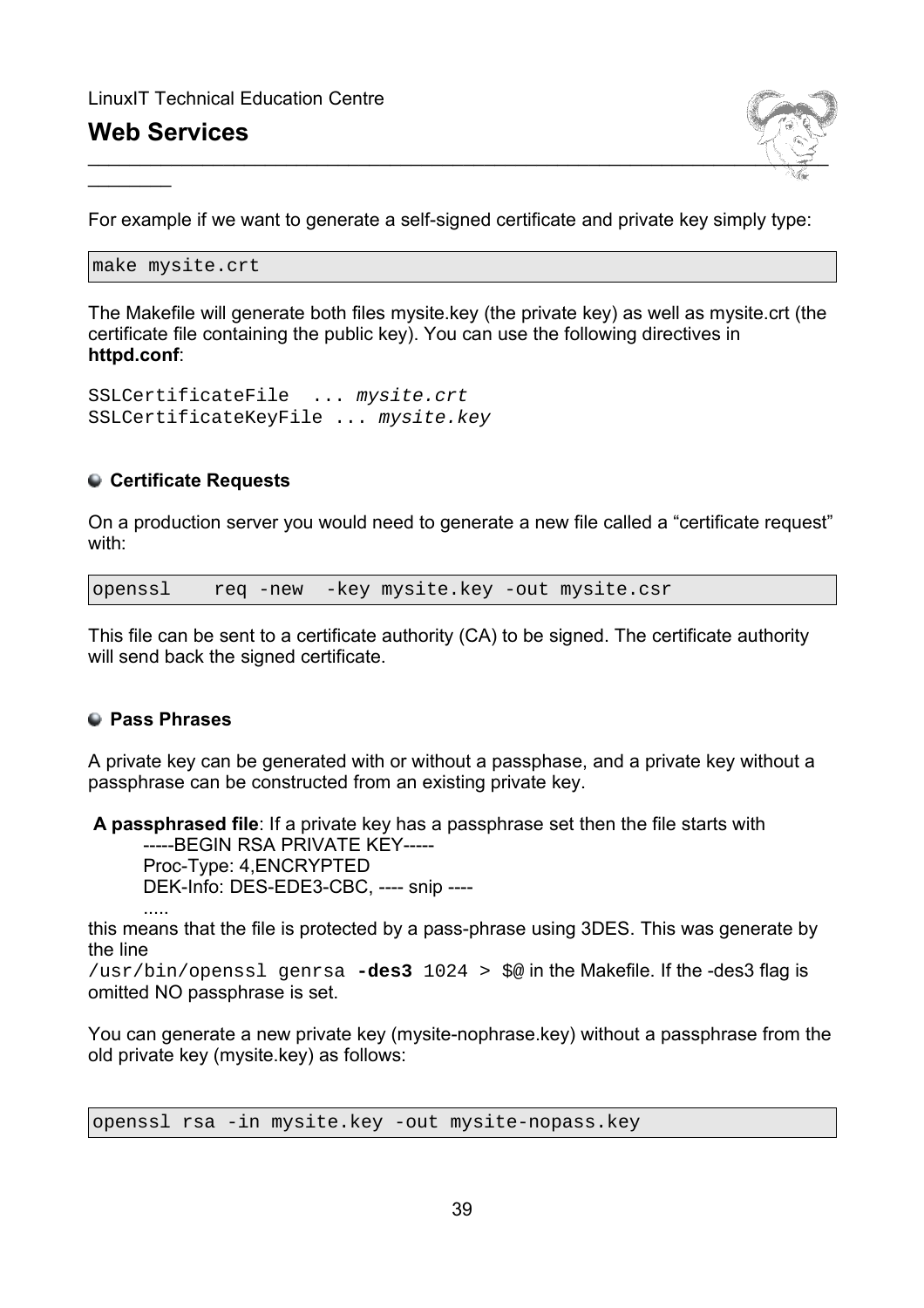$\frac{1}{2}$ 



### **2.4 Virtual Hosts**

#### **Name based virtual hosts**

We will first discuss the situation where only one IP has been assigned to the server but there are several A records or CNAME records pointing to the same IP.

**Task 1**: Modify the zone files to include a new CNAME record for test1.seafront.bar to point to the actual name of the web server.

| e.g | test1.seafront.bar. IN CNAME www.seafront.bar. |      |           |
|-----|------------------------------------------------|------|-----------|
|     | <b>WWW</b>                                     | IN A | 192.x.x.x |

In httpd.conf it will be enough to create the following:

<VirtualHost test1.seafront.bar:80> ServerAdmin webmaster@seafront.bar DocumentRoot /var/www/html/test1 ServerName test1.example.com </VirtualHost>

**Task 2**: Create an SSL aware VirtualHost for test1

- make the certificate and the key: make host1.seafront.bar

- add these lines to **httpd.conf**:

```
<VirtualHost 192.168.3.200:443>
SSLEngine on
SSLCipherSuite ALL:!ADH:!EXPORT56:RC4+RSA:+HIGH:+MEDIUM:+LOW:+SSLv2:+EXP
SSLCertificateFile /etc/httpd/conf/test1.seafront.bar.crt
SSLCertificateKeyFile /etc/httpd/conf/test1.seafront.bar.out
ServerAdmin webmaster@seafront.bar
DocumentRoot /var/www/html/test1
ServerName test1.seafront.bar
</VirtualHost>
```
Notice that the certificate that is presented once you connect to the https://test1 site is incorrect. This is because test1.seafront.bar resolves to the servers IP address and the server will start the SSL handshake before looking at the HTTP request. The next section will fix that.

#### **IP Based Virtual Hosts**

We will directly create a series of virtual SSL aware hosts and verify that they present the client with the correct certificate.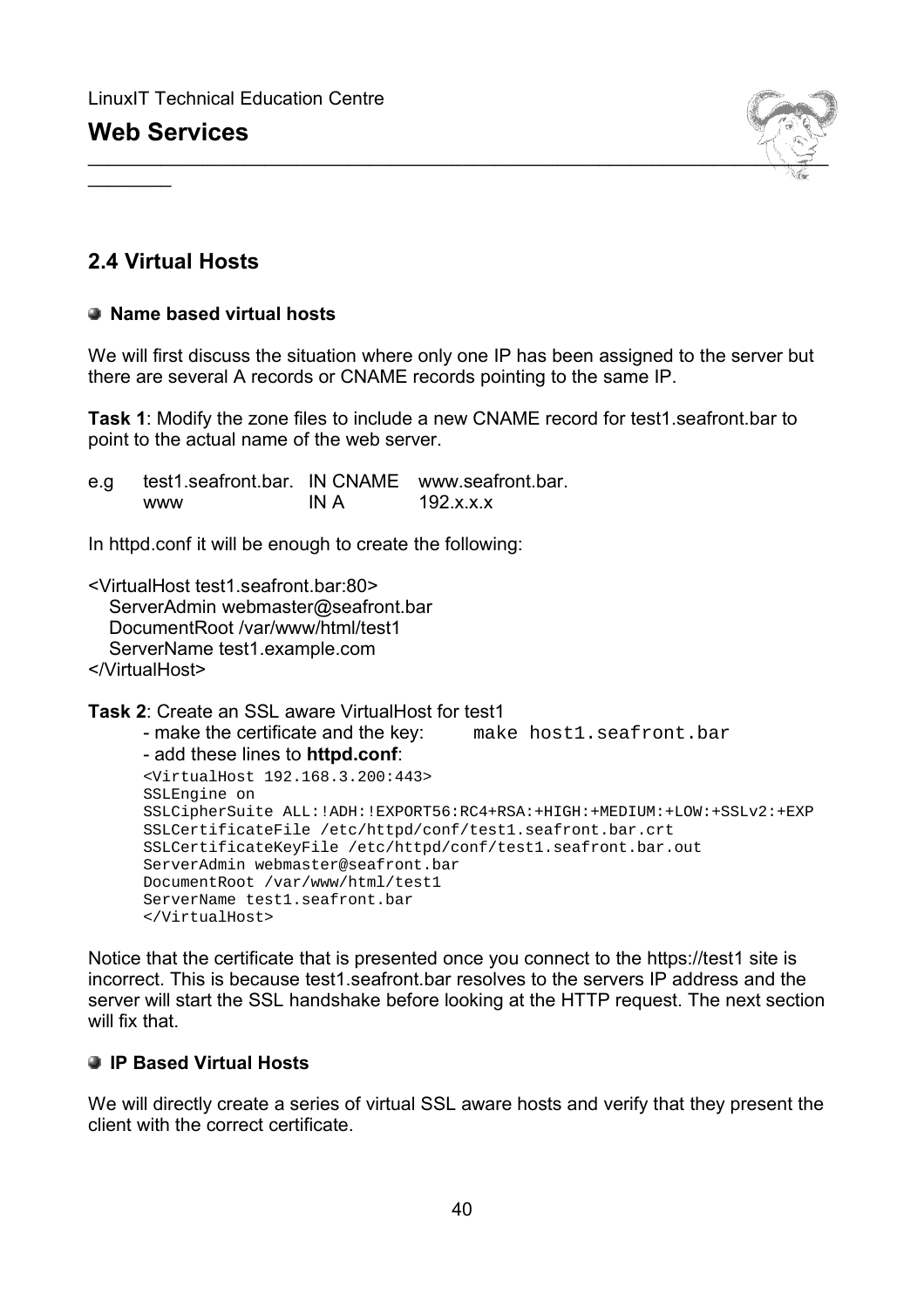$\frac{1}{2}$ 



**Task**: Assign new IP addresses to the eth0 interface: ifconfig eth0:0 X.X.X.X For each IP enter a new A record: www1 IN A X.X.X.X For each host create a self signed certificate Enter a <VirtualHost X.X.X.X:443> paragraph in **httpd.conf**

**Notice**: You may have to change the existing SSL virtual host from <VirtualHost \_default\_:443>

to

<VirtualHost 127.0.0.1:443>

This prevents the default host certificate from being presented irrespective of the site hostname.

Test that https://www1 and https://www2 do present the proper certificates. Notice that if you permanently accept a certificate it will be added to the list of CA certificates on your browser!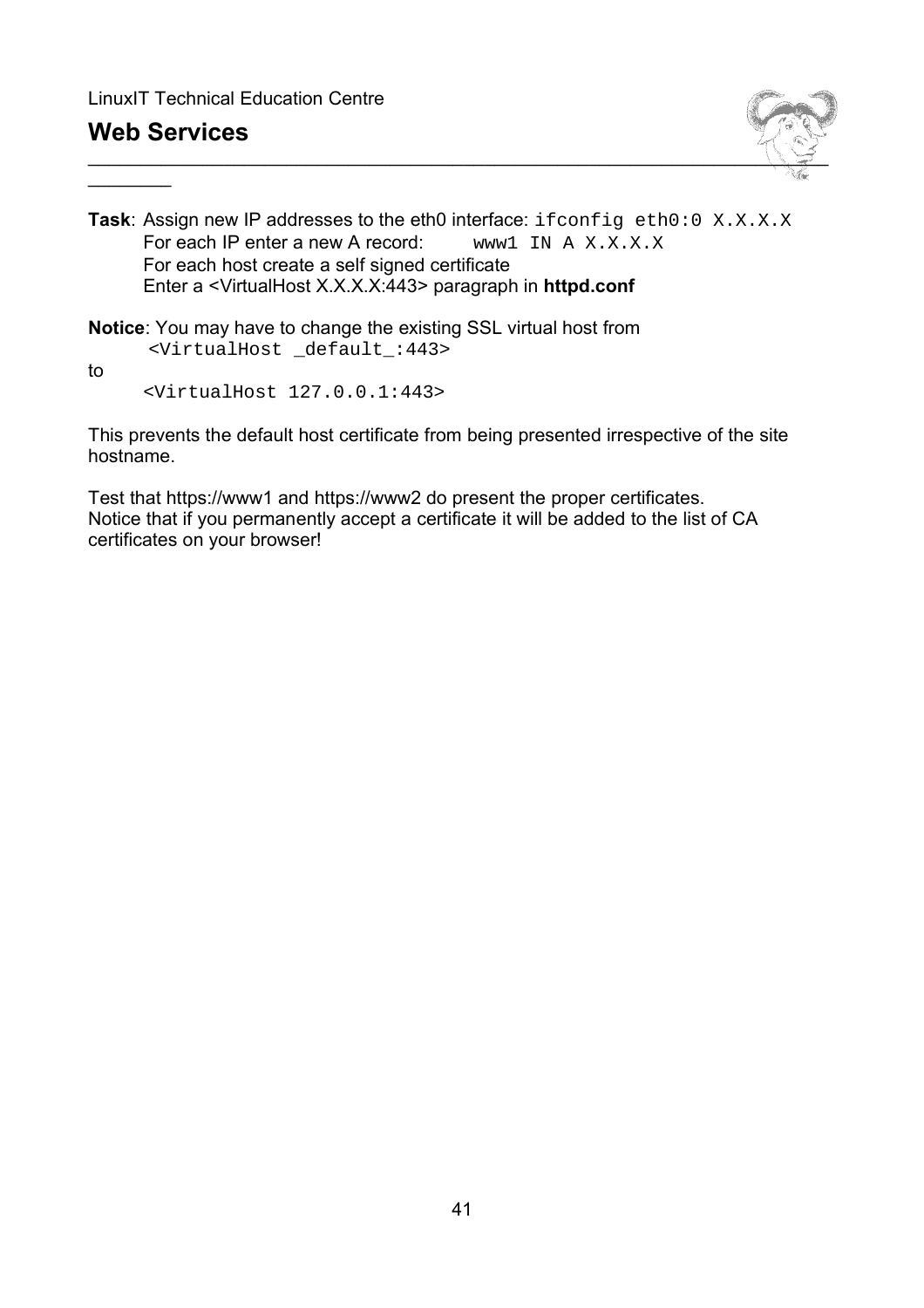

# *3. Implementing a Proxy Server*

# **3.1 Getting Started**

You can verify that the squid proxy server is installed using:

rpm -q squid

 $\frac{1}{2}$ 

Most versions will install an rc-script that creates the initial caching directories. If this is not the case squid can initialise these cache directories with the **-z** switch. The configuration file is **/etc/squid/squid.conf**. The syntax of this file can be checked using the **-k** switch:

squid -k check

The **/etc/init.d/squid** rc-script is used to start the service.

### **3.2 Access Lists and Access Control**

• Access Lists (acl):

Access lists are created as follows:



The next line defines an access list name called *localnet* corresponding to the local LAN:

acl localnet src 192.168.2.0/255.255.255.0

• Access control lists (http\_access)

With *http* access a particular access list is either allowed or denied access via the proxy.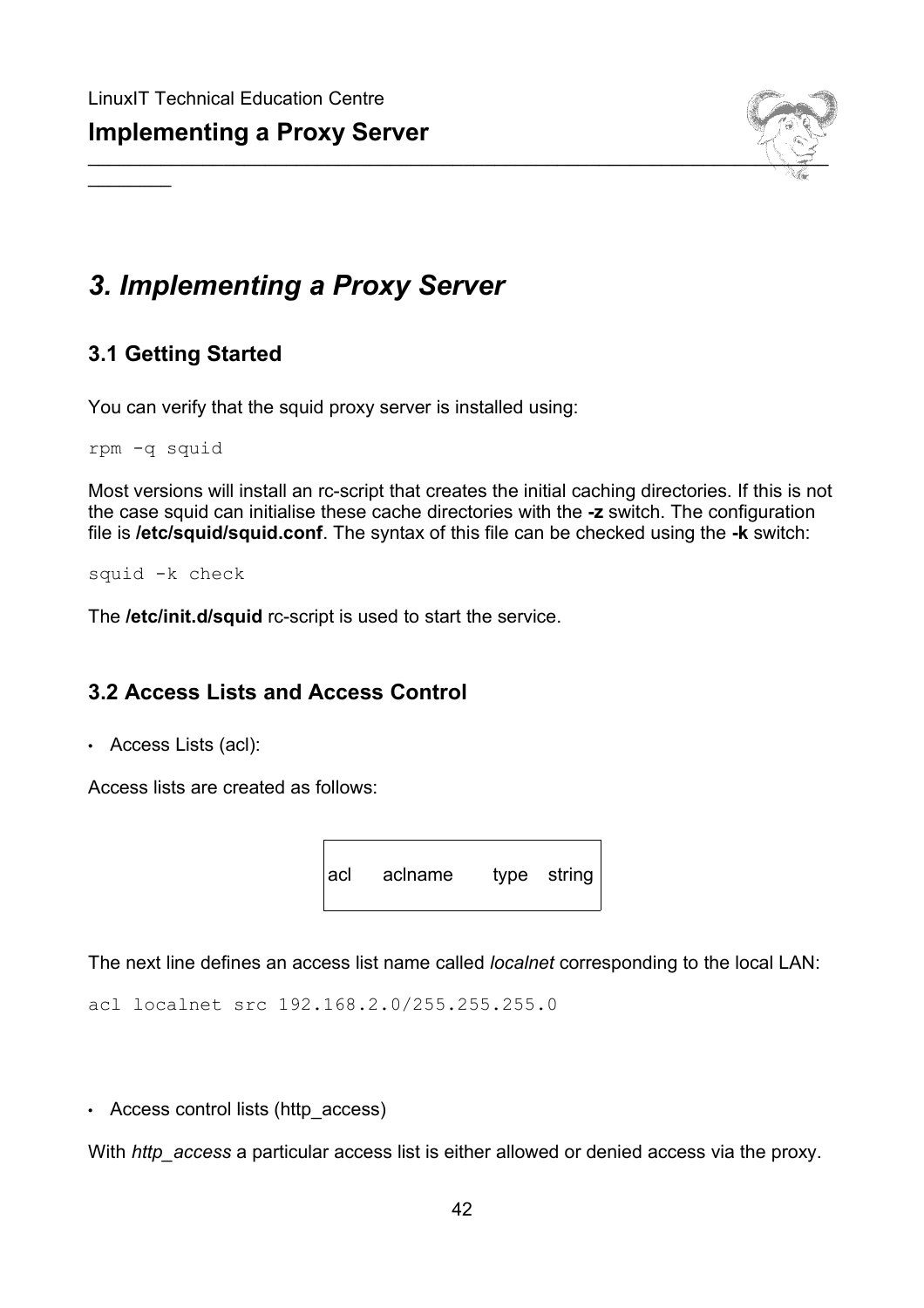

The format is as follows:

 $\frac{1}{2}$ 

http access allow|deny aclname

The http\_access requests are read in sequence and the first rule matched is used. To allow access to all

computers on the network insert the following *before* the **http\_access deny all** line:

http access allow localnet

# **3.3 Reporting Tools**

Most log analysis tools available for squid are listed on the following site:

#### http://www.squid-cache.org/Scripts/

The main logfile for squid is the **/var/log/squid/access.log** file. Next is a short overview of **calamaris** and

**webalizer**. Also notice that **webmin** produces log reports based on calamaris.

#### • **Calamaris**

The code is GPL and can be downloaded from http://cord.de/tools/squid/calamaris. You can generate reports as follow:

cat /var/log/squid/access.log | calamaris ➔ # Summary lines parsed: 221 invalid lines: 0<br>
parse time (sec): 0 parse time (sec): # Incoming requests by method method request % Byte % sec kB/sec --------------------------------- --------- ------ -------- ------ ---- ------- 221 100.00 1244262 100.00 --------------------------------- --------- ------ -------- ------ ---- ------- Sum 221 100.00 1244262 100.00 3 1.68

# Incoming UDP-requests by status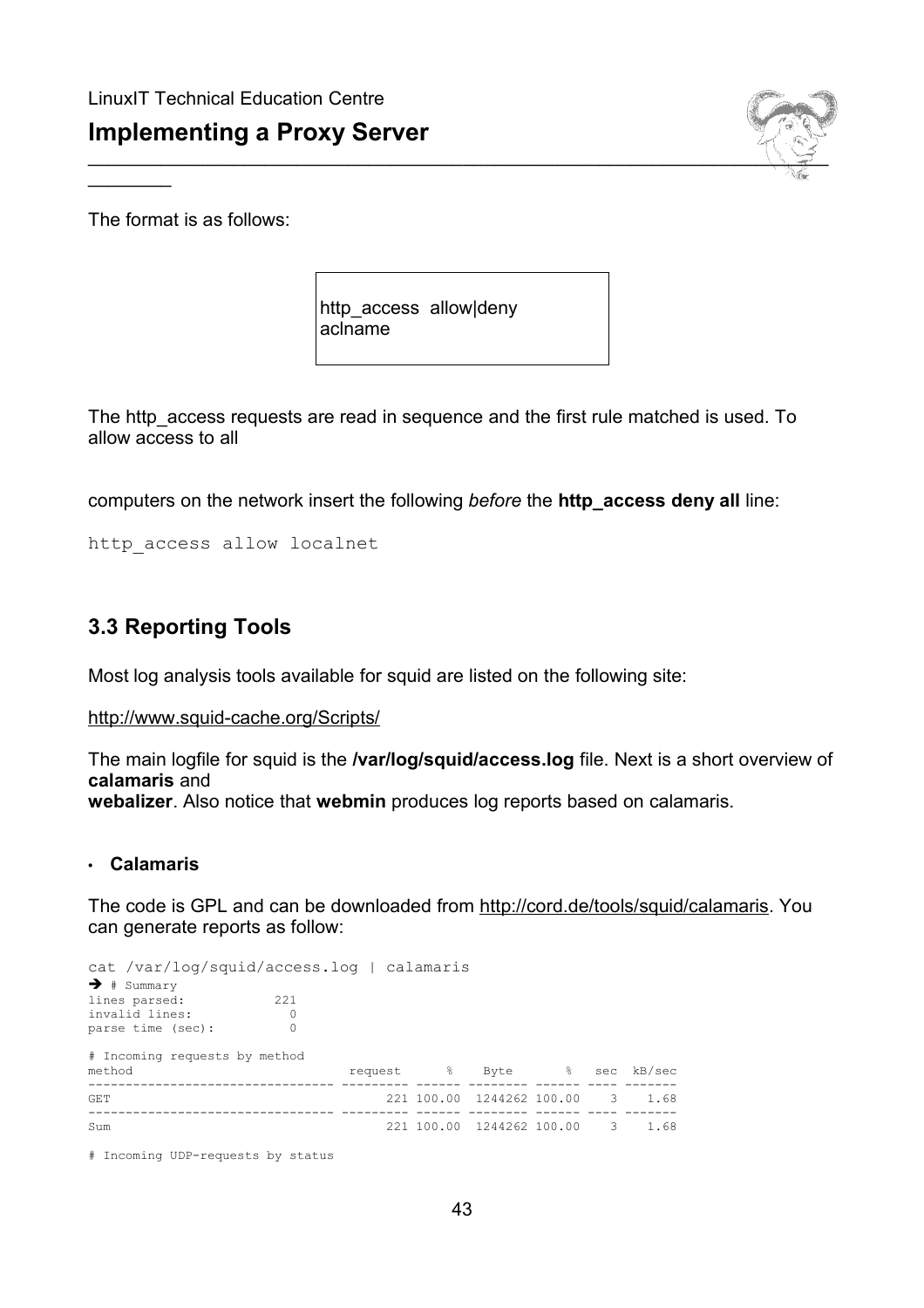# **Implementing a Proxy Server**



no matching requests

 $\frac{1}{2}$ 

| # Incoming TCP-requests by status<br>status |  | request & Byte & sec kB/sec      |          |      |
|---------------------------------------------|--|----------------------------------|----------|------|
| HIT                                         |  | 35 15.84 42314 3.40 0            |          | 6.11 |
| MISS                                        |  | 182 82.35 1197840 96.27          | $\sim$ 1 | 4.97 |
| <b>ERROR</b>                                |  | 4 1.81 4108 0.33 120             |          | 0.01 |
|                                             |  |                                  |          |      |
| Sum                                         |  | 221 100.00 1244262 100.00 3 1.68 |          |      |

In order to get information on webpage requests per host one can use the **-R** switch: There are many more switches available (check the manpages for calamaris).

There are also a number of scripts that can run hourly or monthly reports. These scipts are included in the EXAMPLES file distributed with calamaris.

calamaris -R 5 /var/log/squid/access.log

 $\rightarrow$  # Incoming TCP-requests by host

| host / target               | reguest | hit-% | Byte   | hit-% sec |          | kB/sec |
|-----------------------------|---------|-------|--------|-----------|----------|--------|
| 192.168.2.103               | 72      | 0.00  | 323336 | 0.00      | $\Omega$ | 10.24  |
| *.redhat.com                | 35      | 0.00  | 126726 | 0.00      | 0        | 10.44  |
| * suse co.uk                | 20      | 0.00  | 63503  | 0.00      | 0        | 13.15  |
| *.lemonde.fr                | 6       | 0.00  | 109712 | 0.00      | 1        | 16.39  |
| 207.36.15.*                 | 5       | 0.00  | 8946   | 0.00      | 0        | 3.94   |
| * akamai net                | 4       | 0.00  | 12428  | 0.00      | 1        | 4.43   |
| other: 2 requested urlhosts | 2       | 0.00  | 2021   | 0.00      | 1        | 0.71   |
| 192.168.2.101               | 63      | 0.00  | 295315 | 0.00      | 1        | 4.65   |
| cord.de                     | 17      | 0.00  | 115787 | 0.00      | 0        | 20.86  |
| *.doubleclick.net           | 13      | 0.00  | 26163  | 0.00      | 1        | 2.07   |
| *.google.com                | 10      | 0.00  | 30646  | 0.00      | 1        | 3.71   |
| *.squid-cache.org           | 8       | 0.00  | 51758  | 0.00      | 1        | 6.53   |
| <error></error>             | 4       | 0.00  | 4290   | 0.00      | 0        | 10474  |
| other: 6 requested urlhosts | 11      | 0.00  | 66671  | 0.00      | 5        | 2.28   |
| Sum                         | 135     | 0.00  | 618651 | 0.00      | 1        | 6.51   |

#### • **Webalizer**

This tool is often installed by default on some Linux distributions. It is also GPL'ed and can be downloaded from http://www.mrunix.net/webalizer/.

By editing the **/etc/webalizer.conf** file one can choose between apache access logs, ftp transfer logs or squid logs.

Example graphics generated with **webaliser**.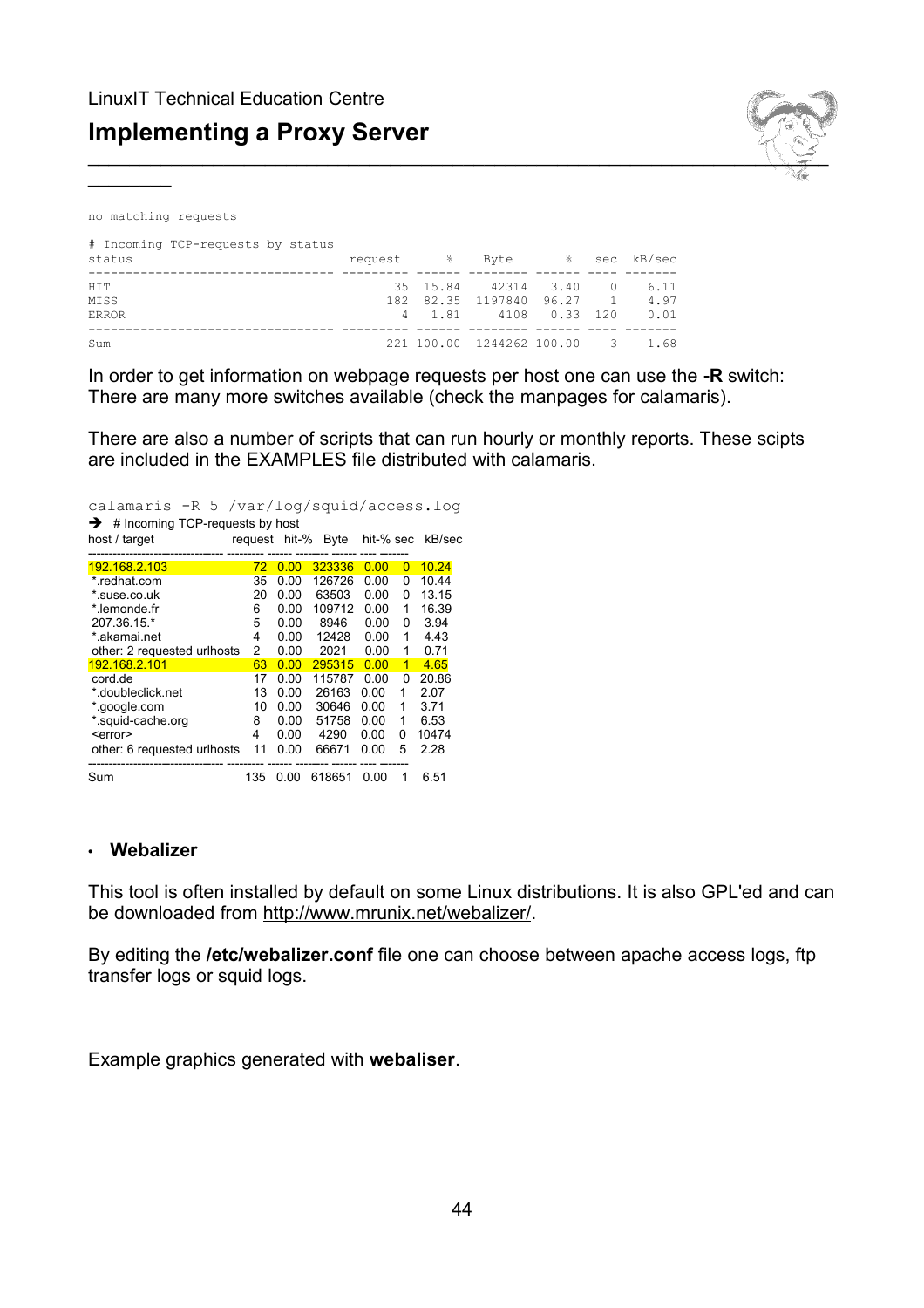$\frac{1}{2}$ 





# **3.4 User Authentication (using PAM)**

To prevent unauthorised users browsing on the Internet you can setup squid to ask for a username and password.

IMPORTANT: You cannot have user authentication and transparent proxy at the same time ! The work around is to block all outgoing requests on port 80, except the ones from the Squid proxy itself. Users are then forced to manually set up their browsers to use the proxy.

Configuration settings for PAM authentication:

Here are the list of options you need to set in the **squid.conf** file:

```
squid.conf PAM authentication
                                               settings
[Older versions]
 authenticate program /usr/lib/squid/pam_auth
[Squid V2.5]
 auth param basic program /usr/lib/squid/pam auth
 auth param basic children 5
 auth param basic realm Anvil Internet Proxy
 auth param basic credentialsttl 2 hours
acl password proxy auth REQUIRED
http access allow password
```
The PAM configuration in /etc/pam.d:

Here we register squid to use the Pluggable Authentication Module. This is done by adding a file in **/etc/pam.d/** called **squid** with the following content

/etc/pam.d/squid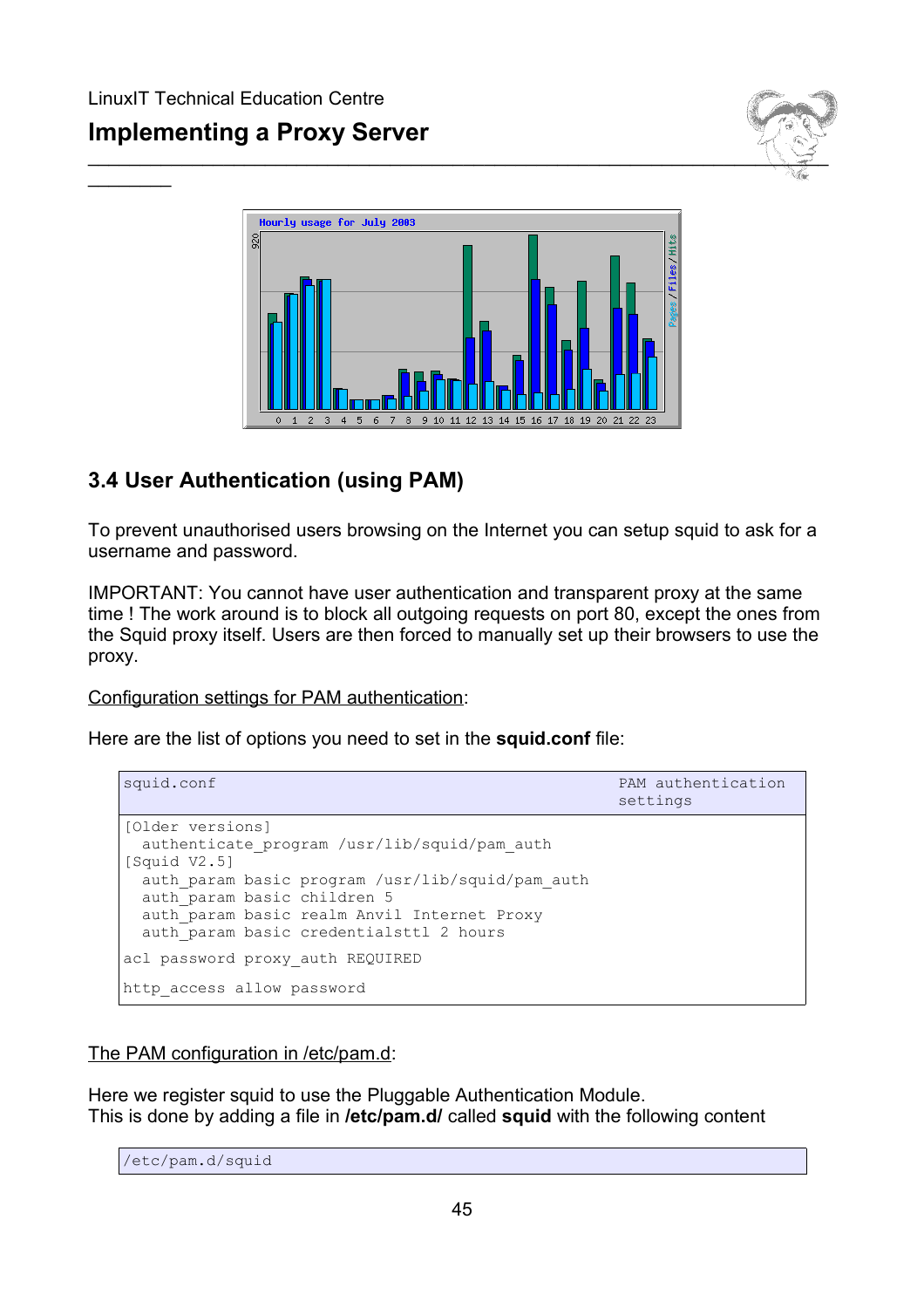$\frac{1}{2}$ 

# **Implementing a Proxy Server**



```
auth required /lib/security/pam stack.so service=system-auth
auth required /lib/security/pam_nologin.so
account required /lib/security/pam_stack.so service=system-auth 
password required /lib/security/pam_stack.so service=system-auth 
session required /lib/security/pam_stack.so service=system-auth
session required /lib/security/pam_limits.so
```
This is a standard policy description on what to do when a person logs on. The login session is abstracted into 4 part: auth, account, password and session.

PAM then uses a specific library function which handles each stage. Notice that most lines request the **system-auth** service which is the **/etc/pam.d/system-auth** file.

Also note the following from the pam\_auth man page.

When used for authenticating to local UNIX shadow password databases the program must be running as root or else it won't have sufficient permissions to access the user password database. Such use of this program is not recommended, but if you absolutely need to then make the program setuid root

 chown root pam\_auth chmod u+s pam\_auth

Please note that in such configurations it is also strongly recommended that the program is moved into a directory where normal users cannot access it, as this mode of operation will allow any local user to brute-force other users passwords. Also note the program has not been fully audited and the author cannot be held responsible for any security issues due to such installations.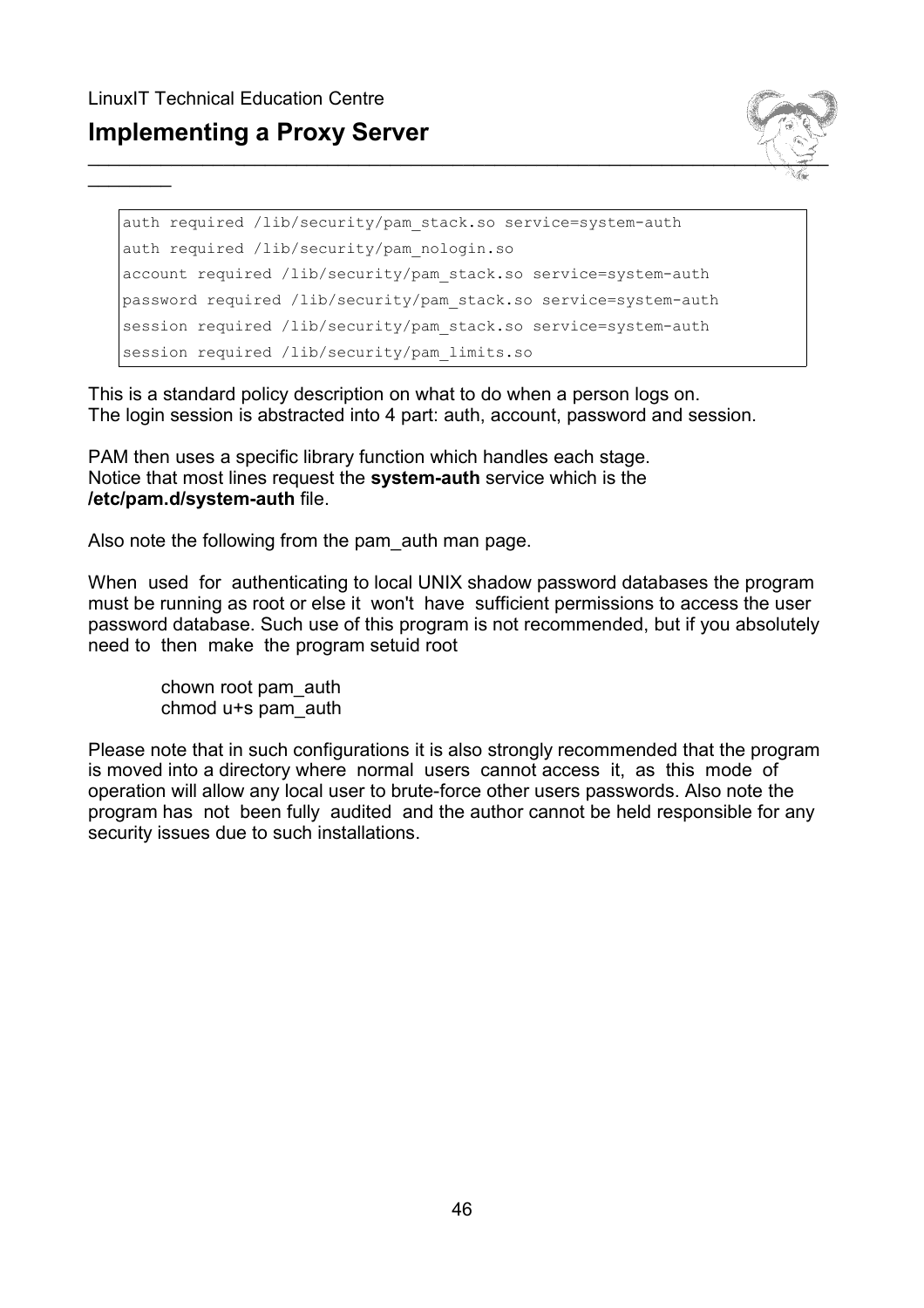

# **Network Client Management**

- **1. DHCP Configuration**
- **2. NIS Configuration**

 $\frac{1}{2}$ 

- **3. LDAP Configuration**
- **4. PAM Authentication**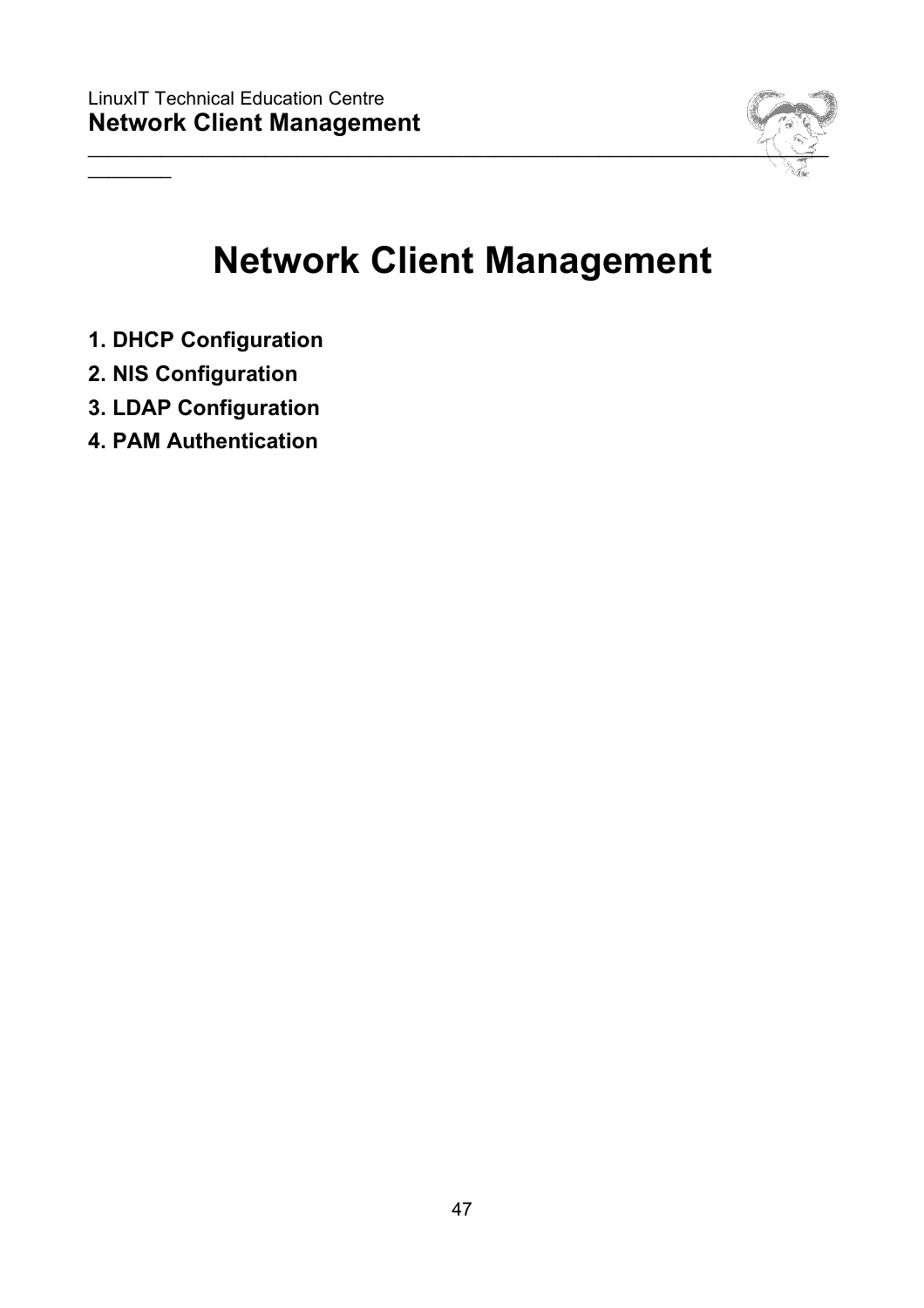$\overline{\phantom{a}}$ 



# *1. DHCP Configuration*

**WARNING!!** You should not attempt to run a DHCP server unless you are certain not to interfere with the network you are currently using – The safest option for this section is to be totally isolated from the network and use a hub or a switch to connect the classroom together.

### **1.1 Default DHCP Configurations**

The basic communication process between a client workstation joining a TCP/IP network and the DHCP server is depicted below.



The DHCPDISCOVER request is sent using the broadcast 255.255.255.255

The DHCP server can use two methods to allocate IP addresses:

**1.** A dynamic IP is assigned for a client host chosen from a range of IPs **2.** A fixed IP is assigned for a specific host (identified using the MAC address, similar to bootp)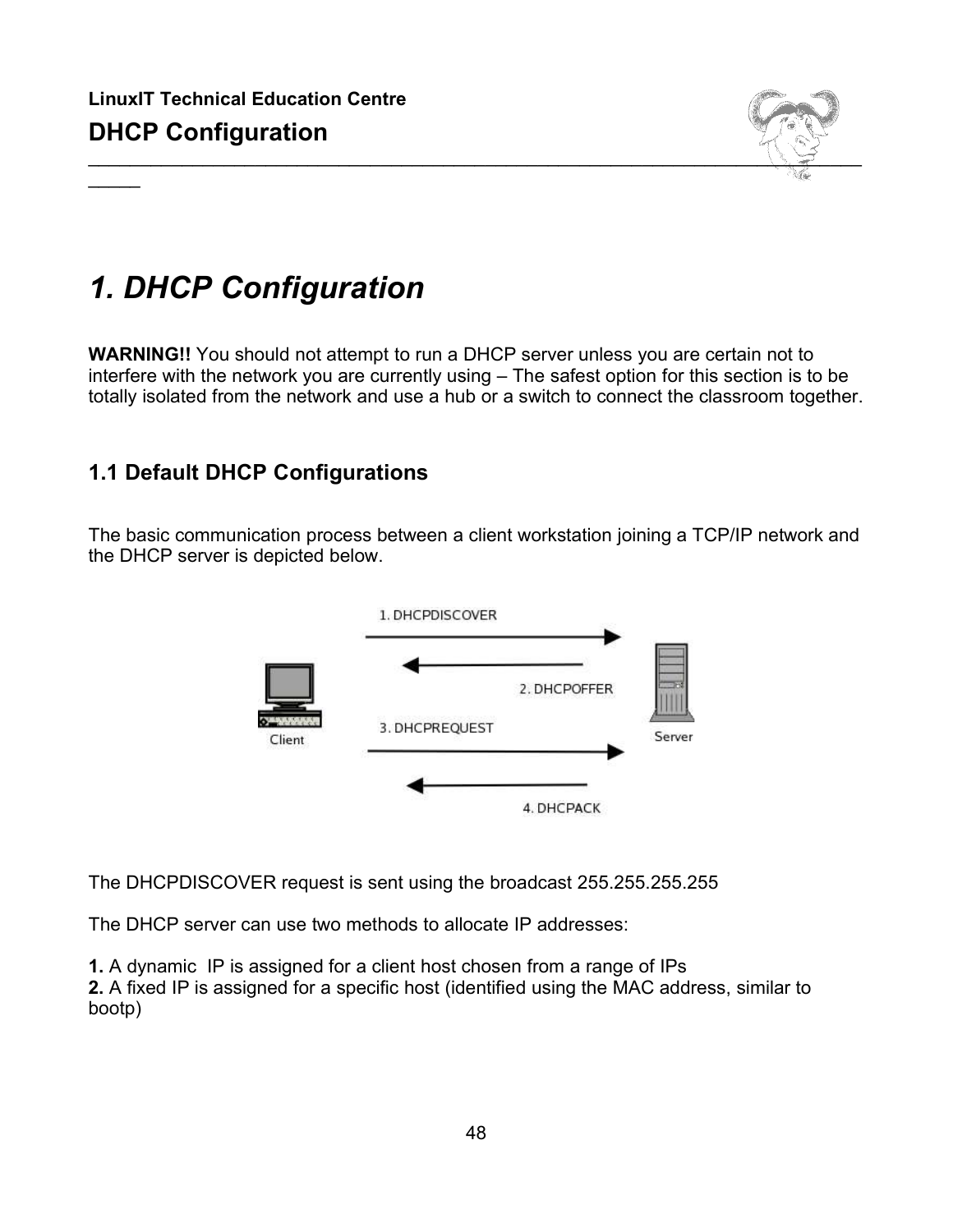

Since a single DHCP server can be used to administer IPs over several network, the **dhcpd.conf** configuration file is composed of global options followed by network sections:

Example network block:

 $\overline{\phantom{a}}$ 

```
subnet 10.0.0.0 netmask 255.0.0.0 {
....
}
```
In the next example we will assign both dynamic IP addresses and a fixed IP address:

```
subnet 10.0.0.0 netmask 255.0.0.0 {
     range 10.5.5.10 10.5.5.200;
     host proxy {
           hardware ethernet 00:80:C6:30:0A:7E;
               fixed-address 10.5.5.2;
        }
}
```
For each subnet it is possible to give information on network services, such as

- the default gateway
- the DNS domain name and the NIS domain name
- the DNS servers

In the subnet section above these directives would look like this:

| 10.254.254.254i                         |
|-----------------------------------------|
| "nisdomain";                            |
| "seafront.bar";                         |
| option domain-name-servers<br>10.0.0.2i |
|                                         |

The database of dynamically assigned IP addresses is stored in **/var/lib/dhcp/dhcpd.leases**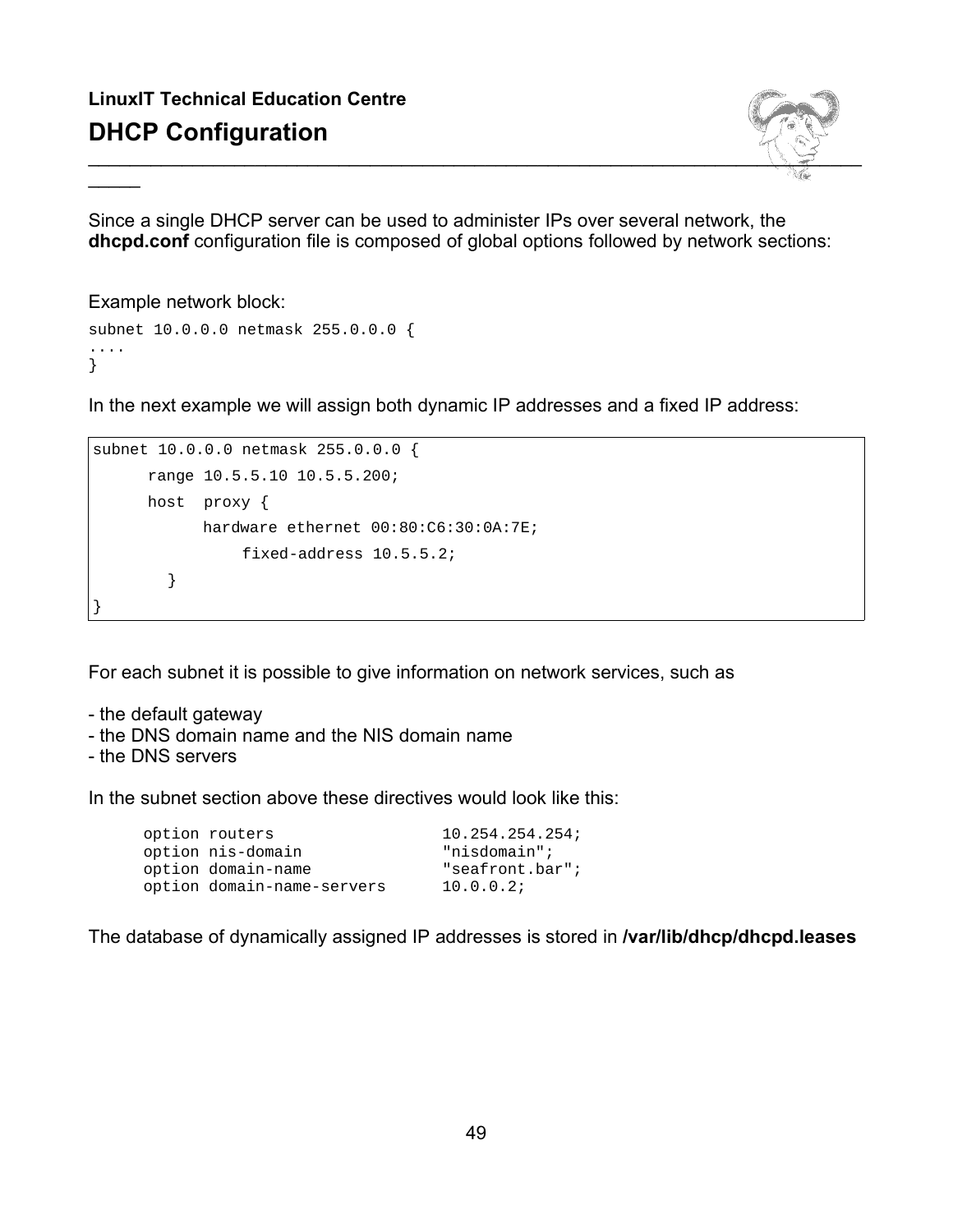

### **1.2 Dynamic DNS**

 $\overline{\phantom{a}}$ 

We assume that we still have the private/public key used for the seafront TSIG authentication, we will use this same key to allow the DHCP server to update the zone files on the DNS server.

#### **Additional Configurations on the DHCP Server**

On the DHCP server add the following to the **dhcpd.conf** file

```
ddns-update-style interim;
ignore client-updates;
key seafront.bar. {
     algorithm hmac-md5;
     secret QN3vIApnV76WS+a2Hr3qj+AqZjpuPjQgVWeeMMGSBC4=;
     };
     zone seafront.bar. {
      primary 192.168.3.100;
      key seafront.bar.;
     }
     zone 3.168.192.in-addr.arpa. {
      primary 192.168.3.100;
      key seafront.bar.;
     }
```
Optionally, it is possible to set a specific host name and domain name for a given host with the keywords

ddns-hostname *host\_name* ddns-domain-name *domain\_name*

If the **ddns-hostname** option are not present then the DHCP server will try and use the name provided by the client. The domain on the other hand cannot be set by the client, so if **ddnsdomain-name** is not present then the DHCP server will use the value given by the **domainname** option.

#### **Additional Configurations on the DNS Server**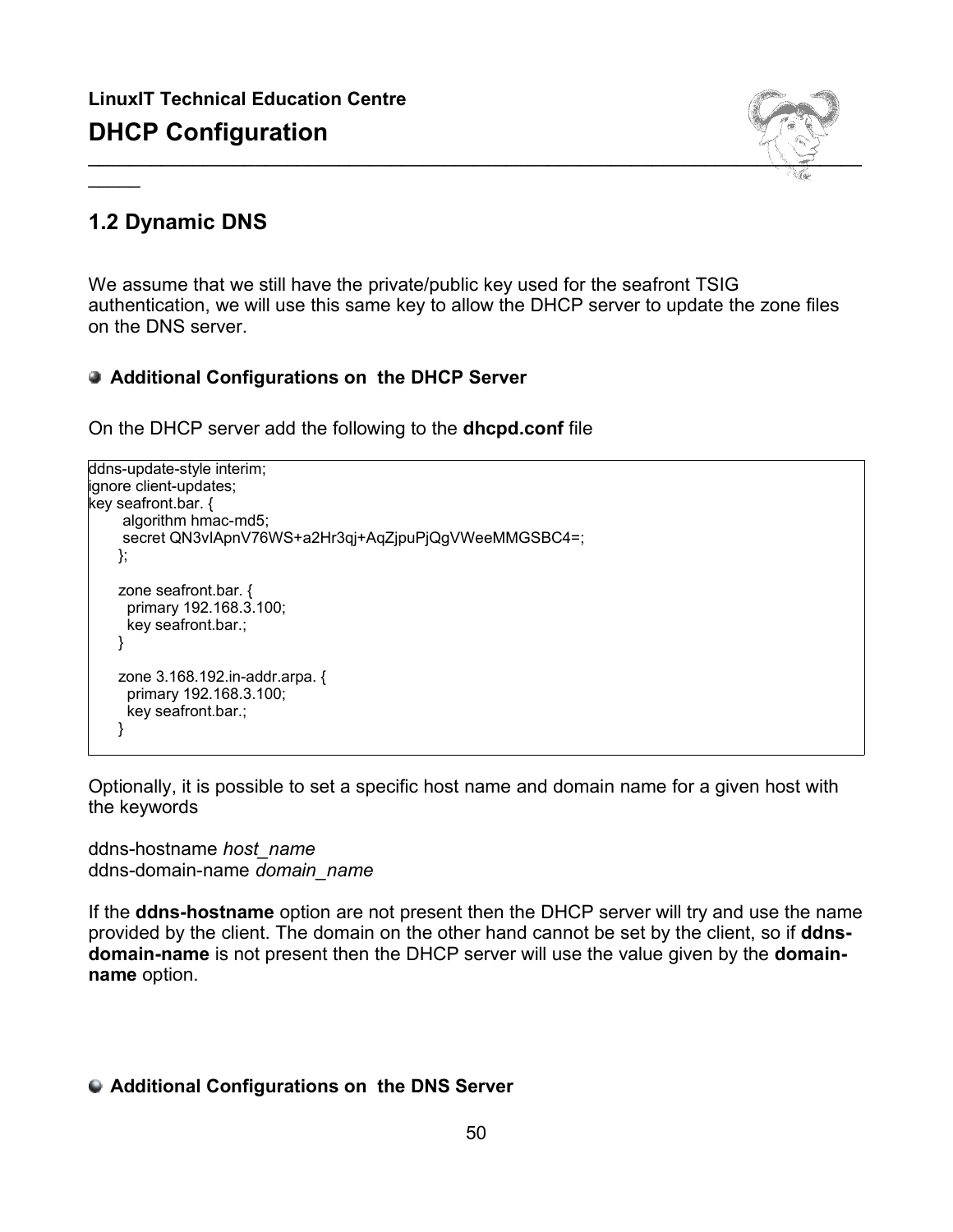$\overline{\phantom{a}}$ 



On the DNS server we need to do the following:

- 1. If you are using DNSSEC signed zone files then we need to use the unsigned zones
- 2. Add the an **allow-update** option to the seafront.bar entry:

```
zone "seafront.bar" IN {
     type master;
     file "seafront.zone";
     allow-update { key seafront.bar.;
      };
     allow-transfer { key seafront.bar.;
      };
};
```
and do the same with the in-addr.arpa zone:

```
zone "3.168.192.in-addr.arpa" IN {
       type master;
        file "192.168.3.local";
       allow-update { key seafront.bar.; };
        allow-transfer { key seafront.bar.; };
};
```
#### **Client Configuration**

On Linux clients it is possible to set the DHCP\_HOSTNAME variable in the interface setup script. In Redhat-like variants this would be in the /etc/sysconfig/network-scripts/ifcfg-ethX files. Notice that this is simple a hostname, the domain name will be appended to that name on the DHCP sever.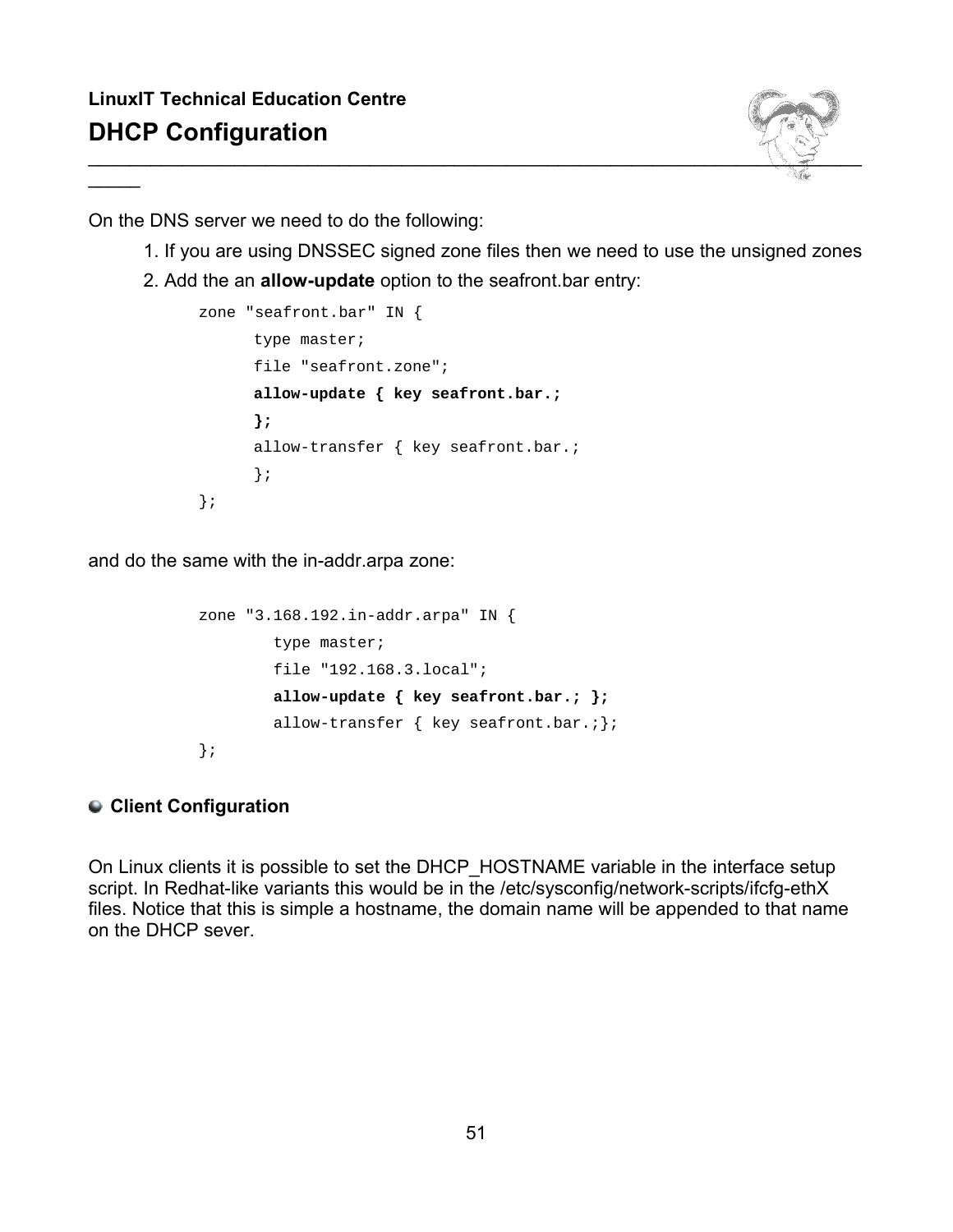

# **1.3 DHCP Relay**

 $\overline{\phantom{a}}$ 

The DHCPDISCOVER packets from clients reach the server through the broadcast 255.255.255.255, however broadcasts are blocked by routers.

So in a configuration with multiple networks and a single DHCP server each router needs to be able to relay DHCPDISCOVER broadcasts from a given network to the DHCP server.

For a Linux router this is done using the **dhcp-relay** or **dhcrelay** (more recent) tool. Both tools take a mandatory single argument which is th IP of the DHCP server.

By default the relay tools will listen on all network interfaces for DHCP requests. One can specify an interface with the **-i** option:

dhcrelay -i eth0 IP\_FOR\_DHCP\_server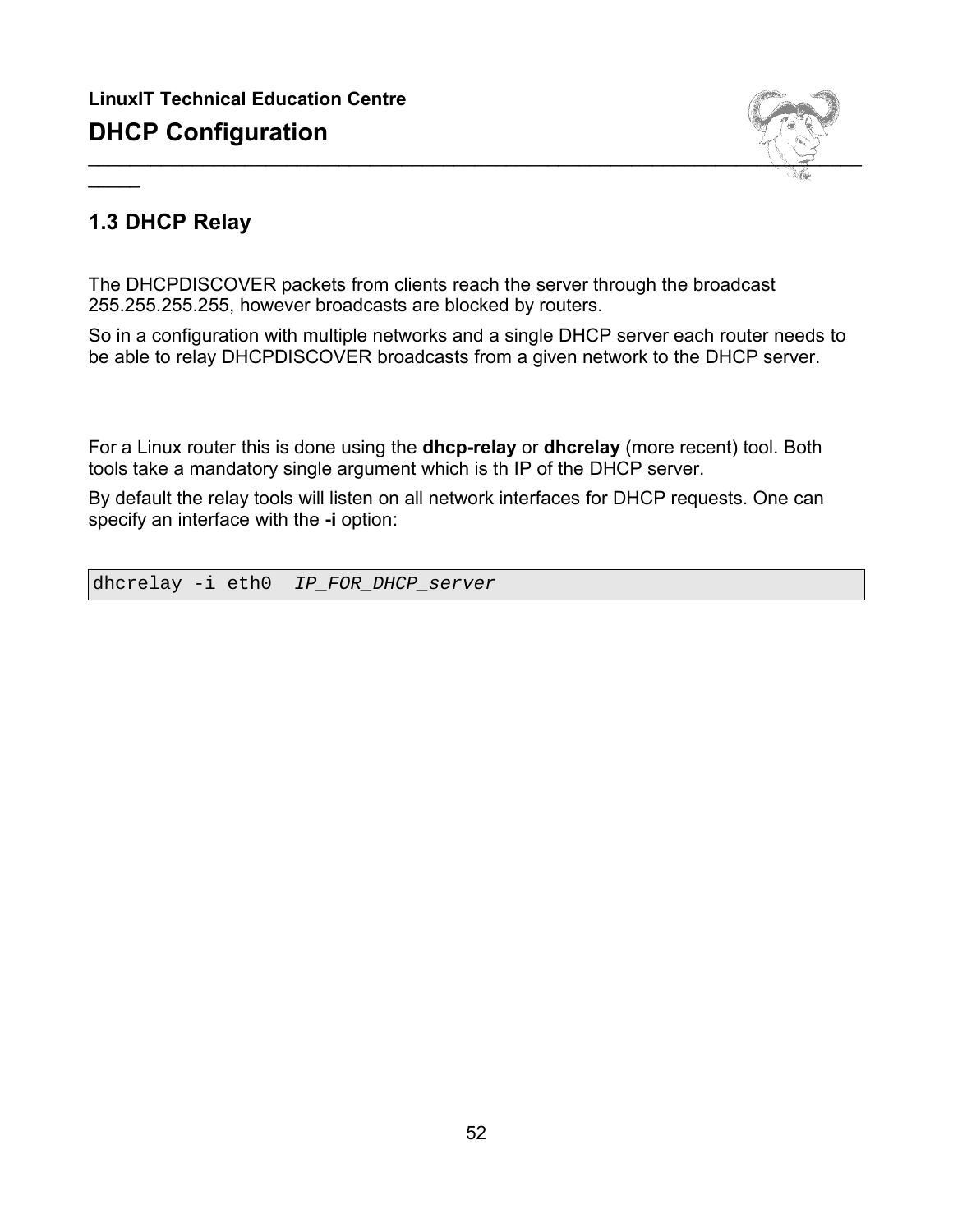$\frac{1}{2}$ 



# *2. NIS Configuration*

# **2.1 Master Server Configuration**

On a Linux system the network information system (NIS) server is called **ypserv** (package name: ypserv). The RPM package has the same name and installs the following main files

| etc/rc.d/init.d/yppasswdd | script for daemon allowing users to change passwords                      |
|---------------------------|---------------------------------------------------------------------------|
| /etc/rc.d/init.d/ypserv   | script for ypserv daemon                                                  |
| /etc/rc.d/init.d/ypxfrd   | script for daemon used to speed up transfers to slave servers             |
| /etc/ypserv.conf          | main configuration file for ypserv                                        |
| /var/yp/Makefile          | Makefile for database files – should only be used on the<br>master server |

#### 1. Choose a nisdomain name

In /etc/sysconfig/network set the variable NISDOMAIN. For example we can set the nisdomain to *linis* as follows\

#### NISDOMAIN=linis # entry in **/etc/sysconfig/network**

The file **/etc/sysconfig/network** will be sourced by the **ypserv** initscript.

2. Make sure the master server will push map changes to the slave servers. For this you need to edit the file /var/yp/Makefile and put

NOPUSH=false

#### 3. Start the ypserv daemon

/etc/init.d/ypserv restart

#### 4. Check that the nisdomain has been properly set

nisdomainname

**linis**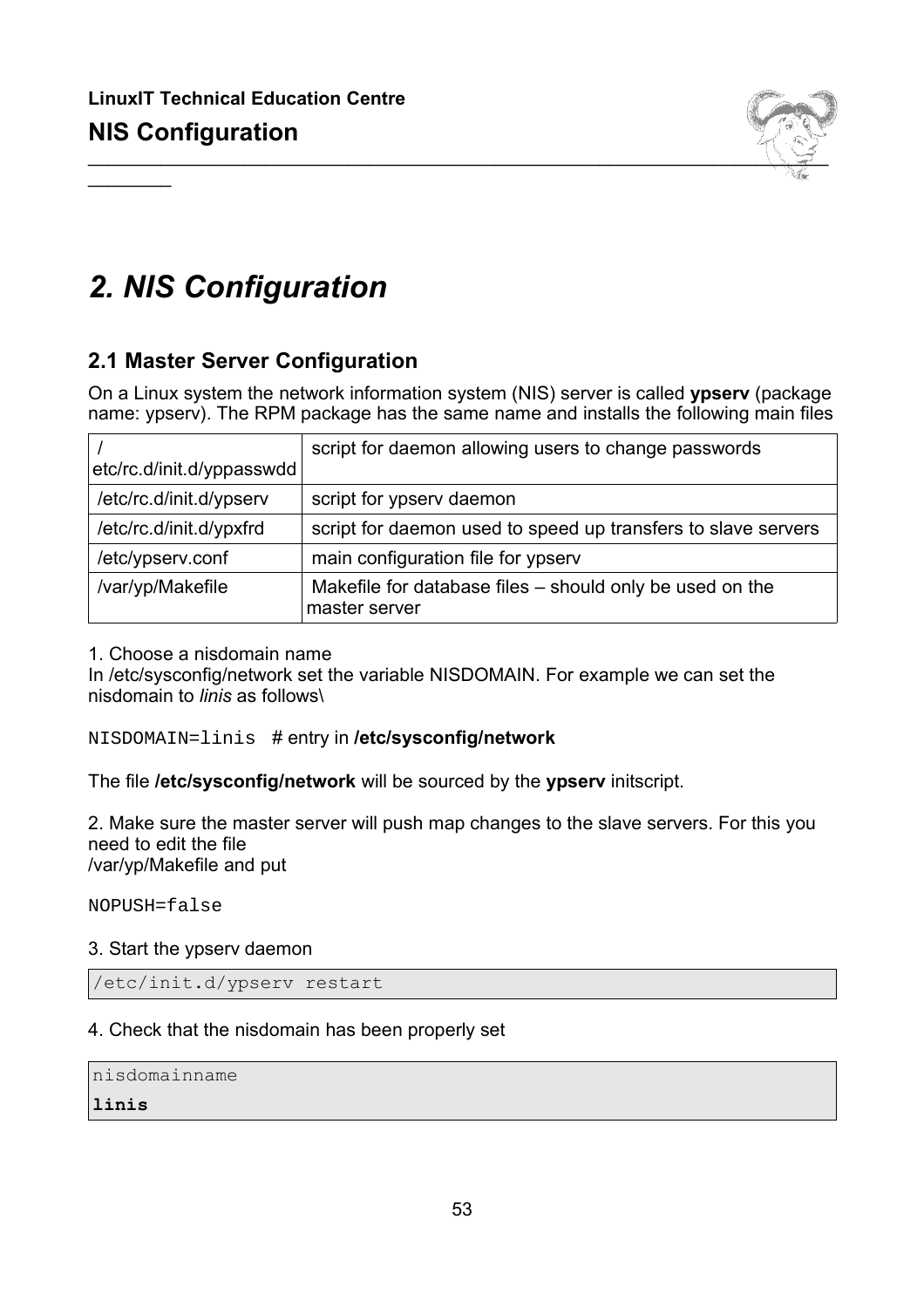

5. Create the databases, the **-m** option to **ypinit** is to indicate the server is a master server

/usr/lib/yp/ypinit -m

 $\frac{1}{2}$ 

Enter the list of slave servers you will run on this domain. This will create a number of DBM files in **/var/yp/***linis* as well as a file called **/var/yp/ypservers**

# **2.2 Slave Server Configuration**

On the slave server, we need to install the **ypserv** package too. This time we run **ypinit** and point it to the the master server:

/etc/rc.d/init.d/ypserv start

/usr/lib/yp/ypinit -s MASTER\_IP

Also make sure to leave the line NOPUSH=true in **/var/yp/Makefile**

### **2.2 Client Setup**

On the client the main service is called **ypbind** (package name: ypbind). This daemon is responsible for binding to a NIS server and successfully resolves names and passwords as needed.

The main configuration file is **/etc/yp.conf**.

If the NISDOMAIN variable is set in **/etc/sysconfig/network** which is sourced by the rcscript

**/etc/init.d/ypbind** then the NIS server will be detected using the broadcast. One can also configure **yp.conf** and specify. So all that is needed is to start **ypbind**

/etc/init.d/ypbind start

Make sure that the **nis** keyword is added to **/etc/nsswitch.conf.**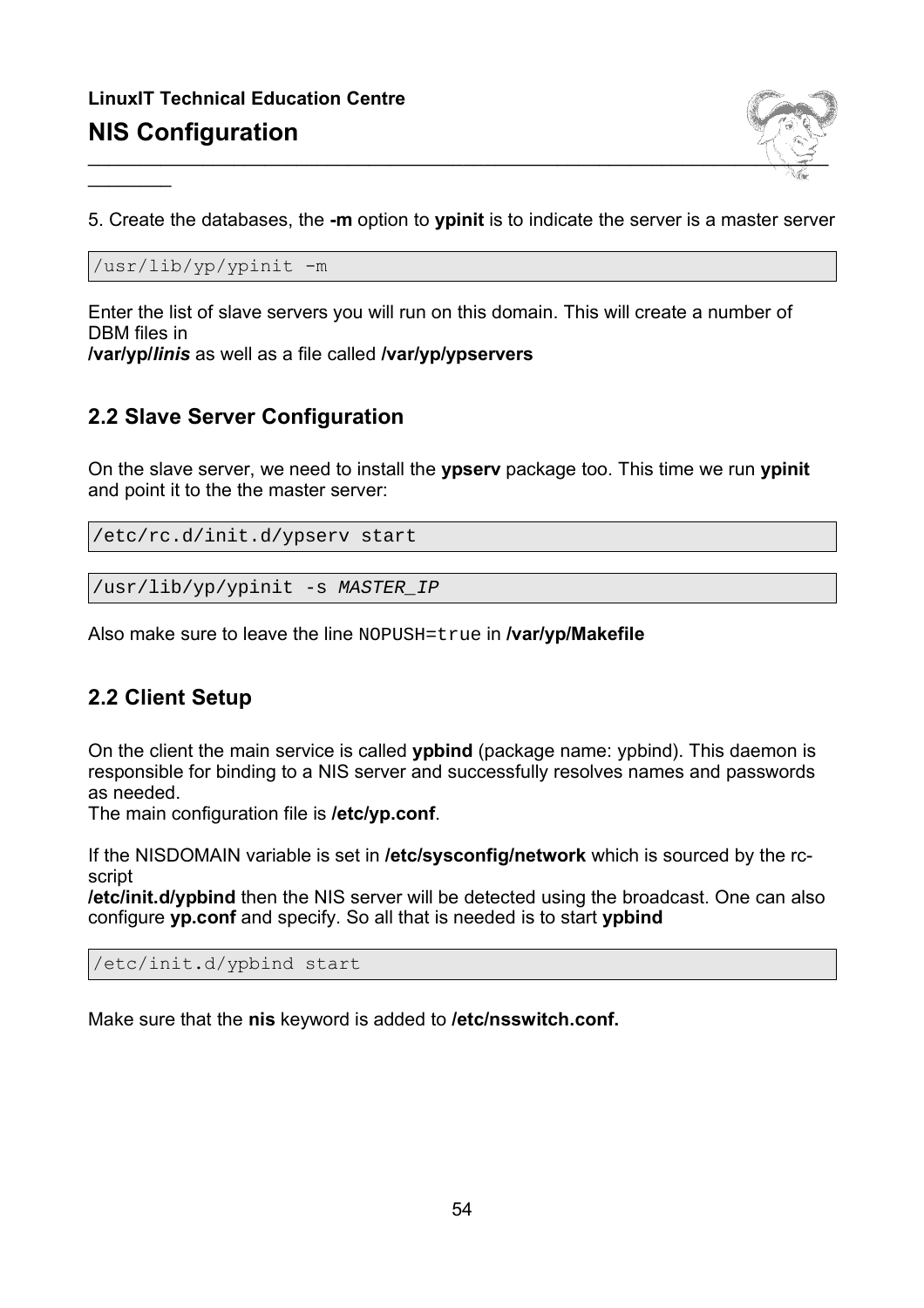$\frac{1}{2}$ 



### **2.3 Setting up NFS home directories**

Once the NIS server and clients are setup as above, anybody with an account on the NIS server can log onto a machine setup using **ypbind** pointing at the correct server.

All that is needed is for the user to access a home directory. This can be done in a number of ways. We will discribe one implementation using **NFS**.

We assume that all the home directories are on a single server with the following IP 10.0.0.1

All the clients are on the 10.0.0.0/8 network.

#### **On the NFS server**

Edit /etc/exports and add

/home 10.0.0.1/8(rw)

Notice that root squash will apply automatically.

#### **On the client**

Edit /etc/fstab and add

10.0.0.1:/home /home defaults 0 0

### **2.4 Basic NIS Administration**

With the latest versions of **ypserv** a number of default maps are created using source files in **/etc**. It is possible to alter the YPPWDDIR and YPSRCDIR variables in the Makefile to build maps from alternative files from custom locations.

Updates are made with the Makefile in **/var/yp**. The targets are all, passwd, group ...

Copy the new maps to **/var/yp/linis** and run **yppush** to update the slave servers: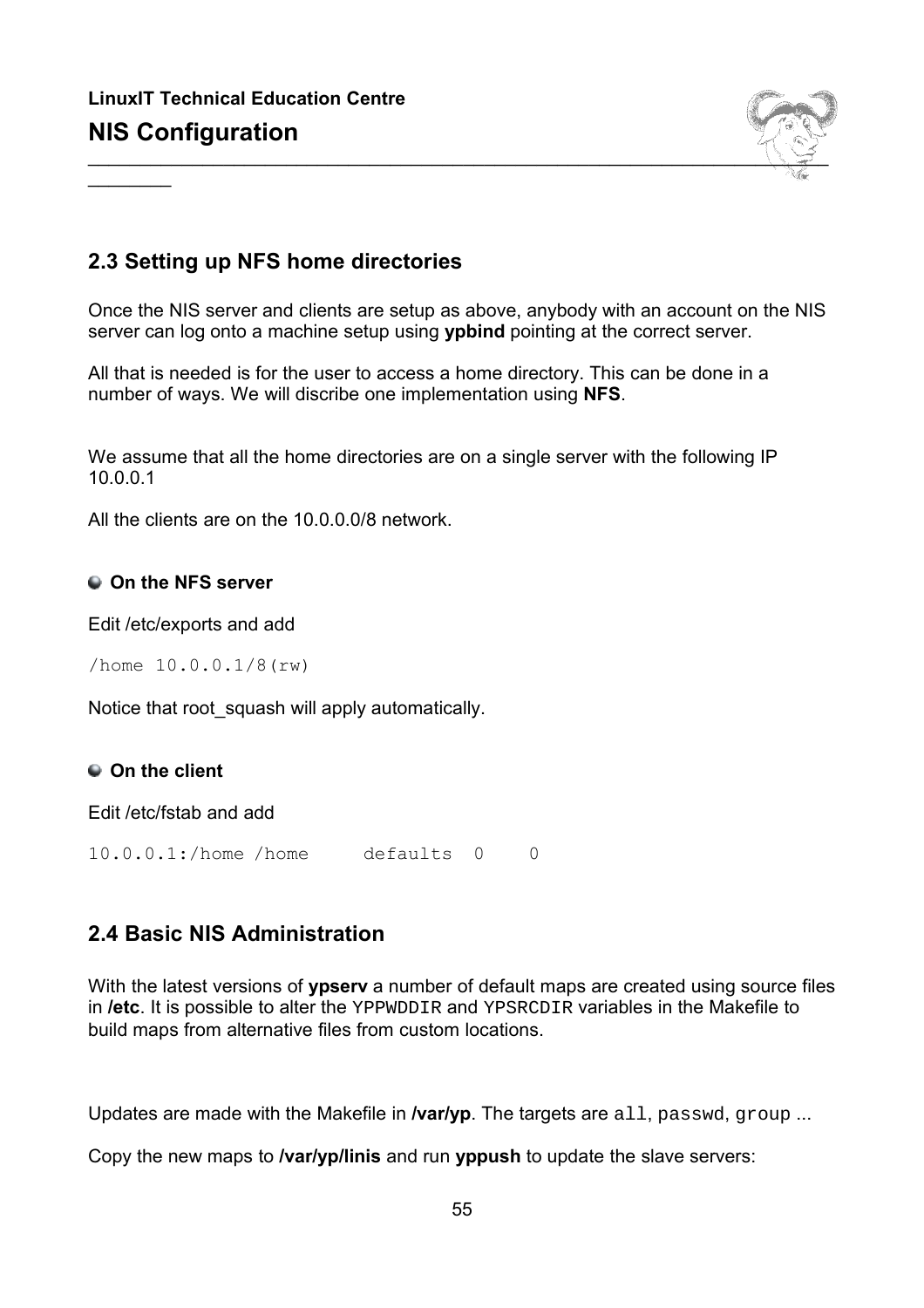

yppush MAP\_NAME

 $\frac{1}{2}$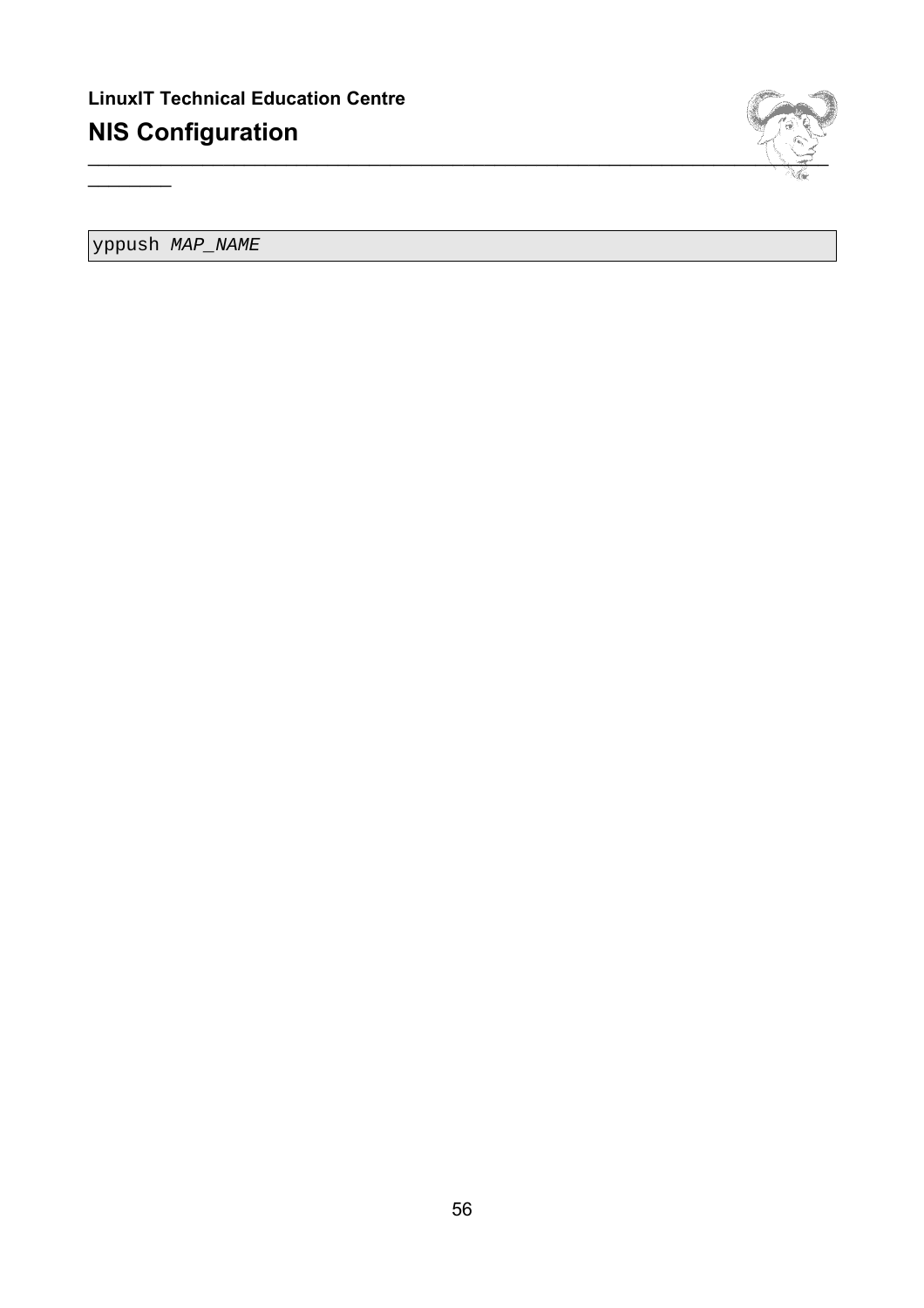

# *3. LDAP Configuration*

### **3.1 What is ldap**

 $\overline{\phantom{a}}$ 

LDAP stands for Lightweight Directory Access Protocol. The protocol allows access to data in a tree-like structure using attributes. LDAP can be thought of as a specialised database which handles trees. Since directories are also trees, navigating LDAP fields is like navigating a directory. Added to this LDAP has been designed mainly for optimal access. This clarifies the words *Directory* and *Access*.

With this in mind let's see what characterises an LDAP database.

#### **The Distinguished Name**

An item in the database can be referenced using a unique *Distinguished Name* (dn). This is similar to a file's full path in a directory. Each intermediate subfolder is called a *Relative Distinguished Name*.



#### **More Terminology**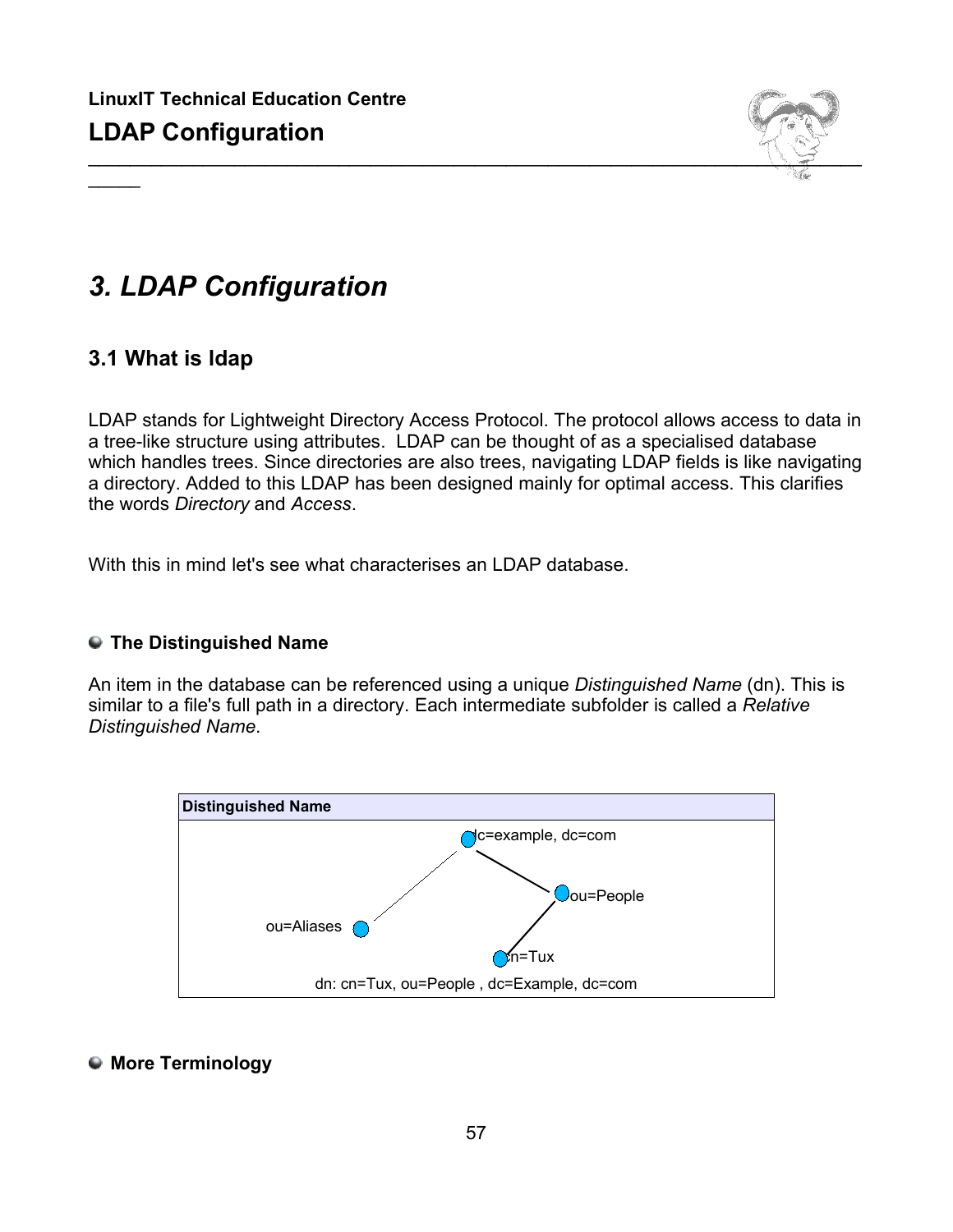# **LDAP Configuration**



- . **DIT** The Data Information Tree
- **DN** Distinguished Name
- **RDN** Relative Distinguished Name
- **LDIF** LDAP Data Interchange Format

#### **Attributes**:

 $\overline{\phantom{a}}$ 

- **dc** Domain Component
- **cn** Common Name
- **c** Country
- **l** Location
- **o** Organisation
- **ou** Organisational Unit
- **sn** Surname
- **st** State
- **uid** User id

### **3.2 OpenLDAP server configuration**

The server is called **slapd** (Standalone LDAP daemon) and it's configuration file is:

#### **/etc/openldap/slapd.conf**

We will cover each section of this file in more detail

#### **Importing schemas**

There is an *include* clause in **slapd.conf** which tells the LDAP server which schemas should be loaded.

We need at least the following:

| include | /etc/openldap/schema/core.schema          |
|---------|-------------------------------------------|
| include | /etc/openldap/schema/misc.schema          |
| include | /etc/openldap/schema/cosine.schema        |
| include | /etc/openldap/schema/nis.schema           |
| include | /etc/openldap/schema/inetorgperson.schema |
|         |                                           |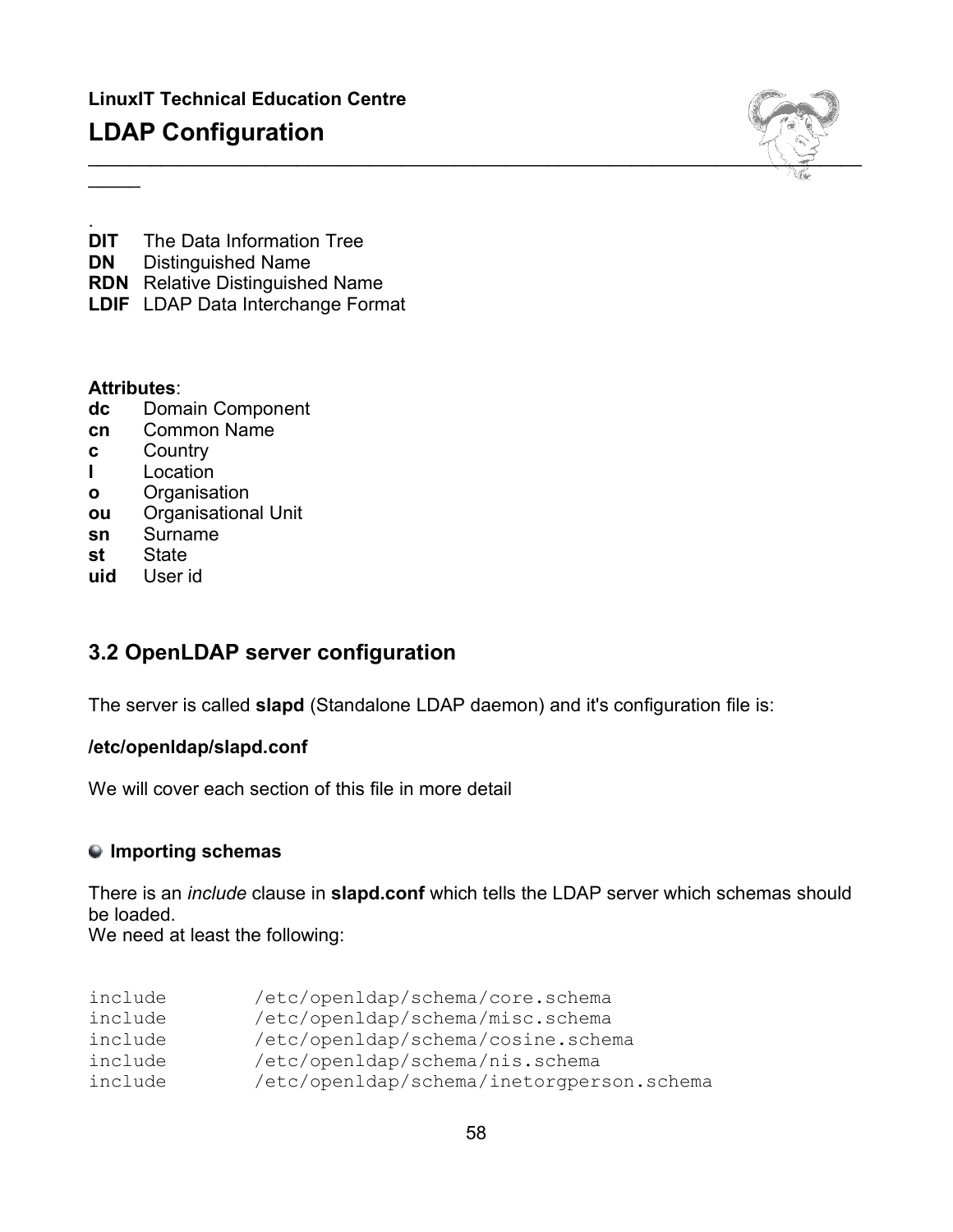

#### **Database Definition**

Available DBMs (Database Managers) are *ldbm* or the more recent *bdb*. We will use bdb:

database bdb

 $\overline{\phantom{a}}$ 

You need to specify the root or base for the LDAP directory, as well as the directory where the database file will be kept. This is done below;

suffix "dc=example,dc=com" directory /var/lib/ldap/

The following lines are only needed when modifying the LDAP server online. You can then specify an adminstrator username/password. Use the **slappasswd** to generate an encrypted hash (see **3.4 Migrating System Files to LDAP**):

rootdn "cn=Manager,dc=example,dc=com" rootpw {SSHA}KiXS5htbnVEQp7OrjoteQZHHICs0krBO

#### **3.3 Client configuration files**

There are two configuration files called ldap.conf. Here is what they do:

- $\cdot$  The /etc/ldap.conf file is used by the nss Idap and pam Idap modules
- The file /etc/openldap/ldap.conf is used by the tools **ldapsearch** and **ldapadd**

For example, to save time typing:

ldapsearch -b "dc=example,dc=com" -x

you can add the next lines to **/etc/openldap/ldap.conf**

BASE dc=example, dc=com HOST 127.0.0.1

*So far we have configured slapd and the configuration file for ldapsearch in particular. Once we have populated an LDAP directory we will be able to test our setup by typing:*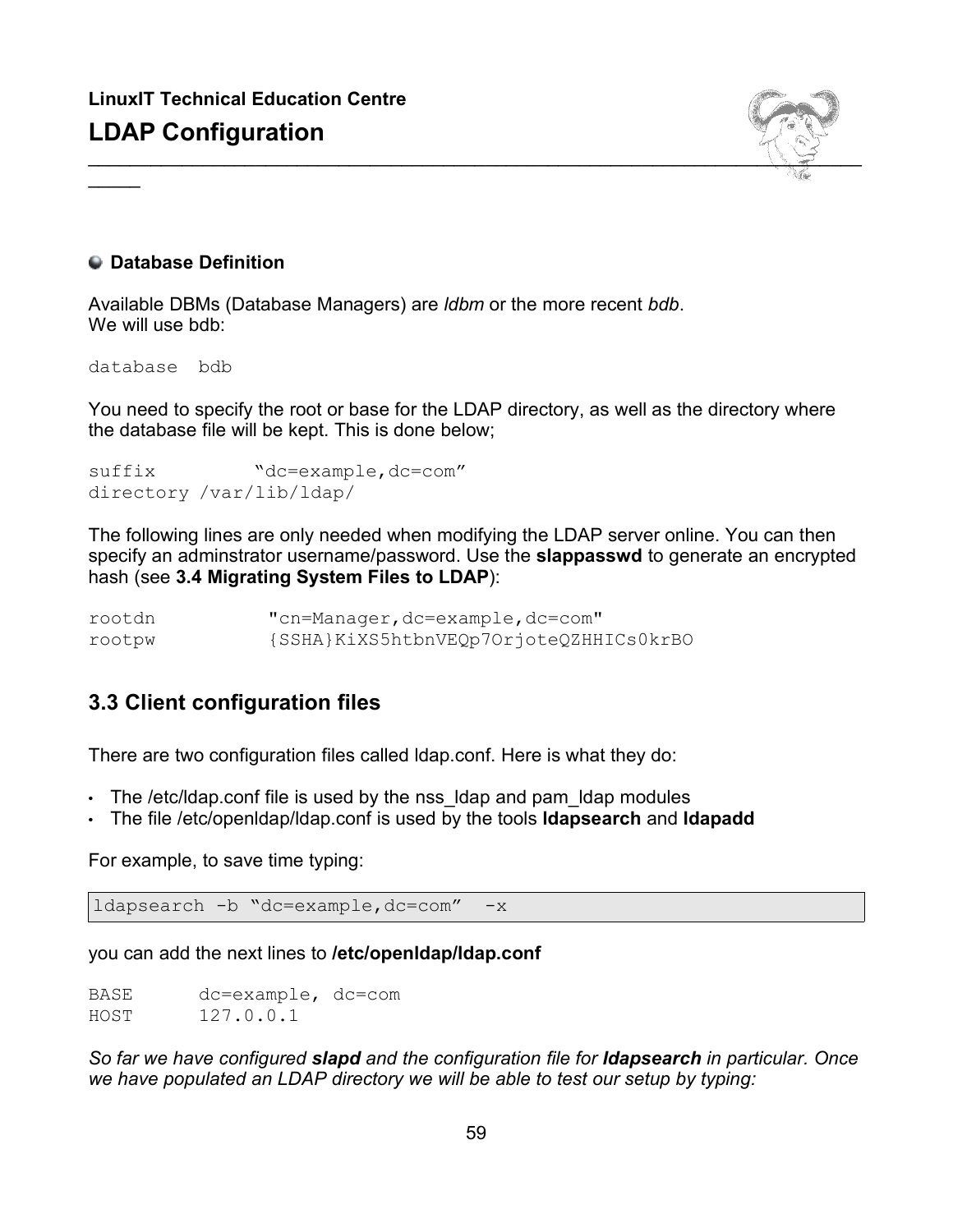

ldapsearch -x

 $\overline{\phantom{a}}$ 

### **3.4 Migrating System Files to LDAP**

There are two methods available to populate an LDAP directory.

- If the ldap daemon **slapd** is stopped, we can do an *offline* update using **slapadd**
- While **slapd** is running, it is possible to perform an *online* update using **ldapadd** or **ldapmodify**

We will also use migration tools which can be downloaded from:

http://www.padl.com/OSS/MigrationTools.html

#### **Creating LDAP directories** *offline*

We are going to work in the directory containing the LDAP migration Perl scripts which we have downloaded from www.padl.com.

**Notice**: Some distributions may include the migration tools with the LDAP server package.

You should have the following files:

| migrate automount.pl       | migrate base.pl                |
|----------------------------|--------------------------------|
| <b>CVSVersionInfo.txt</b>  | migrate common.ph              |
| Make.rules                 | migrate fstab.pl               |
| MigrationTools.spec        | migrate group.pl               |
| <b>README</b>              | migrate_hosts.pl               |
| ads                        | migrate netgroup.pl            |
| migrate_netgroup_byhost.pl | migrate aliases.pl             |
| migrate_netgroup_byuser.pl | migrate_all_netinfo_offline.sh |
| migrate networks.pl        | migrate_all_netinfo_online.sh  |
|                            |                                |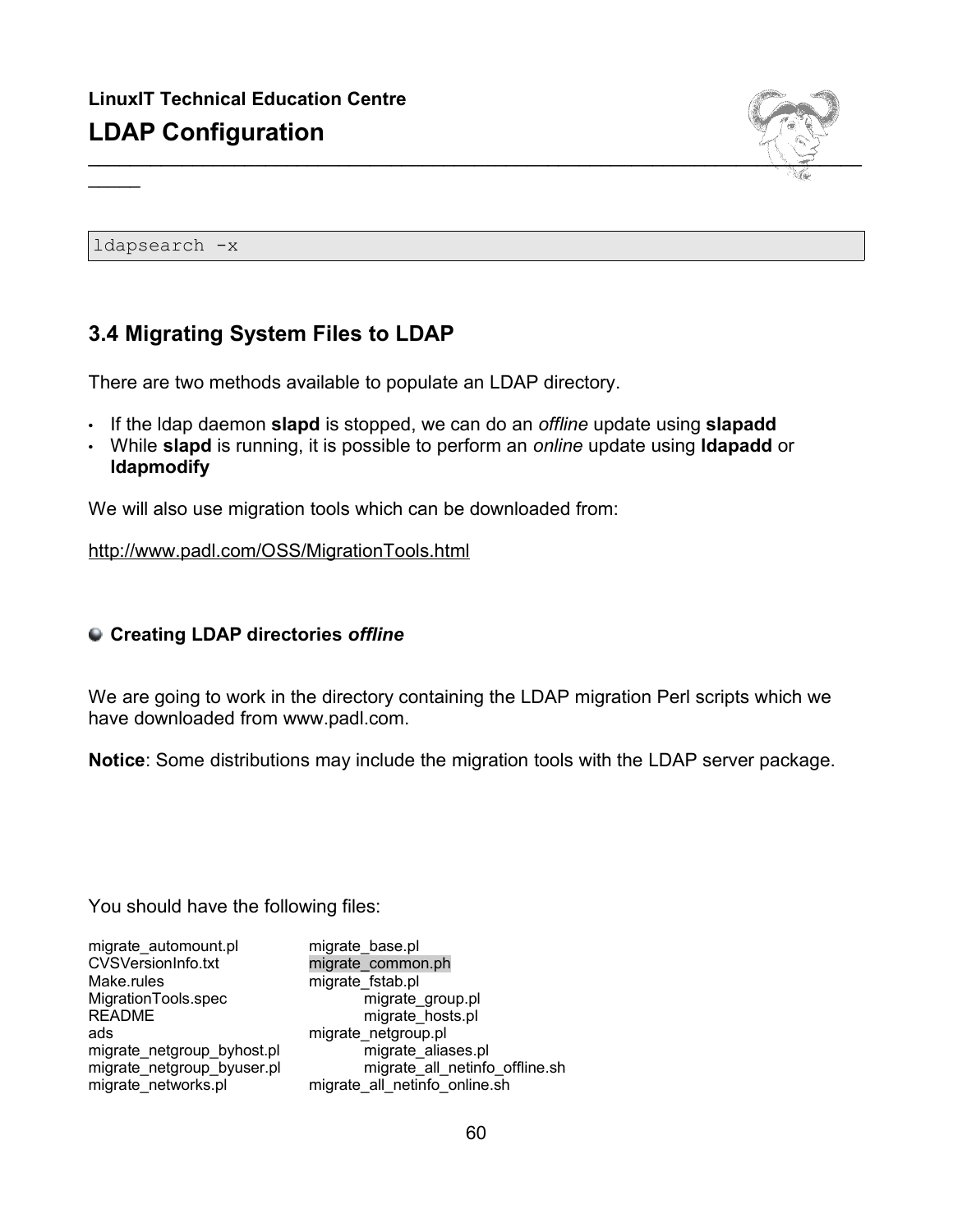# **LinuxIT Technical Education Centre LDAP Configuration**



 $\overline{\phantom{a}}$ 

migrate\_passwd.pl migrate\_all\_nis\_offline.sh migrate\_profile.pl migrate\_all\_nis\_online.sh migrate protocols.pl migrate all nisplus offline.sh migrate\_rpc.pl migrate\_all\_nisplus\_online.sh migrate\_services.pl migrate\_all\_offline.sh migrate slapd conf.pl migrate all online.sh

First edit **migrate\_common.ph** and change the \$DEFAULT\_BASE variable to:

 $$DEFAULT BASE = "dc=example,dc=com";$ 

#### **NOTICE**

When migrating the /etc/passwd file one can either use shadow passwords or not. When using shadow passwords an added objectClass called shadowAccount is used in the LDAP record and there is no need to migrate the shadow password file.

We create our first LDIF file called **base.ldif** to serve as our root:

/migrate base.pl > base.ldif

This flat file will be converted into bdb (or ldbm) files stored in **/var/lib/ldap** as follows:

slapadd -v < base.ldif

We next choose to migrate the password without shadow passwords as follows:

pwunconv

./migrate passwd.pl /etc/passwd passwd.ldif

The entries in **passwd.ldif** should look like this:

dn: uid=test,ou=People,dc=example,dc=com uid: test cn: test objectClass: account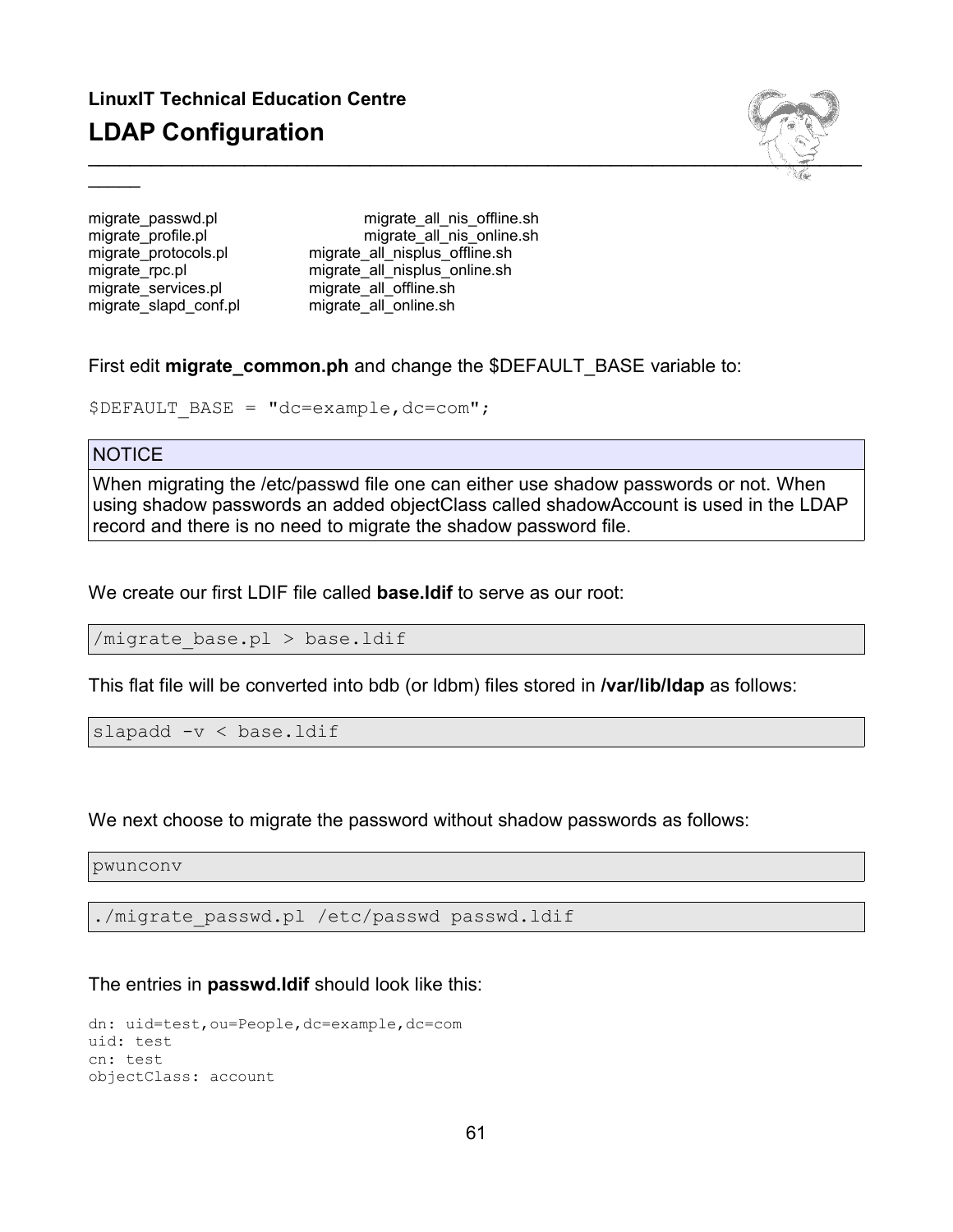# **LinuxIT Technical Education Centre LDAP Configuration**



```
objectClass: posixAccount
objectClass: top
userPassword: {crypt}$1$FGrRfa0u$lo5XwA9xxssmjboNB2Z361
loginShell: /bin/bash
uidNumber: 505
gidNumber: 506
homeDirectory: /home/test
```
Now let's add this LDIF file to our LDAP directory:(remember that LDAP is stopped so we are still offline)

slapadd -v -l passwd.ldif **or** slapadd -v < passwd.ldif

NOTICE:

 $\overline{\phantom{a}}$ 

Make sure all the files in **/var/lib/ldap** belong to user **ldap**

#### **TESTING:**

Restart the LDAP server

/etc/init.d/ldap restart

Search all the entries in the directory:

ldapsearch -x

If the **ldap** server does not respond, or the result from **ldapsearch** is empty, it is possible to show the content of the LDAP databases in **/var/lib/ldap** with the **slapcat** command.

#### **Creating LDAP Directories Online**

The LDAP server can be updated online, without having to shut the ldap service down. For this to work however we must specify a **rootdn** and a **rootpw** in **/etc/openldap/slapd.conf**.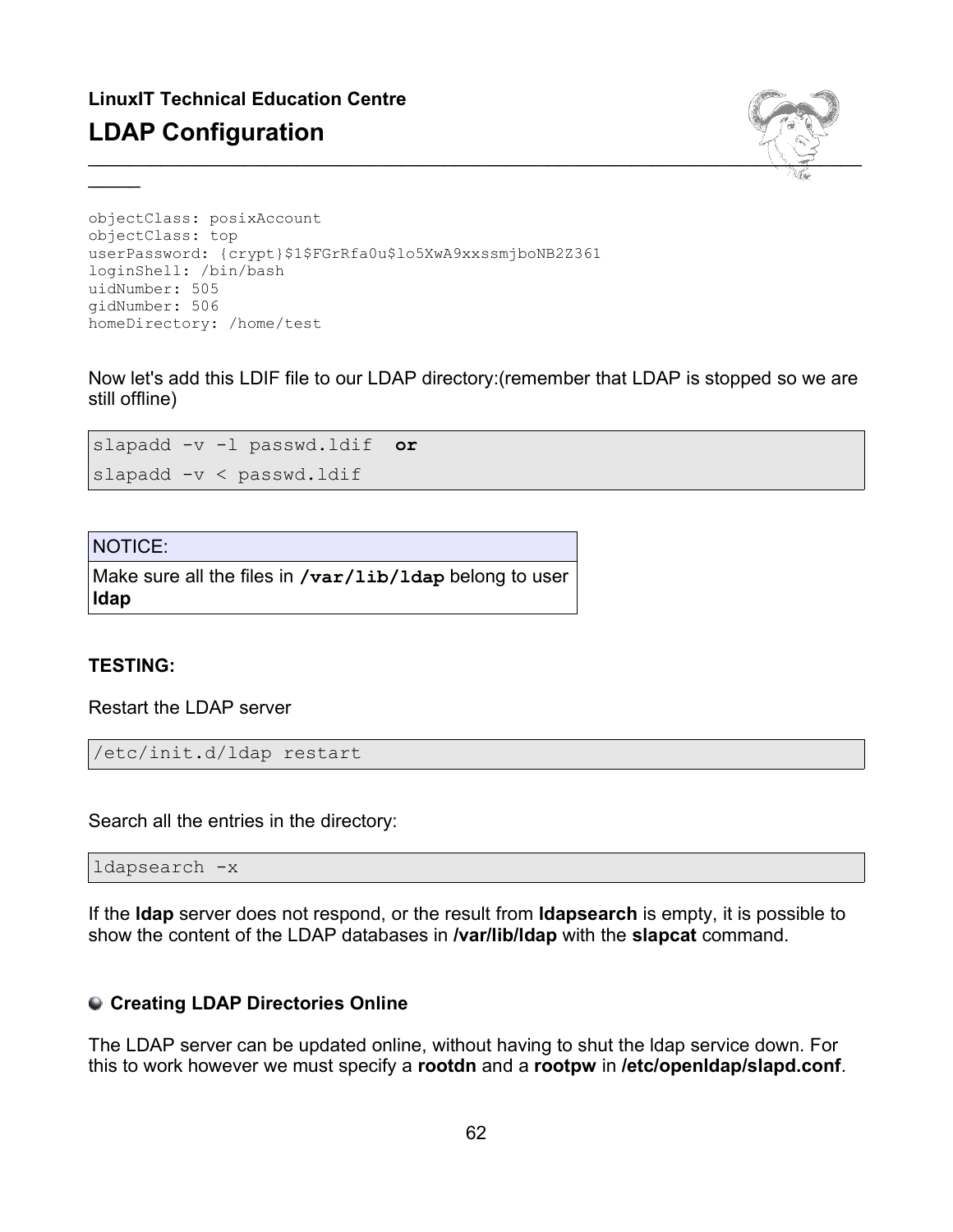

The password is generated from the command line as follows

sldappasswd New password: Re-enter new password:

 $\overline{\phantom{a}}$ 

{SSHA}XyZmHH1RlnSVXTj87UvxOAOCZA8oxNCT

#### We next choose the **rootdn** in **/etc/openldap/slapd.conf** to be

| rootdn | "cn=Manager, dc=example, dc=com"       |
|--------|----------------------------------------|
| rootpw | {SSHA}XyZmHH1RlnSVXTj87UvxOAOCZA8oxNCT |

The next line will update the LDAP entries

ldapmodify -f passwd.ldif -x -D "dc=example,dc=com" -W Enter LDAP Password:

### **3.5 LDAP Authentication Scheme**

#### **Server Configuration**

We assume that the LDAP server has been configured as above.

The passwords in the LDAP directory can also be updated online with the **ldappasswd** command.

The next line will update the password for user *tux* on the LDAP server.

```
ldappasswd -D "cn=Manager,dc=example,dc=com" -S -x -W \
"uid=tux,ou=People,dc=example,dc=com"
```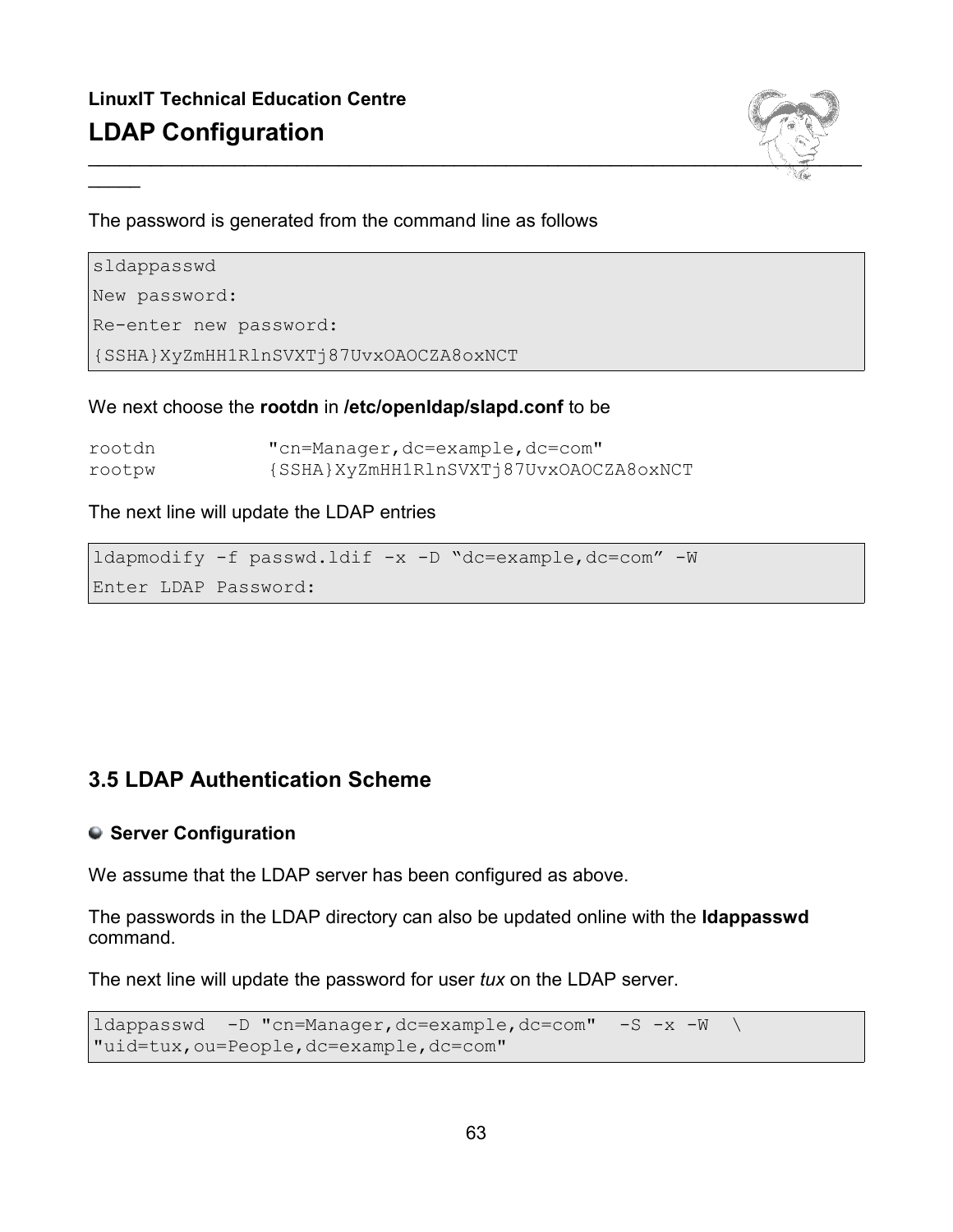$\overline{\phantom{a}}$ 



The **-S** switch is used to configure a new password.

We assume that the IP address for the server is 10.0.0.1 and that the domain component is "dc=example,dc=com"

You may allow users to change their passwords on the LDAP server as follows:

1. Copy the *passwd* PAM file **/etc/share/doc/nss\_ldap***-version***/pam.d/passwd** to **/ etc/pam.d**

2. Add the following access rule in **/etc/openldap/slapd.conf**

```
access to attrs=userPassword 
   by self write
   by anonymous auth
  by * none
```
#### **Client Configuration**

The clients need to have the **nss\_ldap** package installed (some distributions have a separate **pam Idap** package with the PAM related modules and files). The following files and libraries are installed:

| /etc/Idap.conf                        | set the hostname and the domain component of the LDAP server<br>used for authentications |
|---------------------------------------|------------------------------------------------------------------------------------------|
| /lib/libnss_Idap-2.3.2.so             | an Idap module for the NameService Switch                                                |
| /lib/security/pam Idap.so             | the PAM Idap module                                                                      |
| /usr/lib/libnss Idap.so               | a symbolic link to /lib/libnss_Idap-2.3.2.so                                             |
| /usr/share/doc/nss Idap-<br>207/pam.d | sample files for programs using PAM                                                      |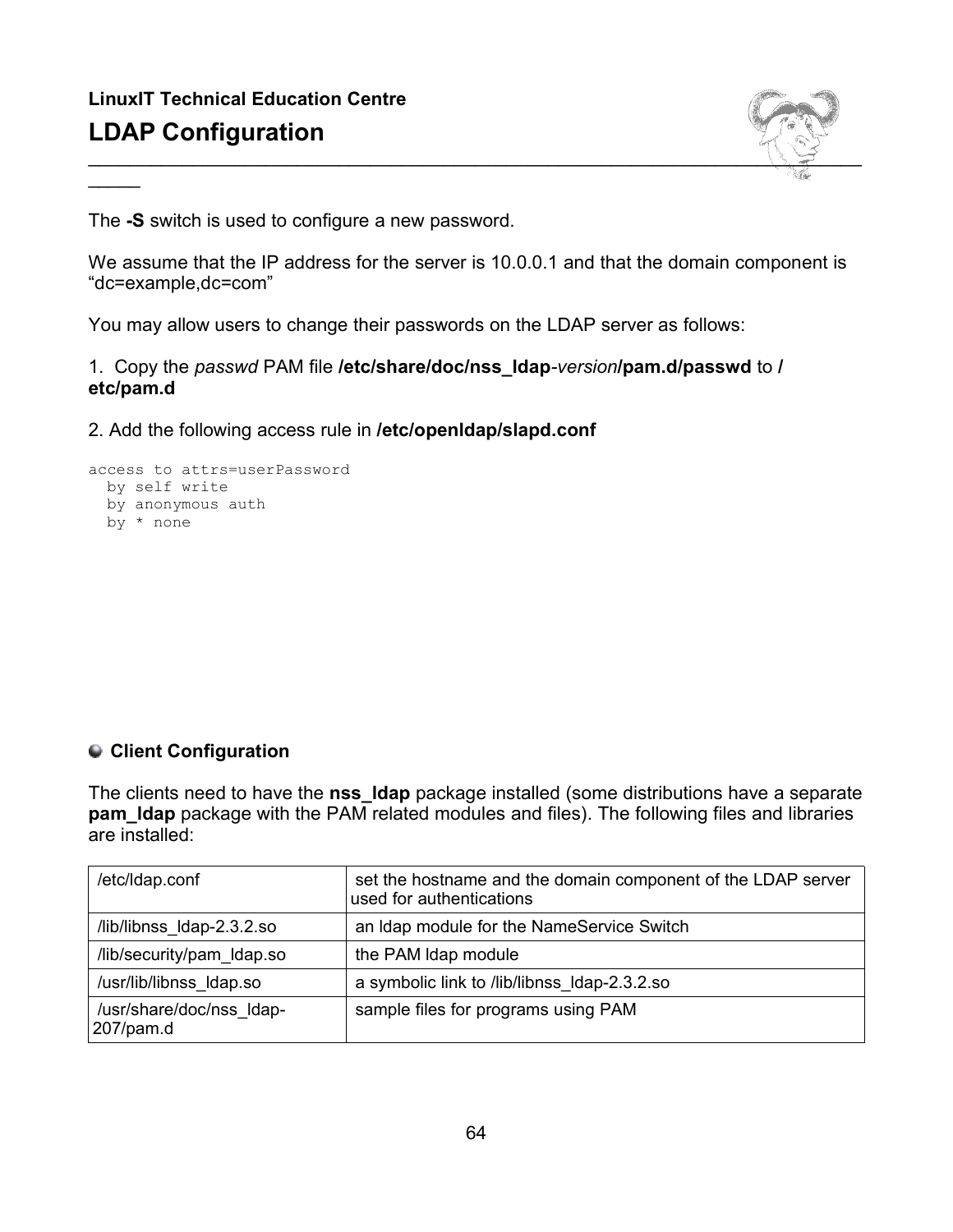

If we don't use SSL certificates then **/etc/ldap.conf** is as follows:

#### The **/etc/ldap.conf** file

 $\overline{\phantom{a}}$ 

host 10.0.0.1 base dc=example,dc=com ssl no pam\_password md5

Next in **/etc/pam.d** replace the file called **login** with **/usr/share/doc/nss\_ldap-207/pam.d/login**. This will tell the authentication binary **/bin/login** to use the pam\_ldap.so module.

Finally the **/etc/nsswitch.conf** needs to have the following line:

passwd ldap files

Check the **/var/log/ldap/ldap.log** file on the server to follow the authentication process.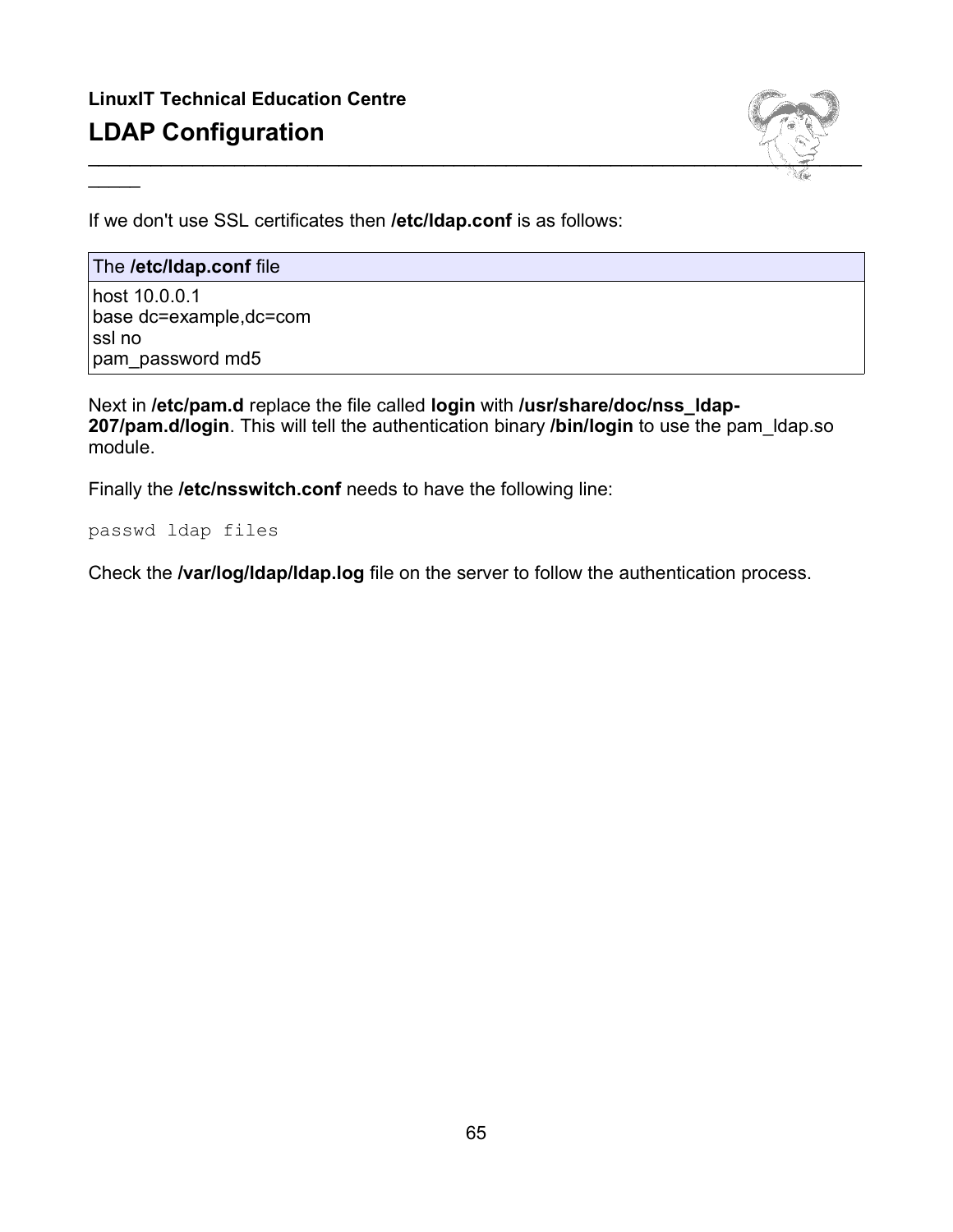# **PAM Authentication**

 $\frac{1}{2}$ 



# *4. PAM Authentication*

Services or applications which need authentication can use the pluggable authentication module (PAM) mechanism which offer a modular approach to the authentication process. For example, if a new hardware authentication scheme is added to a system, using smart cards or prime number generators, and if corresponding PAM library modules are available for this new scheme, then it is possible to modify existing services to use this new authentication scheme.

# **4.1 PAM Aware Applications**

Services which use pluggable authentication modules have been compiled with **libpam**. For example **sshd** is such a service:

```
ldd `which sshd` | grep pam
         libpam.so.0 => /lib/libpam.so.0 (0x00941000)
```
These applications will scan the PAM configuration files which in turn tell the application how the authentication will take place.

# **4.2 PAM Configuration**

PAM configuration is controlled with the single file **/etc/pam.conf**. This file contains a list of services and a set of instructions, as follows:

service type control module-path module-arguments

However, if the directory **/etc/pam.d** exists then **pam.conf** is ignored and each service is configured through a separate file in **pam.d**. These files are similar to **pam.conf** except that the *service* name is dropped:

type control module-path module-arguments

*type* : defines the "management group type". PAM modules are classified into four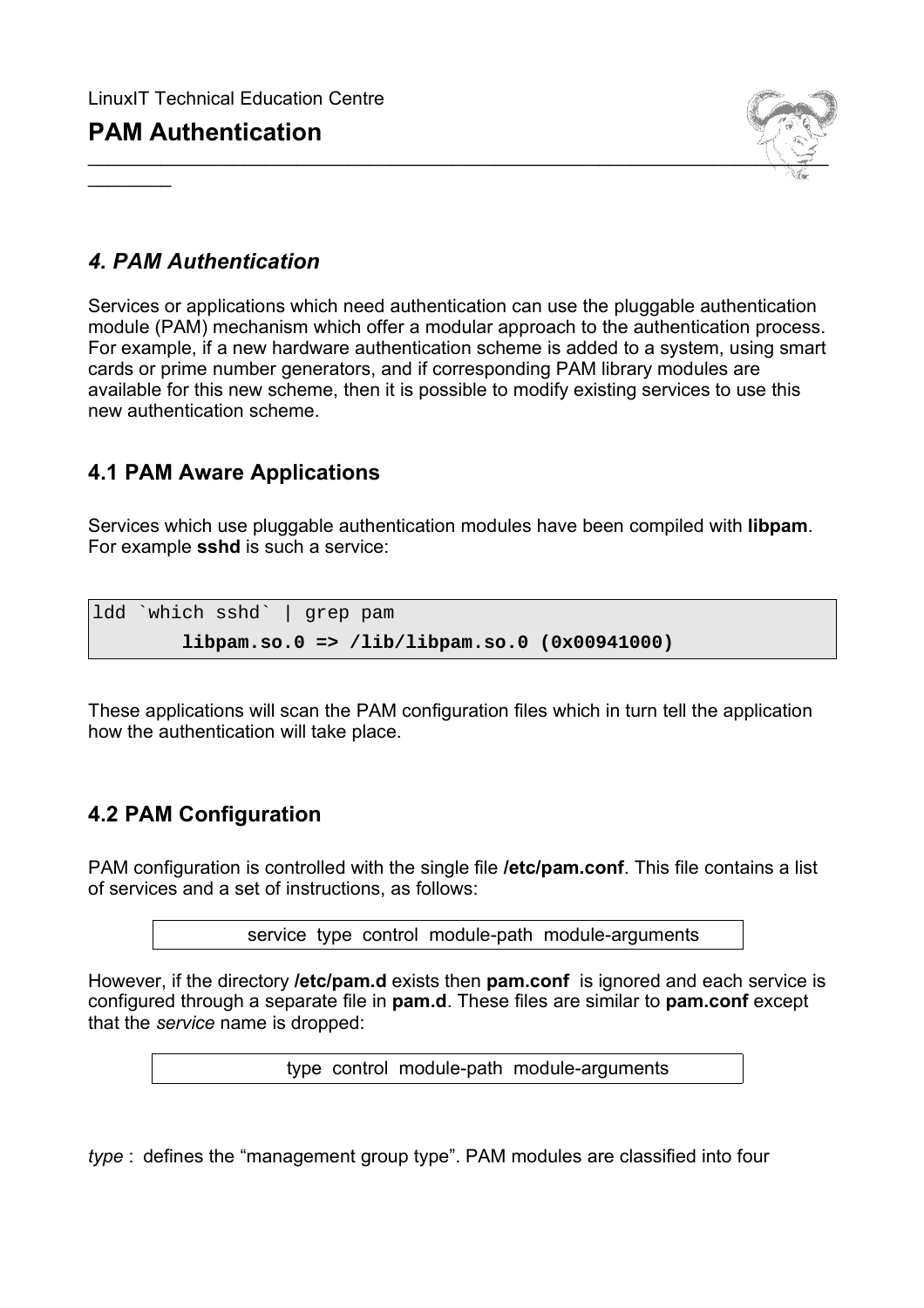# **PAM Authentication**

 $\frac{1}{2}$ 



| management groups           | which define different aspects of the authentication process:                      |
|-----------------------------|------------------------------------------------------------------------------------|
| account:                    | check the validity of the account (eg. does the users have a UNIX                  |
| account? is the             | user authorised to use the application )                                           |
| auth:                       | the authentication method. This points to a module(s) responsible for              |
| the challenge-              | response                                                                           |
| password:                   | defines how to change user passwords, if at all.                                   |
| session:                    | modules that are run before and after a service is granted                         |
|                             |                                                                                    |
|                             | control: defines what action to take if the module fails. The simple controls are: |
| requisite:                  | a failure of the module results in the immediate termination of the                |
| authentication              | process                                                                            |
|                             | <b>required:</b> a failure of the module will result in the termination of the     |
| authentication once all the | other modules of the same type have been                                           |
| executed                    |                                                                                    |
| sufficient:                 | success of the module is sufficient except if a prior required module              |
| has failed                  |                                                                                    |
| optional:                   | success or failure of this module are not taken into account unless it is          |
| the only                    | requirement of its type                                                            |
|                             | <i>module-path:</i> the path to a PAM module (usually in <i>lib/security</i> )     |
|                             |                                                                                    |

*module-arguments*: list of arguments for a specific module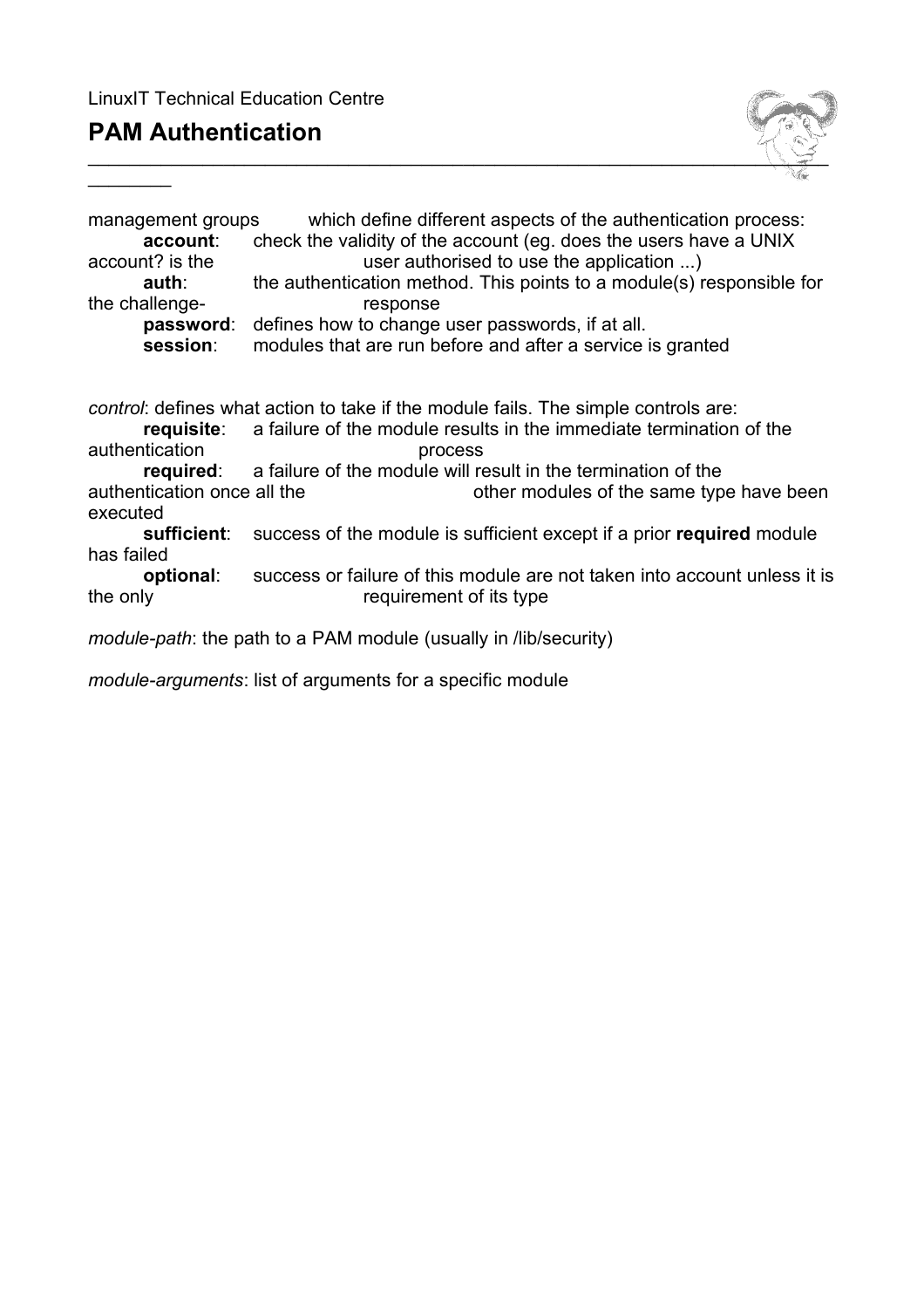$\overline{\phantom{a}}$ 



# **System Security**

- **1. Ipchains and Iptables**
- **2. Security Tools**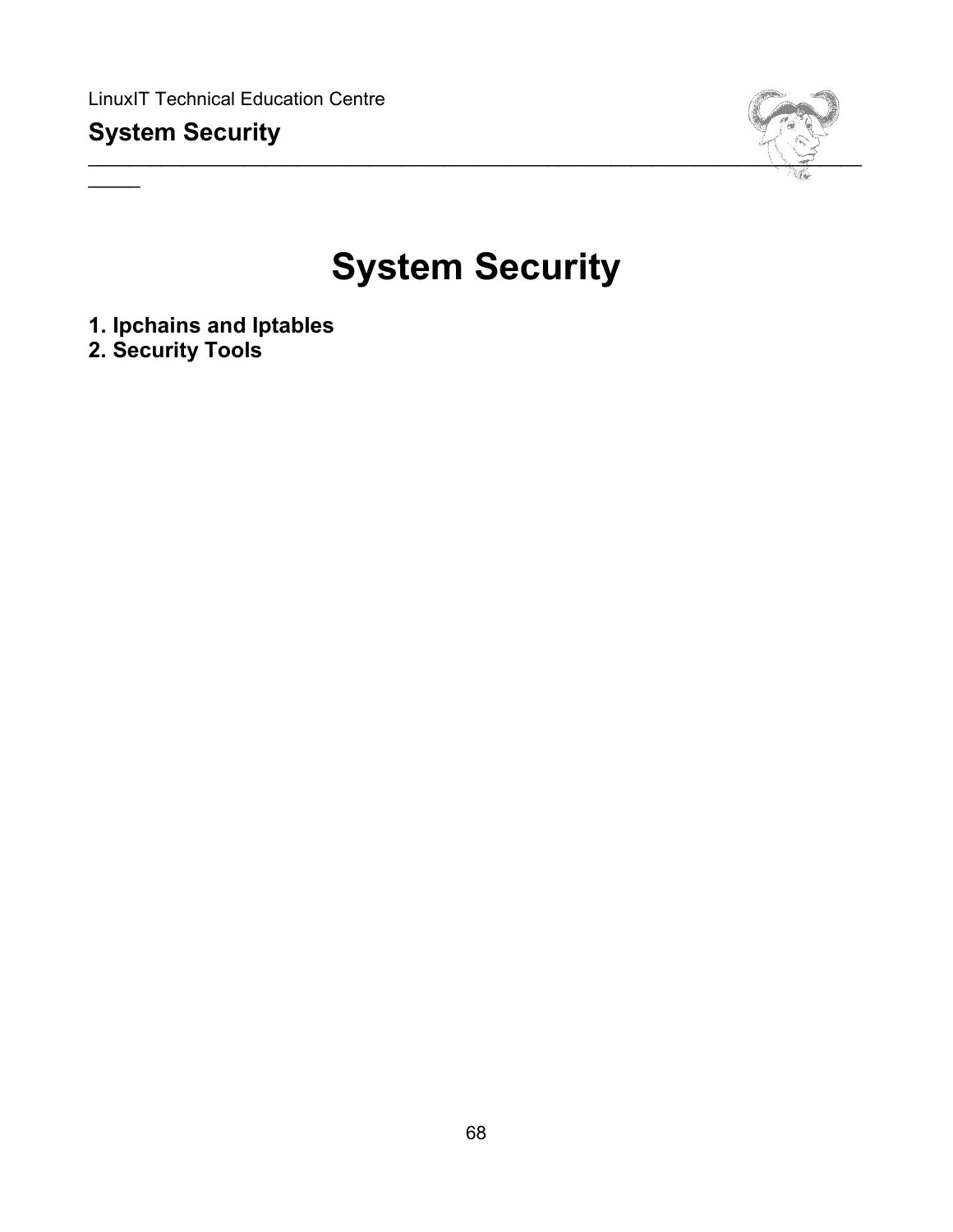$\overline{\phantom{a}}$ 



# *1. Ipchains and Iptables*

For in depth information on **iptables** see the HOWTOs at www.netfilter.org.

We will introduce **iptables** concepts as well as a few example to illustrate network address translation as well as the special cases of masquerading and transparent redirections.

### **1.1 The Tables**

The command **iptables** is the user-space tool used to configure packet filtering in the kernel. There are three types of tables:

**filter**: this is the default table. It contains three built-in chains and packet are never altered: INPUT for packets coming into the box itself OUTPUT for locally-generated packets FORWARD for packets being routed through the box (check the value of / proc/sys/net/ipv4/ip\_forward)

**nat**: this table only deals with network address translations (NAT) it is consulted when a packet creating a new connection is encountered. Packet headers connected with routing can be altered here. The table contains three chains:

 PREROUTING: alters the packets as they come in POSTROUTING: alters packets as they go out OUTPUT: alters locally generated packets before routing

**mangle**: used for specialized packet alteration. Targets in this table allow the TOS or TTL field to be modified. Until kernel 2.4.17 it had two built-in chains:

PREROUTING: for altering incoming packets before routing

OUTPUT: for altering locally-generated packets before routing

Since kernel 2.4.18, three other built-in chains are also supported:

INPUT: for packets coming into the box itself

FORWARD: for altering packets being routed through the box

POSTROUTING: for altering packets as they are about to go out

### **1.2 The Targets**

The part of a the filtering rule which determines what action to take if the rule is matched is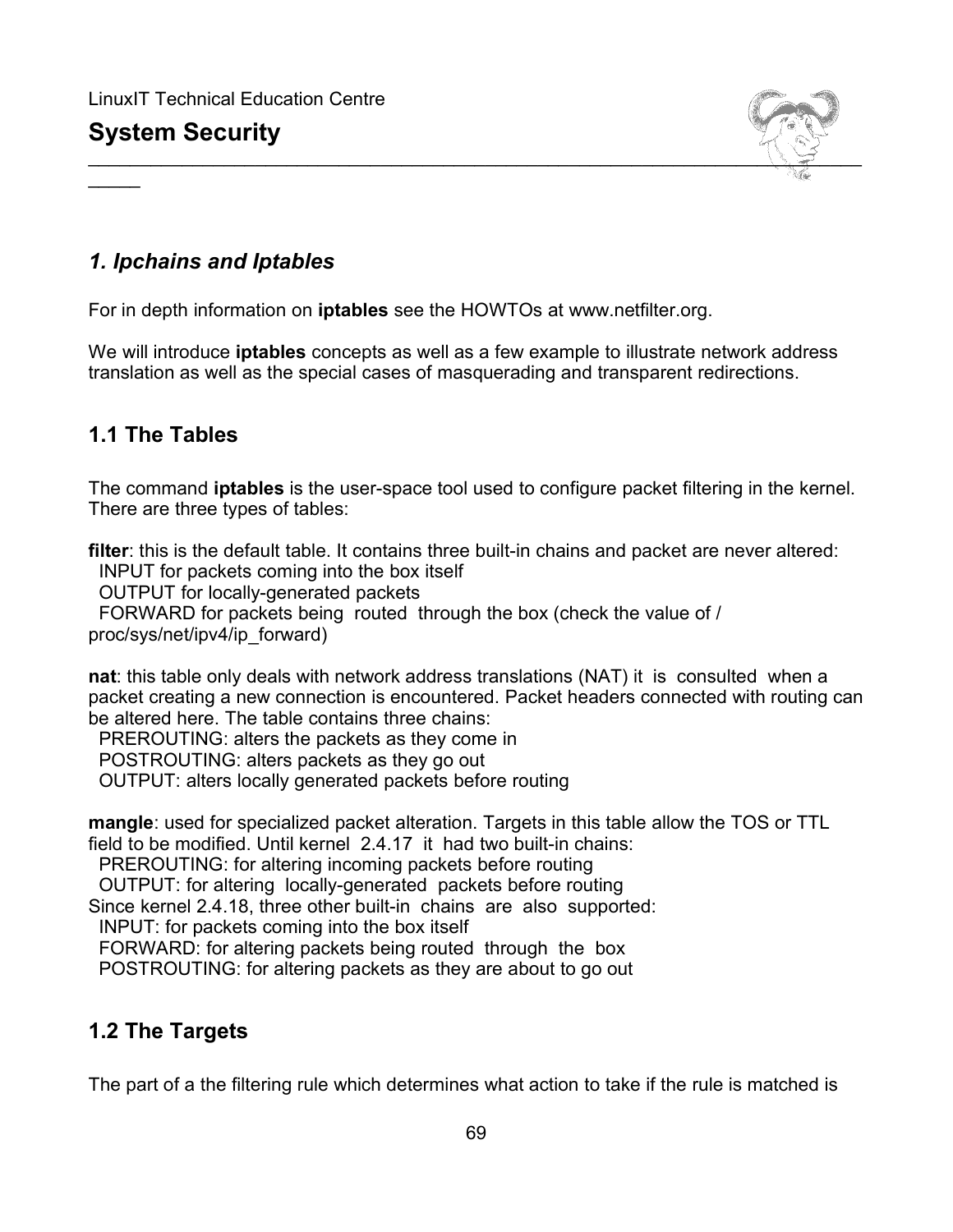$\overline{\phantom{a}}$ 



called a *target* and is preceded by a **-j** flag (jump). Here is an overview of available targets for a given table:

**filter**: (nothing individual to this chain) **nat**: DNAT, SNAT, MASQUERADE, REDIRECT **mangle**: TOS, MARK, DSCP, ECN

**all tables:** ACCEPT, REJECT, DROP, LOG, ULOG, TCPMSS, MIRROR

There are more targets, but they come as part of additional extension kernel modules

### **1.3 Example Rules**

Example **filter** rules:

Drop incoming icmp-request as well as outgoing icmp-reply packets

iptables -A INPUT -p icmp --icmp-type echo-request -j DROP iptables -A OUTPUT -p icmp --icmp-type echo-reply -j DROP

**Notice**: The protocol extension flags allow you to specify more information about a specific protocol. In the case of TCP packets for example you may have:

-p tcp –tcp-flags ALL SYN,ACK

ALL stands for SYN ACK FIN RST URG and PSH. This rules says that all flags must be examined and of those, if the SYN and ACK flags are set, the rule is true.

Example Destination Network Address Translation (DNAT):

All requests on port 80 for host 192.168.3.100 are redirected to the host 10.1.1.1 on port 80

iptables -t nat -A PREROUTING -p tcp -i eth0 -d 192.168.3.100 \ --dport 80 -j DNAT --to 10.1.1.1:80

Example Source Network Address Translation (SNAT):

The SNAT target is used to change the Source Address. For example, in the case where a router switches the from address on all outgoing packets leaving through ppp0 to it's own (public) IP address. The line would look like this: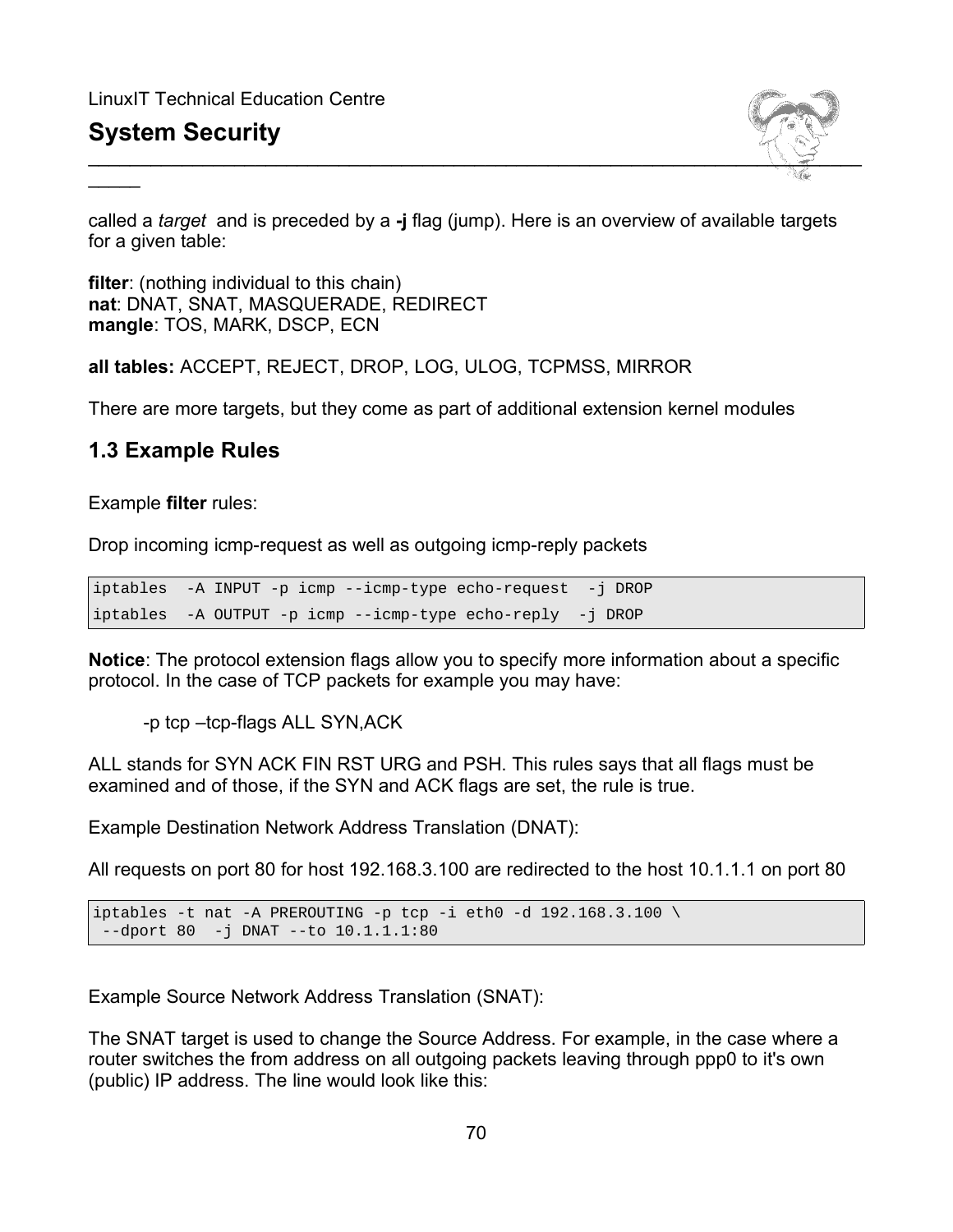$\overline{\phantom{a}}$ 



```
iptables -t nat -A POSTROUTING -o ppp0 -s 192.168.3.0/24 -d 0/0 \setminus-j SNAT –to ROUTER_IP
```
This rule can also be written using the MASQUERADE target:

iptables -t nat -A POSTROUTING -o ppp0 -s 192.168.3.0/24 -d 0/0 -j MASQUERADE

Example Redirection

A redirection is a special case of DNAT where the –to host is the same host. For example if a proxy server is running on a router, all requests through port 80 can be PRE-routed through port 3128 with:

iptables -A PREROUTING -t nat -i eth0 -p tcp --dport 80 -j REDIRECT --to-port 3128

**TASK:** At this stage if you want to implement a transparent proxy with the previous redirection rule you will have to change the configuration file **squid.conf** and add the following:

httpd\_accel\_host virtual httpd\_accel\_port 80 httpd\_accel\_with\_proxy on httpd\_accel\_uses\_host\_header on

Remember that if you have implemented an authentication scheme with squid you may have to disable it for the transparent proxy to work.

### **1.4 Differences with Ipchains**

We will simply mention some of the main improvement over **ipchains**.

*Under iptables, each filtered packet is only processed using rules from one chain rather than multiple chains.* In other words, a FORWARD packet coming into a system using ipchains would have to go through the INPUT, FORWARD, and OUTPUT chains in order to move along to its destination. However, iptables only sends packets to the INPUT chain if they are destined for the local system and only sends them to the OUTPUT chain if the local system generated the packets. For this reason, you must be sure to place the rule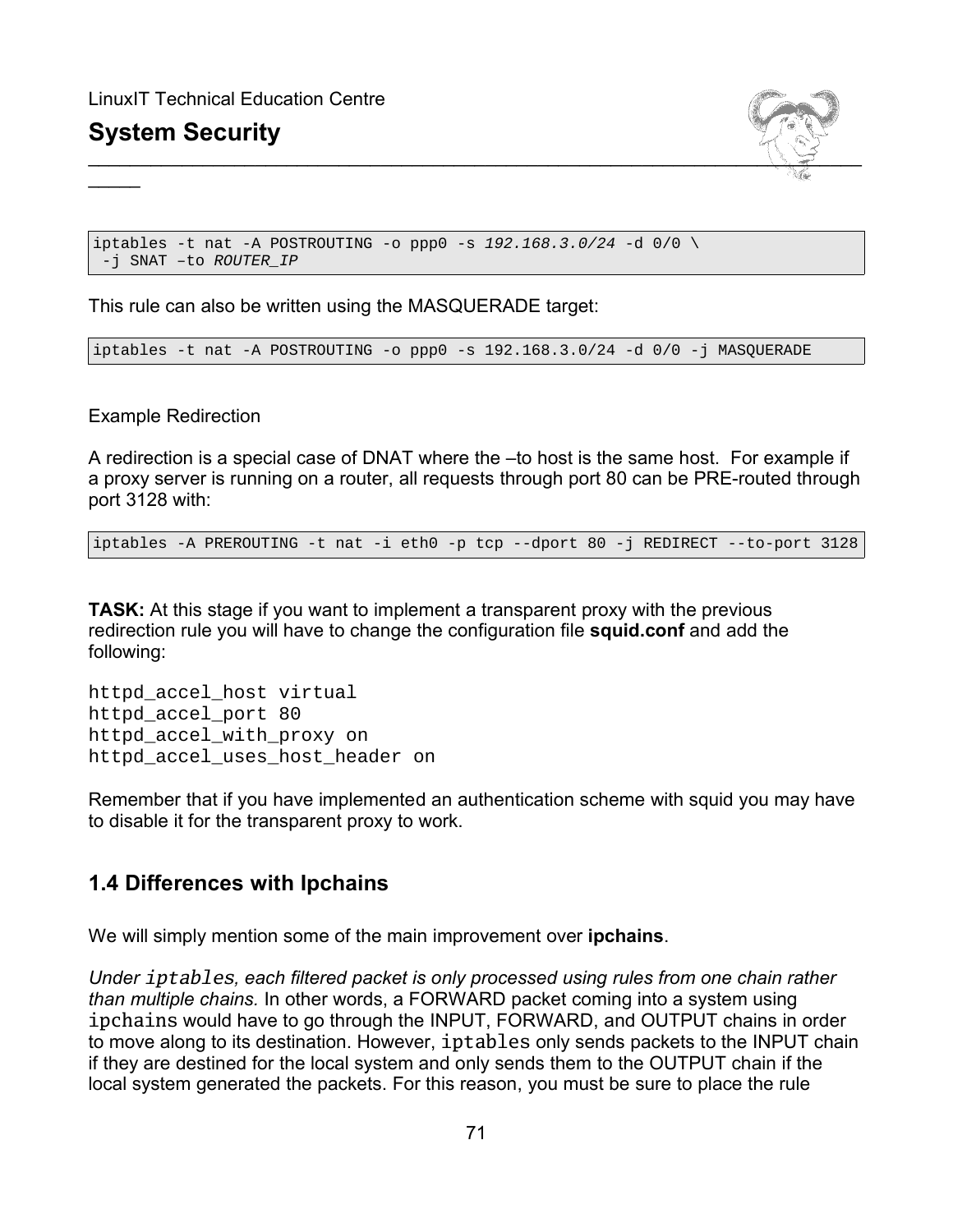$\overline{\phantom{a}}$ 



designed to catch a particular packet in the correct chain that will actually see the packet. The advantage is that you now have finer-grained control over the disposition of each packet. If you are attempting to block access to a particular website, it is now possible to block access attempts from clients running on hosts which use your host as a gateway. An OUTPUT rule which denies access will no longer prevent access for hosts which use your host as a gateway.

Connection tracking is available with **iptables** through the *conntrack* module. This makes it possible to distinguish new packets and packets from an established connect. The packet is tested for a matching **state**. Particular state values are NEW, ESTABLISHED or INVALID.

iptables -A INPUT -p tcp -m state –state ESTABLISHED -j ACCEPT iptables -A OUTPUT -p tcp -m state –state NEW,ESTABLISHED -j ACCEPT

### *2. Security Tools*

### **2.1 SSH**

#### **sshd\_con fig overview**

| Port 22                   | Specify which port to listen on. Multiple "Port" options can be used                                                                                                                                                        |
|---------------------------|-----------------------------------------------------------------------------------------------------------------------------------------------------------------------------------------------------------------------------|
| Protocol 2,1              | Specify version 1 or version 2. Can be a comma separated list. If<br>both are supplied, they are tried in the order presented.                                                                                              |
| DenyUsers [USER]<br>@HOST | Deny users from a specific host. Wild cards such as * can be used                                                                                                                                                           |
| PermitRootLogin yes/no    | Allow or disallow root access                                                                                                                                                                                               |
| X11Forwarding yes/no      | Instructs the remote end to route X11 traffic back through the ssh<br>tunnel to the user's X session. Unless disabled, the xauth settings<br>will be transferred in order to properly authenticate remote X<br>applications |

#### **Port Forwarding**

It is possible to do port forwarding with the SSH client. This is often used to provide a simple mechanism to encrypt a connection.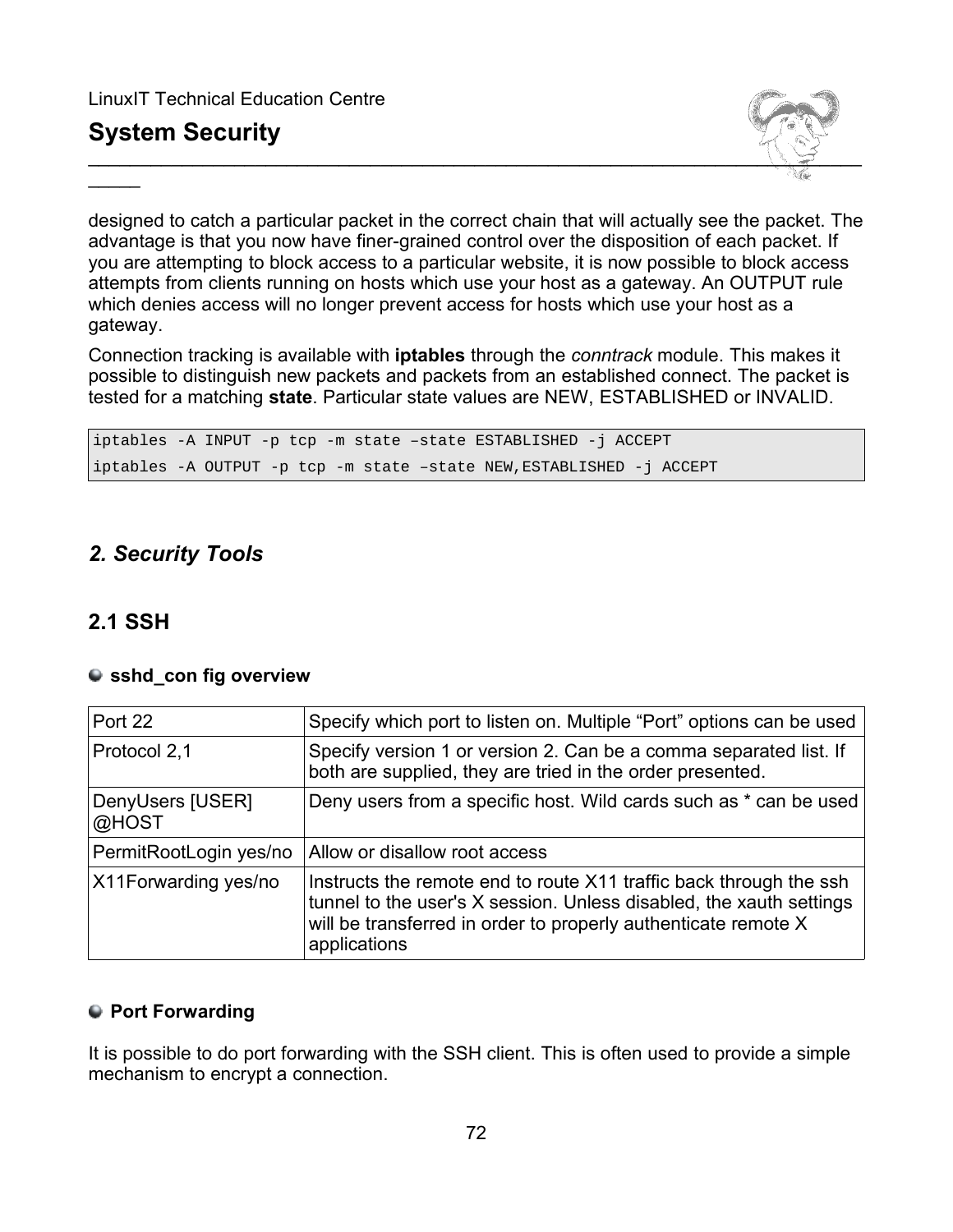

#### **Quick VPN**

 $\overline{\phantom{a}}$ 

This is a user-space VPN as opposed to other types of VPNs which are kernel based.

```
/usr/sbin/pppd noauth pty \ 
"ssh SOME_HOST -l root '/usr/sbin/pppd notty noauth
192.168.0.1:192.168.0.2'" \
192.168.0.2:192.168.0.1
```
## **2.2 LSOF**

#### **lsof** - show open files used by processes

Traditionally used to list PIDs of processes running on a given directory:

lsof +D DIRECTORY

lsof will output the following information:

| NAME:          | name of the process                                            |
|----------------|----------------------------------------------------------------|
| PID:           | process ID                                                     |
| USER:          | name of the user to whom the process belongs                   |
| FD:            | File desciptor (e.g $u =$ read write, $r =$ read, $w =$ write) |
| TYPE:          | The file type (e.g REG = regular file)                         |
| <b>DEVICE:</b> | Major/Minor number (e.g 3,16 =/dev/hda16)                      |
| SIZE:          | Size or offset of the file                                     |
| NODE:          | Inode of the file                                              |
| NAME:          | The name of the file                                           |

Lsof can also be used to display network sockets. For example the following line will list all internet connections:

lsof -i

You can also list connections to a single host: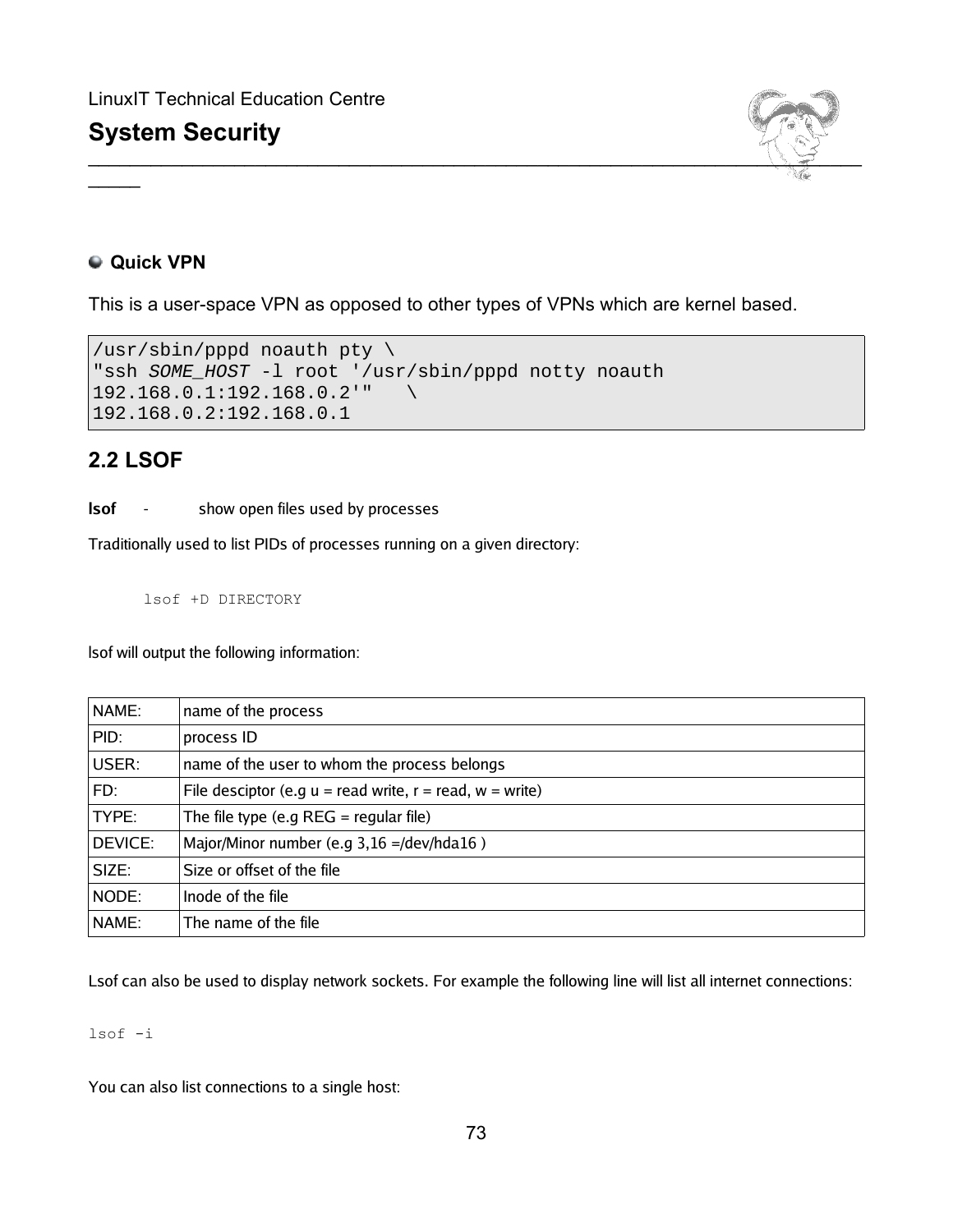

lsof -i @HOST

 $\overline{\phantom{a}}$ 

For example if a host TOFFY is connected to your localhost on port 1234, the following would display information about the connection:

lsof -i @TOFFY:1234

## **2.3 NETSTAT**

**netstat** - Print network connections, routing tables ...

Main options are:

- 
- 
- -r display routing tables and the only listening services -C display route cache --inet restrict to network sockets

## **2.4 TCPDUMP**

**tcpdump** – dump traffic on a network

This is taken directly from the man pages:

**The TCP Packet**

"The general format of a tcp protocol line is:

src > dst: flags data-seqno ack window urgent options

**Src** and **dst** are the source and destination IP addresses and ports.

**Flags** are some combination of S (SYN), F (FIN), P (PUSH) or R (RST) or a single '.' (no flags).

**Data-seqno** describes the portion of sequence space covered by the data in this packet (see example below).

**Ack** is sequence number of the next data expected the other direction on this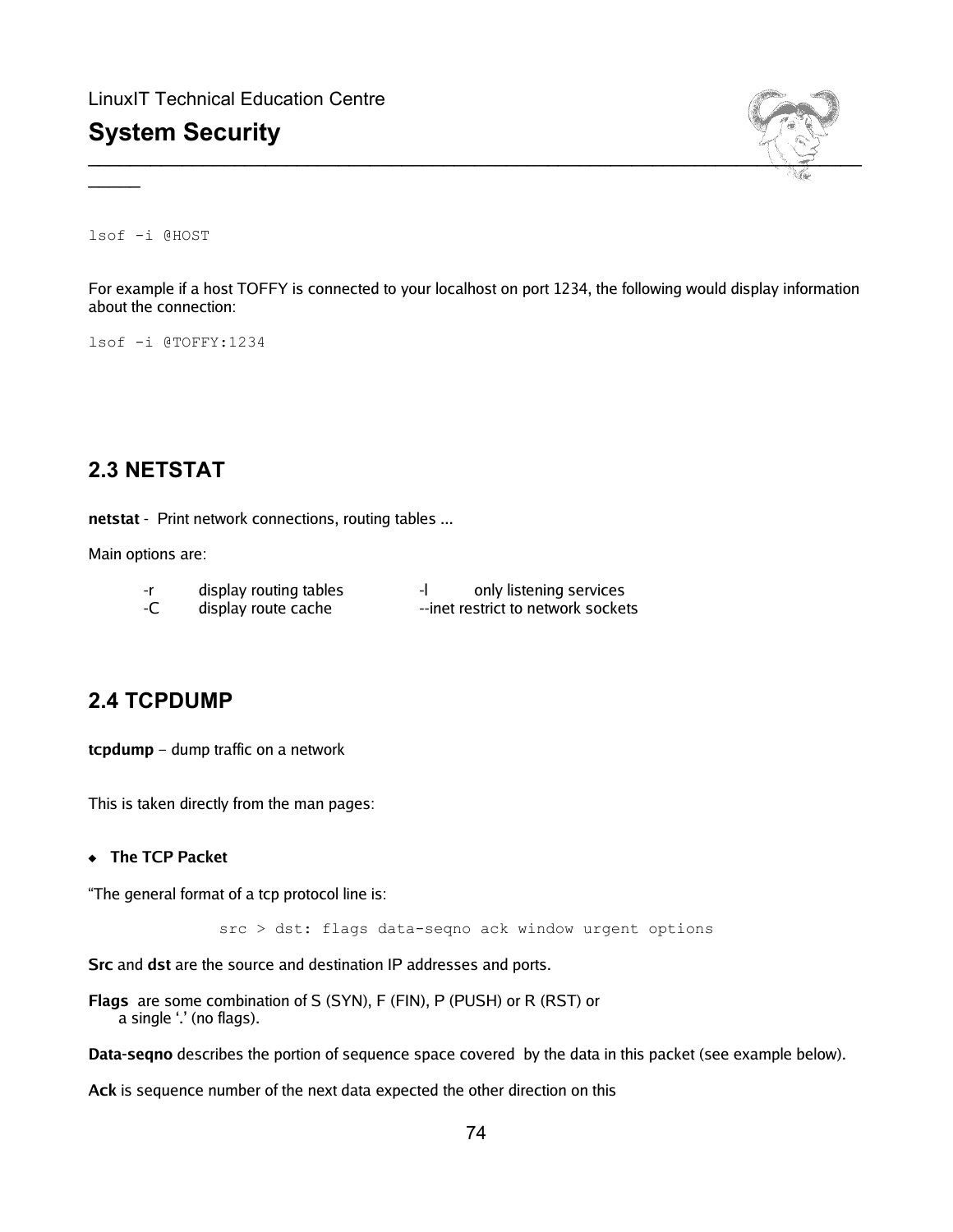

connection.

 $\overline{\phantom{a}}$ 

**Window** is the number of bytes of receive buffer space available the other direction on this connection.

**Urg** indicates there is 'urgent' data in the packet.

**Options** are tcp options enclosed in angle brackets (e.g., <mss 1024>)

#### **Capturing TCP packets with particular flag combinations (e.g SYN-ACK, URG-ACK, etc.)**

There are 8 bits in the control bits section of the TCP header:

CWR | ECE | URG | ACK | PSH | RST | SYN | FIN

 Let's assume that we want to watch packets used in establishing a TCP connection. Recall the structure of a TCP header without options:

| 15                                 |  |                  |  |  |
|------------------------------------|--|------------------|--|--|
| source port                        |  | destination port |  |  |
| sequence number                    |  |                  |  |  |
| acknowledgment number              |  |                  |  |  |
| $HL$   $rsvd$   $CIE U A P R S F $ |  | window size      |  |  |
| TCP checksum                       |  | urgent pointer   |  |  |
|                                    |  |                  |  |  |

A TCP header usually holds 20 octets of data, unless options are present. The first line of the graph contains octets 0 - 3, the second line shows octets 4 - 7 etc

Starting to count with 0, the relevant TCP control bits are contained in octet 13:

|             | 151                          |    |  |
|-------------|------------------------------|----|--|
| window size | $ $ rsvd $ C E U A P R S F $ | HL |  |
|             | 13th octet                   |    |  |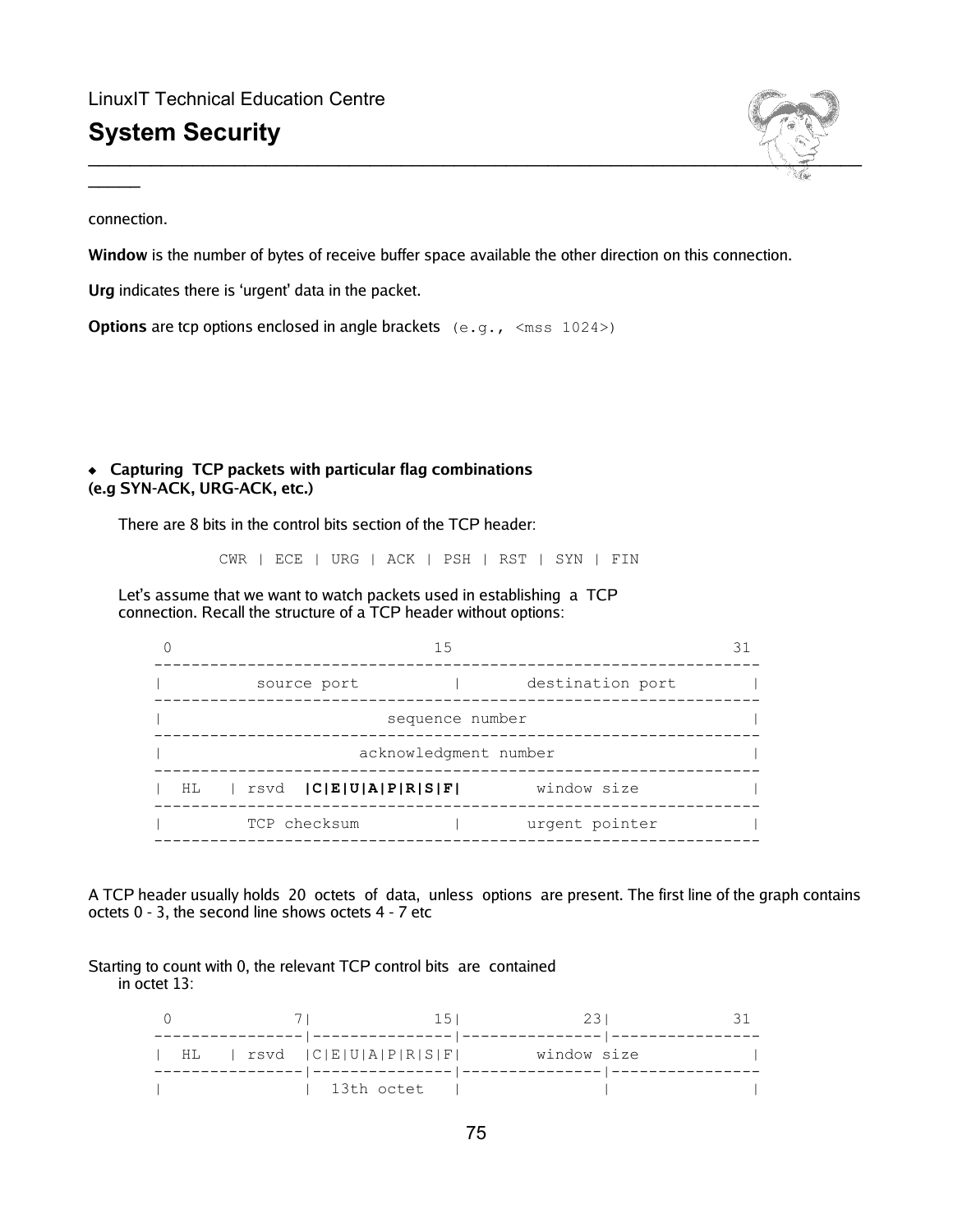$\overline{\phantom{a}}$ 



 Let's have a closer look at octet no. 13: | | |---------------| |C|E|U|A|P|R|S|F| |---------------| |7 5 3 0|

These are the TCP control bits we are interested in. We have numbered the bits in this octet from 0 to 7, right to left, so the PSH bit is bit number 3, while the URG bit is number 5.

Recall that we want to capture packets with only SYN set. Let's see what happens to octet 13 if a TCP datagram arrives with the SYN bit set in its header:

| C E U A P RS F |  |  |  |                 |  |
|----------------|--|--|--|-----------------|--|
|                |  |  |  |                 |  |
| 1000000101     |  |  |  |                 |  |
|                |  |  |  | --------------- |  |
| 1765432101     |  |  |  |                 |  |

Looking at the control bits section we see that only bit number 1 (SYN) is set.

Assuming that octet number 13 is an 8-bit unsigned integer in network byte order, the binary value of this octet is

#### 00000010

and its decimal representation is

 7 6 5 4 3 2 1 0  $0*2 + 0*2 + 0*2 + 0*2 + 0*2 + 0*2 + 1*2 + 0*2 = 2$ 

We're almost done, because now we know that if only SYN is set, the value of the 13th octet in the TCP header, when interpreted as a 8-bit unsigned integer in network byte order, must be exactly 2.

This relationship can be expressed as

 $tcp[13] == 2$